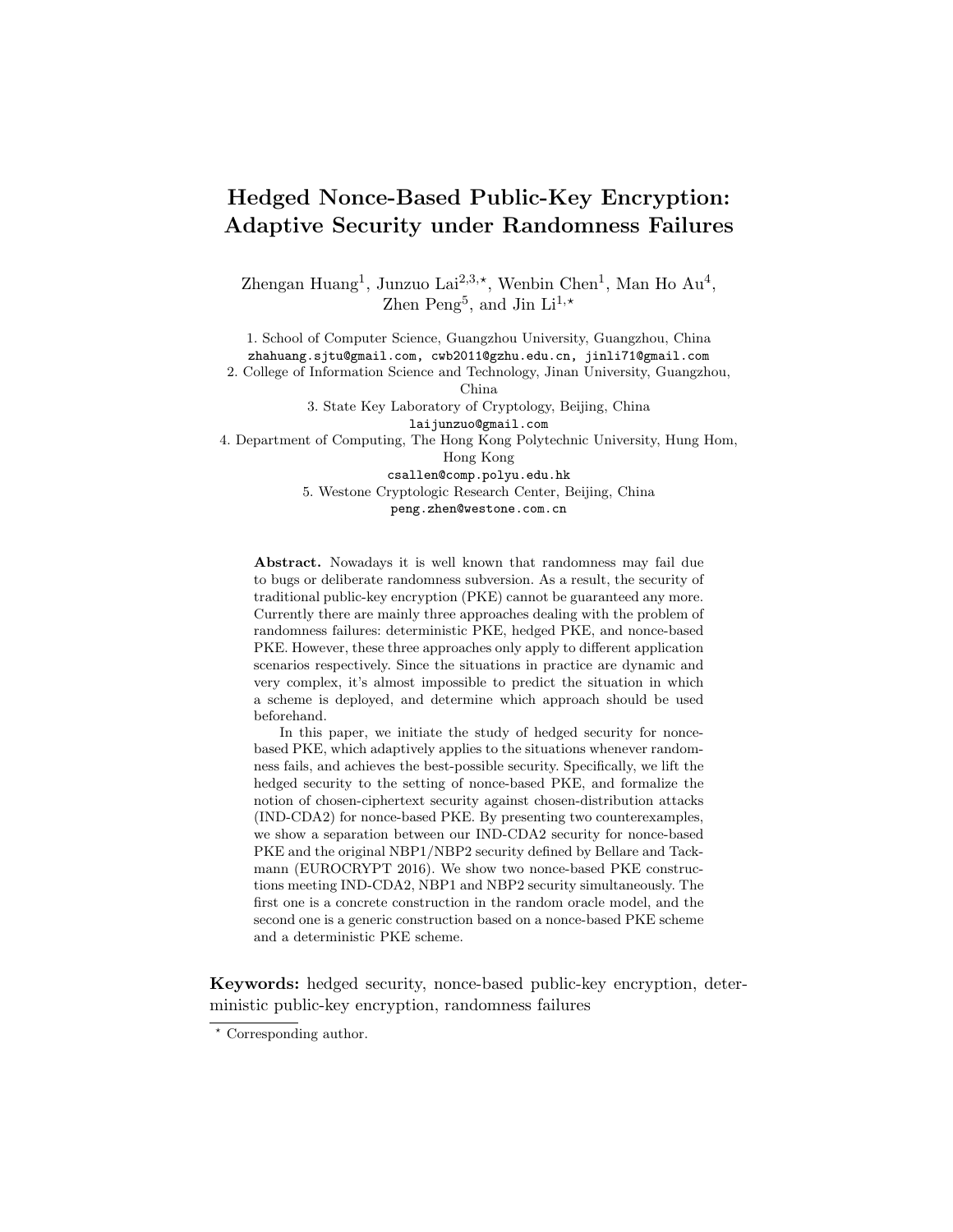## 1 Introduction

Background. It is well known that randomness plays a key role in cryptography. For most cryptographic constructions, their security is guaranteed on condition that the random coins employed are uniformly and independently chosen. For example, IND-CCA security [19], one universally accepted security notion for PKE, requires that the randomness employed during the encryption is uniformly chosen and independent of any other elements. However, randomness may fail because of bugs or randomness subversion. Recently, it is well-known that the randomness failures are actual threats, and bring new challenges to cryptographic constructions and information security products.

As far as we know, there are mainly three kinds of PKE which have been proposed to provide good privacy under randomness failures. The first one is *deterministic PKE* (D-PKE)  $[1, 4, 9]$ , where the encryption algorithm does not need to use any randomness for encryption, and its security is guaranteed on condition that the messages have high minentropy. D-PKE was proposed to provide fast search on encrypted data at first. Since the encryption does not use randomness, D-PKE is an important class of PKE dealing with the subsequently revealed problem of randomness subversion. The second one is hedged PKE (H-PKE) [2, 5], which can be seen as an extension of D-PKE. For hedged PKE, the encryption algorithm is randomized, and its security is guaranteed only if the messages and the randomness jointly have high min-entropy. The third one is nonce-based PKE (N-PKE) [8], the encryption algorithm of which is randomized, and the messages can be arbitrarily chosen. For each encryption, instead of taking fresh randomness, the encryption algorithm takes a uniform seed, which can be used repeatedly, and a nonce as input. A significant benefit brought by N-PKE is that it's not necessary for the senders to generate fresh, uniform and independent randomness at every encryption. The security of N-PKE is guaranteed as long as either the seed is confidential and the message-nonce pairs do not repeat, or the seed is exposed but the nonces are unpredictable.

The above three approaches focus on different scenarios. D-PKE is only suitable for the situations that the messages have sufficient minentropy. H-PKE applies to the situations that the messages and the randomness have jointly sufficient min-entropy. Generally speaking, both of these two approaches require that the messages are independent of the public keys. N-PKE just applies to the case that either the seed or the nonces can provide sufficient randomness. Besides these three kinds of P-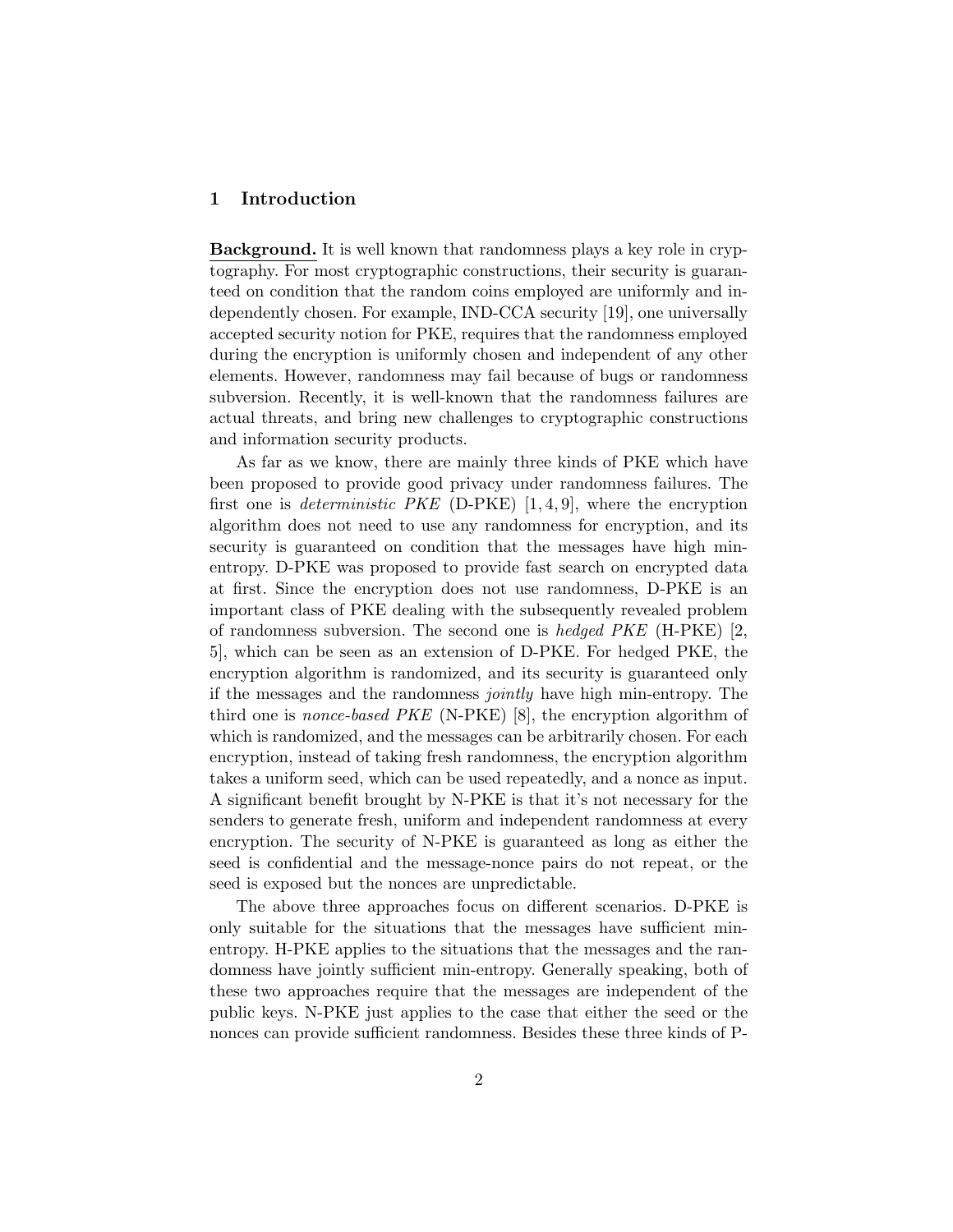KE schemes, currently the most commonly used ones in practice are the traditional PKE schemes (i.e., the security is guaranteed assuming that the randomness is good, and the messages can be arbitrarily chosen), such as RSA [22, 18].

However, unfortunately none of the aforementioned approaches is able to provide good privacy in all application scenarios. The messages we want to encrypt regularly do not have sufficient min-entropy [12] and sometimes may depend on the public key, and the randomness may fail because of bugs or deliberate randomness subversion [15, 13]. These facts limit the application of D-PKE and H-PKE. On the other hand, N-PKE can provide good privacy only if either the seed or the nonces have sufficient min-entropy from the adversaries' point of view. If one uses N-PKE, when both the seed and the nonces do not have sufficient min-entropy, the security of the scheme cannot be guaranteed. These facts limit the application of N-PKE. More importantly, it's almost unrealistic to determine beforehand which kinds of PKE should be used because the situations in which the scheme is deployed are dynamic.

Hedged security for nonce-based PKE. In this paper, we formalize the notions of hedged security for nonce-based PKE, and provide some constructions. N-PKE schemes achieving our hedged security are able to adaptively apply to the situations whenever randomness fails, and achieve the best-possible security. Specifically, we formalize the notion of chosenciphertext security against chosen-distribution attacks (IND-CDA2) for N-PKE, which can be seen as the CCA-and-N-PKE version of the original IND-CDA security for PKE formalized in  $[2]^1$ . This security is guaranteed on condition that the seeds, the messages and the nonces have jointly sufficient min-entropy.

We separate our IND-CDA2 security notion and the security notion proposed in [8] for N-PKE (i.e., NBP1 and NBP2 security), by presenting two counterexamples. Our counterexamples actually show that even extending the original IND-CDA security (for H-PKE) to the nonce-based setting, IND-CDA security is still separated from NBP1/NBP2 security.

Since the original NBP1/NBP2 security and IND-CDA2 security do not imply each other, when we consider the security of N-PKE, we have to require that the N-PKE schemes achieve NBP1, NBP2 and IND-CDA2 security simultaneously. For simplicity, we call it HN-IND security.

<sup>1</sup> Very recently, Boldyreva, Patton and Shrimpton [10] formalized one CCA version of IND-CDA security for traditional PKE. There are some differences between their formalizations and ours. See Remark 2 for details.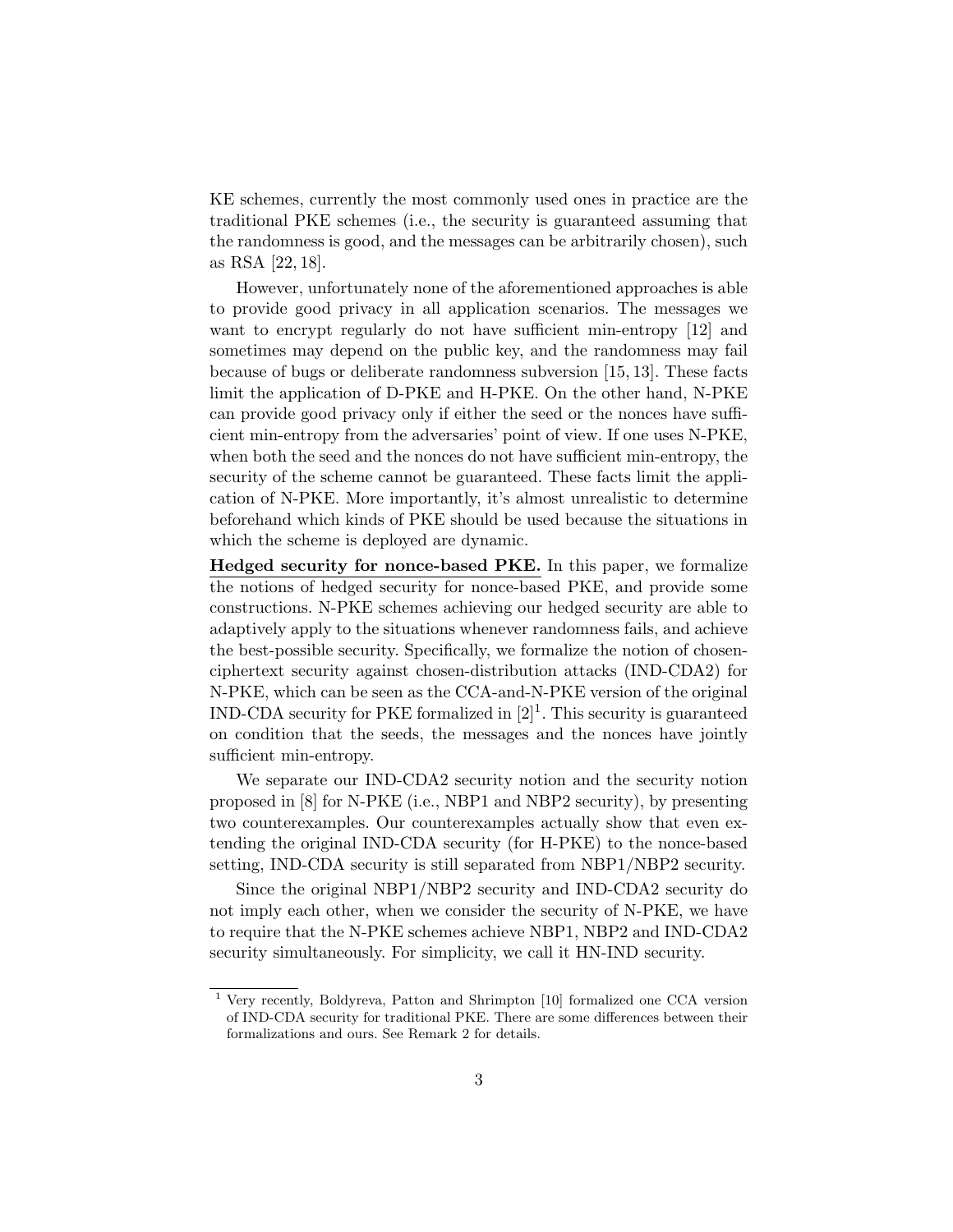In order to handle the potential problem of randomness failures, we recommend that one use HN-IND secure N-PKE if possible, and, especially, employ a combination of a variety of things which do not repeat (e.g., the current time), and fresh, uniform and independent chosen randomness as nonce at every encryption (and the seed can be reused). The reasons are as follows. If there are no randomness failures, the N-PKE schemes meet the universally accepted IND-CCA security. If some randomness failures present, the security which is as good as possible can be guaranteed. More specifically, if the randomness of the nonces is compromised, as long as the seed is uniformly chosen and confidential and the message-nonce pairs do not repeat, then NBP1 security guarantees that the schemes still achieve IND-CCA security. If the seed is exposed, but if the nonces are still unpredictable, then NBP2 security guarantees IND-CCA security. For the case that neither the seeds nor the nonces have sufficient min-entropy, as long as the seed-message-nonce tuples have sufficient min-entropy, and the messages are independent of the public key, then the N-PKE schemes achieve IND-CDA2 security, which is defined under chosen-ciphertext attacks and strictly stronger than IND-CDA security. We also note that for an extreme situation that both the seed and the nonces are arbitrarily determined by the adversaries, but the messages still have sufficient min-entropy, then the schemes are actually D-PKE schemes achieving adaptive IND security (i.e., the adversary is allowed to access to the encryption oracle adaptively multiple times) in the CCA setting.

We note that the HN-IND secure N-PKE is able to adaptively handle the above cases, and achieves IND-CCA security even if there are some randomness failures. It's not necessary to decide which kind of PKE (i.e., traditional PKE, H-PKE, N-PKE or D-PKE) should be used according to the specific cases beforehand.

Besides, in the setting of D-PKE, there is another kind of adaptive security notion proposed by Raghunathan, Segev and Vadhan (RSV) in [20], where the messages are allowed to depend on the public key, but an upper bound on the number of the message distributions is required. For completeness, we also formalize a similar version of IND-CDA2 security for N-PKE, and call it the RSV version of HN-IND security.

HN-IND secure constructions. In this paper we provide an N-PKE scheme achieving HN-IND security in the random oracle model (ROM). Our approach is from the ROM construction of N-PKE in [8]. We notice that in [8], the nonce-based PKE schemes were constructed with a building block called hedged extractor. There are two constructions of hedged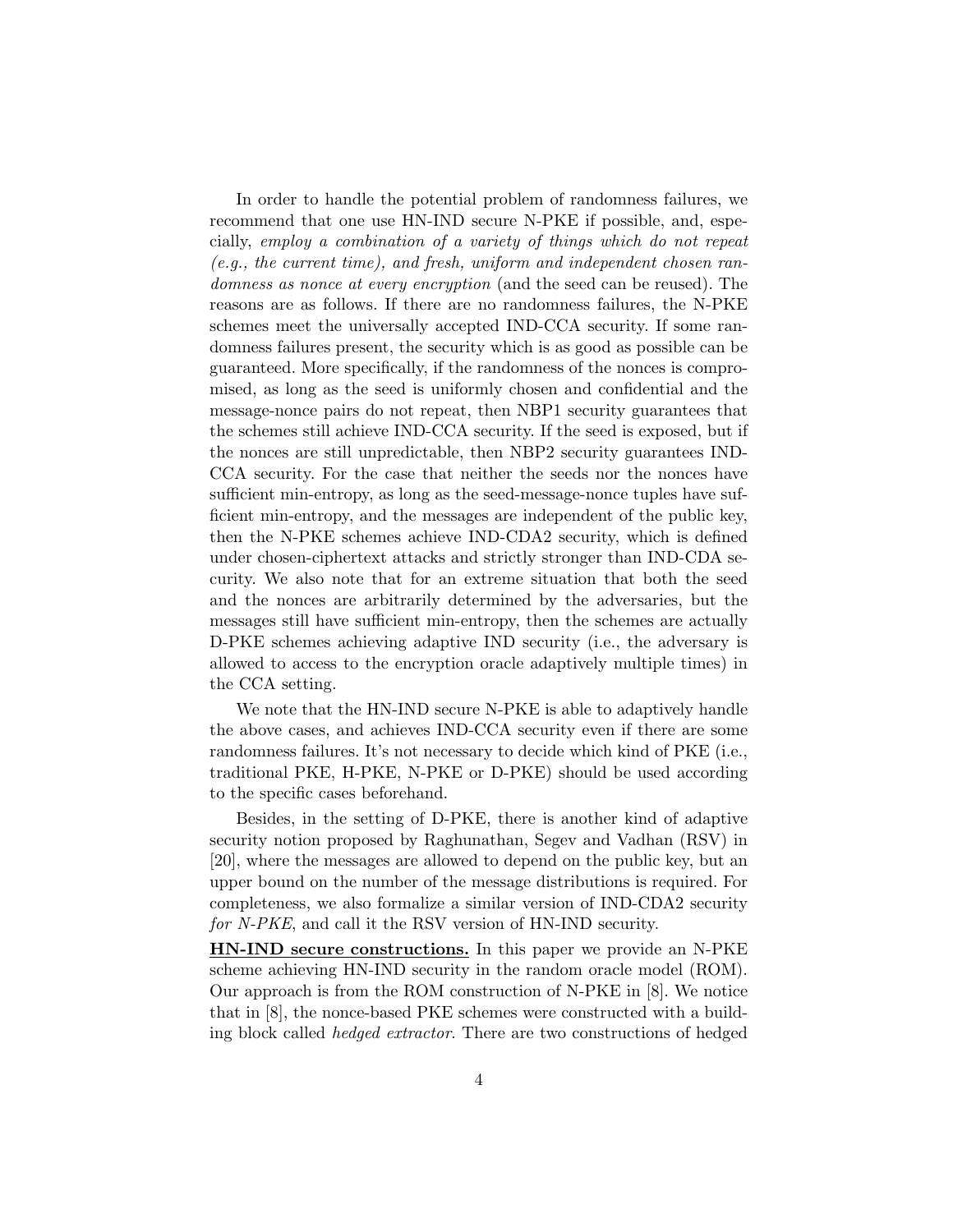extractor proposed in [8], where the first one is in the ROM, and the second one is in the standard model. We emphasize that under the security of hedged extractor, both of the N-PKE schemes based on these two hedged extractors respectively are not HN-IND secure. The reason is that the security of hedged extractor is guaranteed only if either the seed or the nonce has enough min-entropy. Therefore, it seems that all the generic constructions of N-PKE based on hedged extractors do not achieve HN-IND security.

We also provide a generic construction of HN-IND secure N-PKE. The main idea of our scheme is from [16], which is a combination of an N-PKE scheme and a D-PKE scheme. Our conclusion shows that if the underlying N-PKE scheme is NBP1 and NBP2 secure, and the D-PKE scheme is adaptively IND secure in the CCA setting and unique-ciphertext secure, then the construction is HN-IND secure. If both the underlying constructions are built in the standard model, then our construction achieves HN-IND security in the standard model.

Moreover, we show that both of the constructions achieve the RSV version of HN-IND security.

Related work. Deterministic PKE was formally introduced by Bellare, Boldyreva and O'Neill [1] in CRYPTO 2007. A security notion called PRIV for D-PKE was defined, and some PRIV secure ROM constructions were proposed in [1]. Later, several equivalent security notions were formalized in [4], including the IND security used in this paper. Some variants of PRIV/IND security or D-PKE also appeared [9, 11, 17, 20, 5], and more D-PKE constructions were proposed [14, 6, 5]. Wichs [23] pointed out that the fully IND security of D-PKE in the standard model can not be achieved under any single-stage assumption. Later with the help of UCE [6], Bellare and Hoang [5] gave the first fully IND secure D-PKE scheme in the standard model. Selective opening security for D-PKE was also formalized and achieved in the ROM [3, 16]. We note that the most commonly used security for D-PKE (i.e., PRIV or IND security) is a non-adaptive security notion. In other words, in the game defining the security, the adversary is allowed to make the challenge query only once.

Hedged PKE was introduced by Bellare et al. [2]. In [2], an adaptive security notion called IND-CDA, which is an extension of IND, is formalized, and a PKE scheme is called H-IND secure if it achieves IND-CPA and IND-CDA security simultaneously. Very recently, Boldyreva, Patton and Shrimpton [10] formalized the CCA version of IND-CDA security (which they named MMR-CCA security) for PKE with associated data. Both ROM constructions and standard-model constructions achieving ful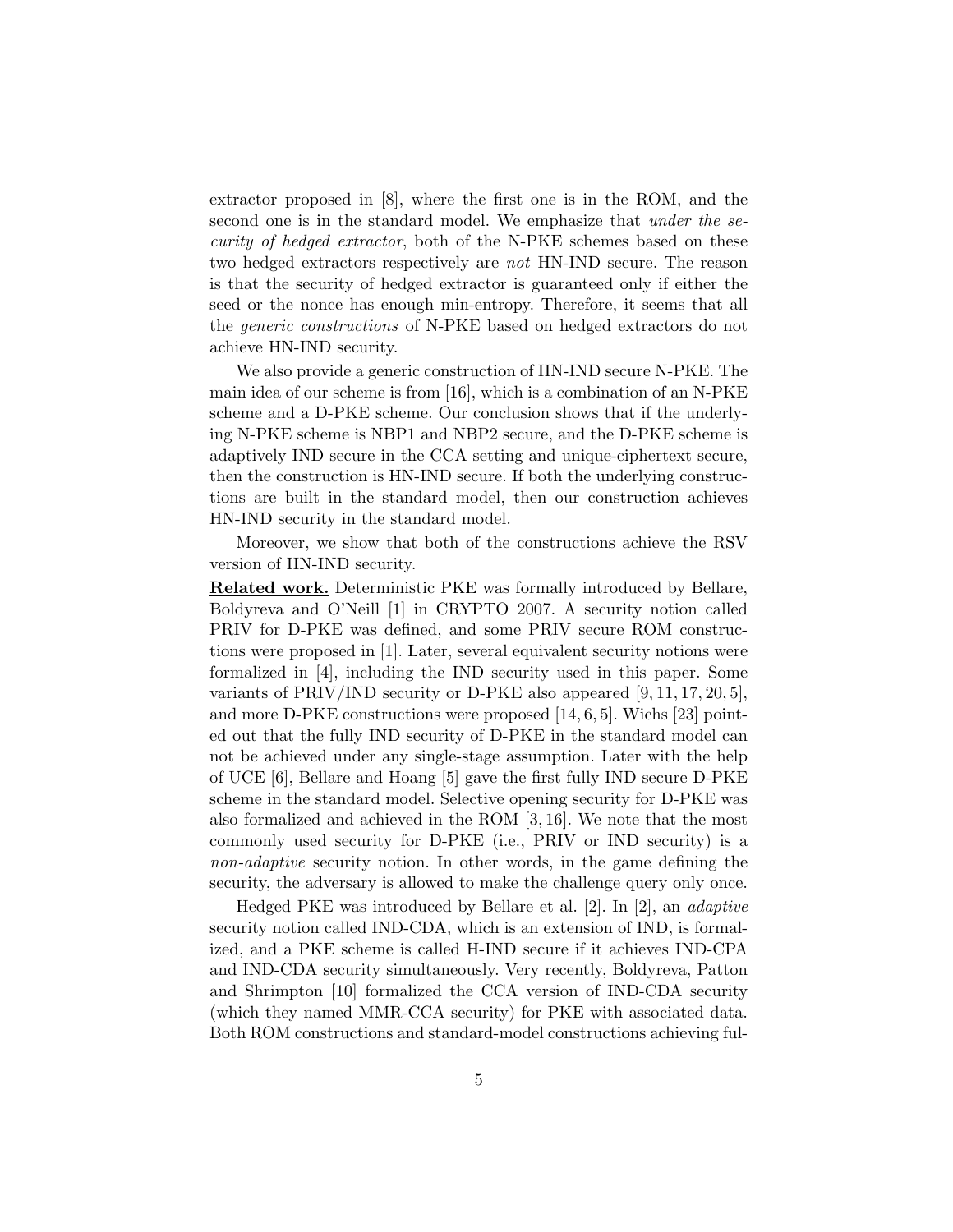ly H-IND security (i.e., the message-randomness pairs may be arbitrarily correlated) have been proposed  $[2, 5, 10]$ . The use of H-PKE in practice was explored in [21, 10].

Nonce-based PKE was introduced by Bellare and Tackmann in [8]. They formalized two security notions called NBP1 and NBP2, and showed ROM and standard-model constructions achieving both of the two security. Their constructions are based on a new primitive called hedged extractor. Nonce-based signatures was also defined and built in [8]. Recently, Hoang, Katz, O'Neill and Zaheri [16] formalized SOA security for N-PKE, and lifted the security notion to H-PKE. To the best of our knowledge, it's the first security notion for hedged N-PKE. But their security is defined in the SOA setting, and more importantly, it is a *non*adaptive security notion. Furthermore, we note that their security notion is a comparison-based security (see [4]), and our IND-CDA2 security is an indistinguishability-based one. Informally, denote by COM-CDA2 security the HN-SO-CCA security formalized in [16] with the restriction that I is empty (i.e., the adversaries do not perform corruptions. We refer the readers to [16] for the details). Exploring the relations among COM-CDA2 security and the non-adaptive version of our IND-CDA2 security is an interesting topic for future research.

## 2 Preliminaries

Notations and conventions. Vectors are written in boldface, e.g., x. For a vector **x**, let  $|x|$  denote its length and  $x[i]$  denote its i<sup>th</sup> component for  $i \in ||\mathbf{x}||$ . For a finite set X (resp. a string x), let |X| (resp. |x|) denote its size (resp. length). We extend the set membership notations to vectors. For any game G presented in this paper, denote by  $Pr[G]$  the probability that the final output of G is 1.

Public-key encryption. A (general) public-key encryption (PKE) scheme is a tuple of PPT algorithms  $PKE = (Kg, Enc, Dec)$ . The key generation algorithm Kg, taking  $1^k$  as input, generates a public/secret key pair  $(pk, sk)$ . The encryption algorithm Enc, taking pk and message  $m \in \{0,1\}^*$  as input, outputs a ciphertext  $c$ . The deterministic decryption algorithm Dec, taking sk and c as input, returns a value in  $\{0,1\}^* \cup \{\perp\}$ . Standard correctness is required, which means that for any valid message  $m \in \{0,1\}^*, (pk, sk) \leftarrow \textsf{Kg}(1^k) \text{ and } c \leftarrow \textsf{Enc}(pk, m), \textsf{Dec}(sk, c) = m$ with overwhelming probability. For vectors **m**, **r** with  $|m| = |r|$ , we denote by  $\mathsf{Enc}(pk, \mathbf{m}; \mathbf{r}) := (\mathsf{Enc}(pk, \mathbf{m}[1]; \mathbf{r}[1]), \mathsf{Enc}(pk, \mathbf{m}[2]; \mathbf{r}[2]), \cdots,$  $Enc(pk, m[|\mathbf{m}|]; \mathbf{r}[|\mathbf{m}|]).$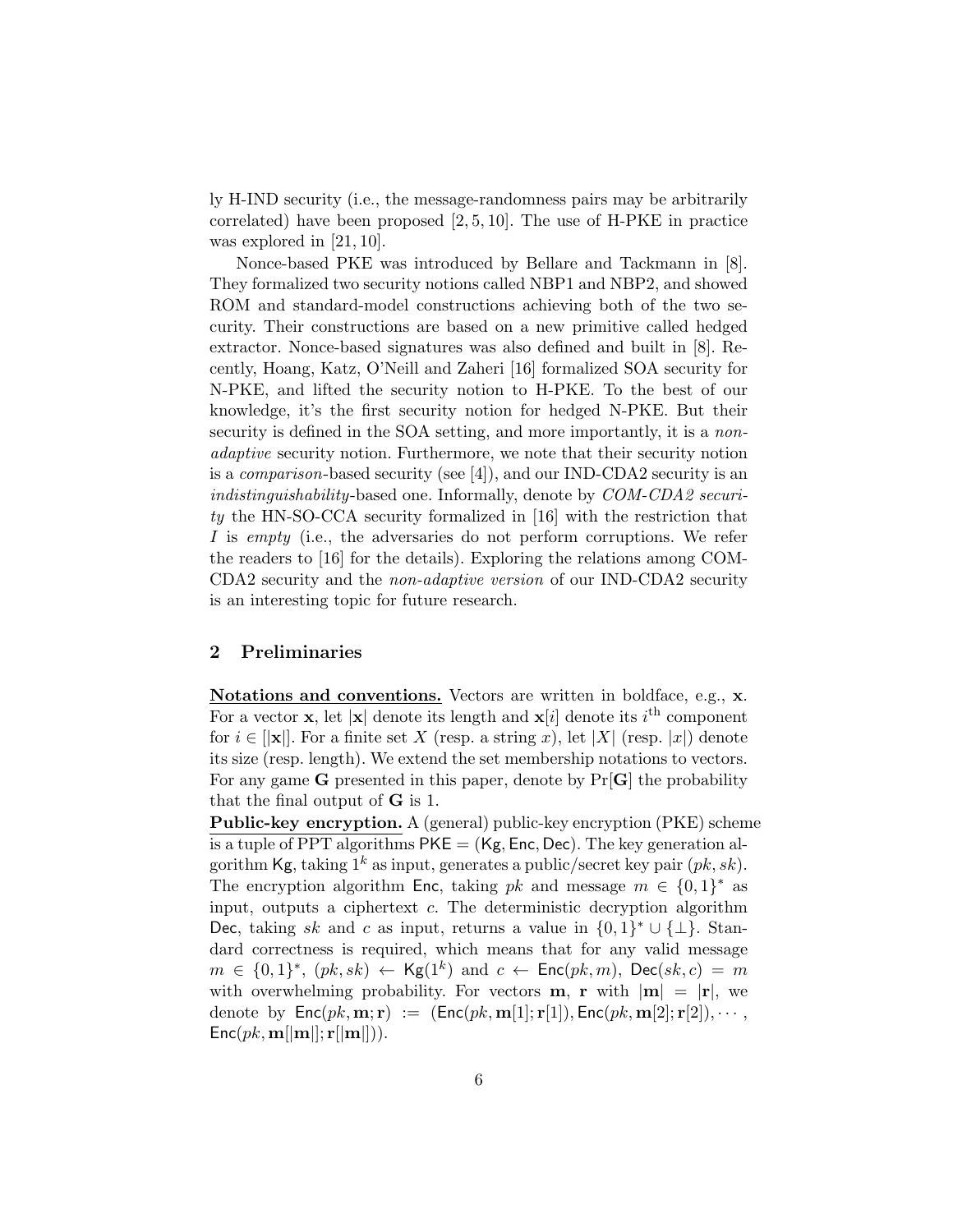| $\mathsf{IGame} \ \overline{\mathbf{G}^{\mathrm{ind-cca}}_{\mathsf{PKE},A}(k)}$                              | $ENC(\mathbf{m}_0, \mathbf{m}_1)$                      | DEC(c)                                                  |                                   |
|--------------------------------------------------------------------------------------------------------------|--------------------------------------------------------|---------------------------------------------------------|-----------------------------------|
| $(pk, sk) \leftarrow \text{Kg}(1^k)$                                                                         | $\mathbf{c} \leftarrow \mathsf{Enc}(pk, \mathbf{m}_b)$ | If $c \in C$ , then                                     |                                   |
| $b \leftarrow \{0, 1\}$ ; $C \leftarrow \emptyset$                                                           | $C \leftarrow C \cup c$                                | Return $\perp$                                          |                                   |
| $ _{b'} \leftarrow A^{\text{ENC,DEC}}(pk)$                                                                   | Return c                                               | $m \leftarrow \text{Dec}(sk, c)$                        |                                   |
| Return $(b' = b)$                                                                                            |                                                        | Return $m$                                              |                                   |
| Game $\mathbf{G}_{\text{DE},A}^{\text{de-ind}}(k)$                                                           | Game $\mathbf{G}_{\text{DE}A}^{\text{de-cca}}(k)$      | $ENC(\mathcal{M})$                                      | DEC(c)                            |
| $(pk, sk) \leftarrow \mathsf{DKg}(1^k); b \leftarrow \{0, 1\}$                                               | $(pk, sk) \leftarrow DKg(1^k)$                         | $(\mathbf{m}_0, \mathbf{m}_1) \leftarrow \mathcal{M}$   | If $c \in C$ , then               |
| $\mathcal{M} \leftarrow A_1(1^k)$                                                                            | $b \leftarrow \{0, 1\}; C \leftarrow \emptyset$        | $\mathbf{c} \leftarrow \mathsf{DEnc}(pk, \mathbf{m}_b)$ | Return $\perp$                    |
| $(\mathbf{m}_0, \mathbf{m}_1) \leftarrow \mathcal{M}; \mathbf{c} \leftarrow \mathsf{DEnc}(pk, \mathbf{m}_b)$ | $St \leftarrow A_1^{\text{ENC}}(1^k)$                  | $C \leftarrow C \cup c$                                 | $m \leftarrow \text{DDec}(sk, c)$ |
| $b' \leftarrow A_2(pk, c)$                                                                                   | $b' \leftarrow A_2^{\text{DEC}}(pk, St)$               | Return c                                                | Return $m$                        |
| Return $(b' = b)$                                                                                            | Return $(b' = b)$                                      |                                                         |                                   |

Fig. 1. Games for defining IND-CCA security of a standard PKE scheme PKE, IND security and adaptively CCA security of a D-PKE scheme DE.

IND-CCA security for PKE is defined by game  $\mathbf{G}_{\mathsf{PKE},A}^{\text{ind-cca}}$  in Fig. 1. For any  $(\mathbf{m}_0, \mathbf{m}_1)$  submitted to the encryption oracle ENC( $\cdot$ ) in  $\mathbf{G}_{\textsf{PKE},A}^{\text{ind-cca}}$ , we require that  $|\mathbf{m}_0| = |\mathbf{m}_1|$ , and for every  $i \in [|\mathbf{m}_0|], |\mathbf{m}_0[i]| = |\mathbf{m}_1[i]|$ . PKE is called *IND-CCA secure* if  $\mathbf{Adv}_{\mathsf{PKE},A}^{\text{ind-cca}}(k) = 2\Pr[\mathbf{G}_{\mathsf{PKE},A}^{\text{ind-cca}}(k)] - 1$  is negligible for any PPT adversary  $A$ , and called  $IND-CPA$  secure if  $A$  is not allowed to access to the decryption oracle  $DEC(\cdot)$ .

Following [1], the maximum public-key collision probability of PKE is defined by  $\mathsf{maxpk}_{\mathsf{PKE}}(k) = \max_{\omega \in \{0,1\}^*} \Pr[pk = \omega : (pk, sk) \leftarrow \mathsf{Kg}(1^k)].$ 

PKE secure under randomness failures. Currently, there are mainly three approaches to deal with the problems of randomness failures for PKE: deterministic PKE, hedged PKE, and nonce-based PKE. We recall their definitions and security notions as follows.

Deterministic PKE. A PKE scheme is called *deterministic* if the encryption algorithm is deterministic. This notion was formally introduced by Bellare, Boldyreva, and ONeill [1]. For a D-PKE scheme  $DE = (DKg,$ DEnc, DDec), IND security [4] is defined by game  $\mathbf{G}_{DE,A}^{\text{de-ind}}$  in Fig. 1. An IND adversary  $A = (A_1, A_2)$  in game  $\mathbf{G}_{\mathsf{DE}, A}^{\text{de-ind}}$  is called *legitimate*, if for any  $(m_0, m_1)$  sampled by M, associated with some polynomial  $p(\cdot)$ , the following two conditions hold: (i)  $|\mathbf{m}_0| = |\mathbf{m}_1| = \mathbf{p}(k)$ , and for every  $i \in [p(k)], |m_0[i]| = |m_1[i]$ ; (ii) for any  $b \in \{0, 1\}, m_b[1], \cdots, m_b[p(k)]$ are distinct. The guessing probability of A is denoted by  $Guss<sub>A</sub>(k)$ , which returns the maximum of  $Pr[\mathbf{m}_b[i] = m]$  over all  $b \in \{0, 1\}$ , al- $1 \, i \in [p(k)]$ , all  $m \in \{0,1\}^*$ , and all M submitted by  $A_1$ , where the probability is taken over  $(m_0, m_1) \leftarrow \mathcal{M}(1^k)$ . The block-source guessing probability of A is denoted by  $\text{Guss}_{A}^{\text{b-s}}(k)$ , which returns the maximum of  $Pr[\mathbf{m}_b[i] = m_i \mid \mathbf{m}_b[j] = m_j, \forall j \in [i-1]]$  over all  $b \in \{0,1\}$ , all  $i \in [p(k)]$ , all  $m_1, \dots, m_i \in \{0, 1\}^*$ , and all M submitted by  $A_1$ , where the probability is taken over  $(m_0, m_1) \leftarrow \mathcal{M}(1^k)$ . We say that A has high min-entropy (resp. high block-source min-entropy [9]) if  $Guss<sub>A</sub>(k)$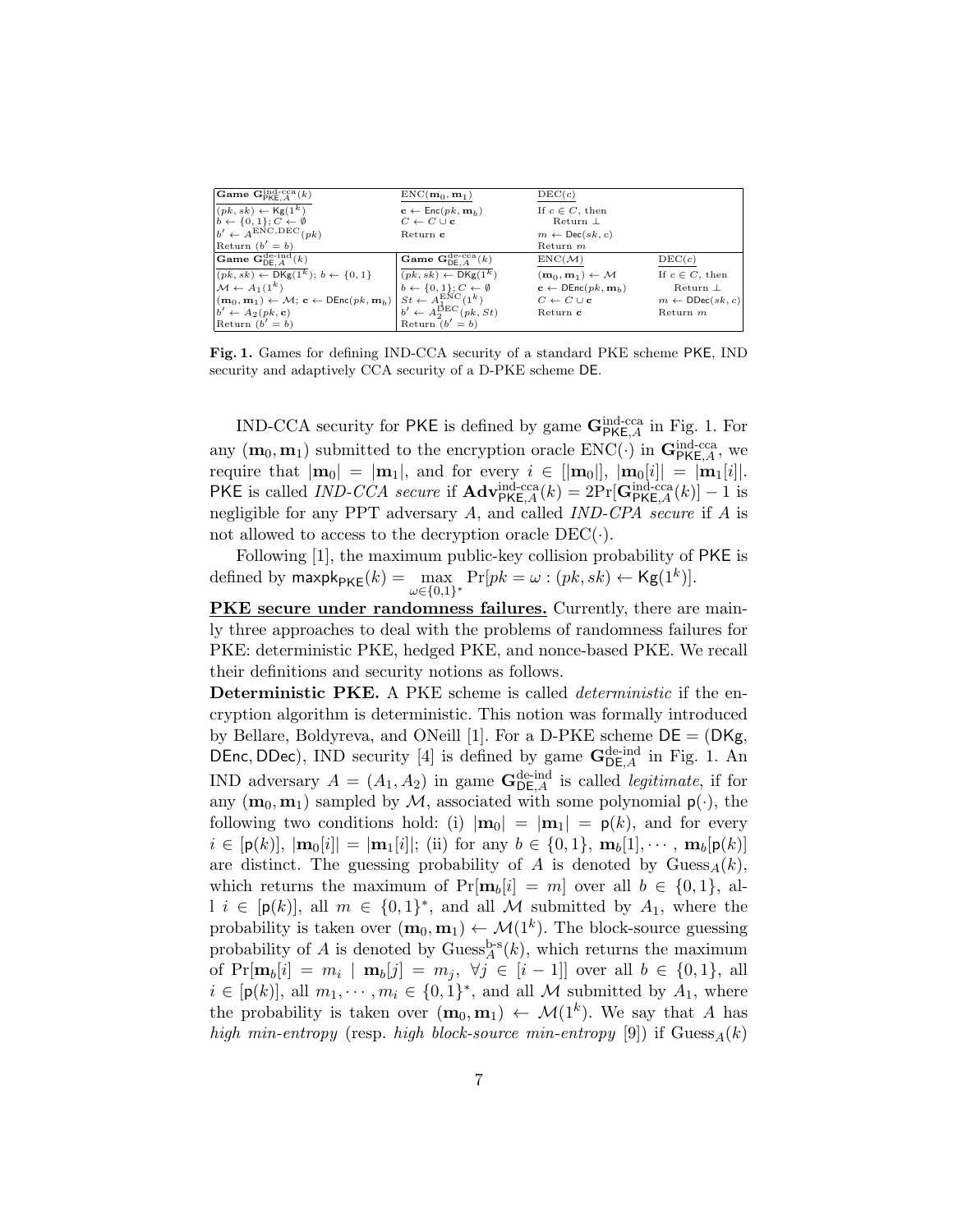(resp. Guess $_A^{b-s}(k)$ ) is negligible. Scheme DE is *fully IND secure* (resp. block-source IND secure) if  $\mathbf{Adv}_{\mathsf{DE},A}^{\text{de-ind}}(k) = 2\Pr[\mathbf{G}_{\mathsf{DE},A}^{\text{de-ind}}(k)] - 1$  is negligible for any legitimate PPT adversary A of high min-entropy (resp. high block-source min-entropy).

We say that a PPT adversary is *adaptive* if it is allowed to query the challenge oracle multiple times, and each query may depend on the replies to the previous queries. IND is a non-adaptive security notion. A stronger adaptive security notion for D-PKE, adaptively CCA security, is defined by game  $\mathbf{G}_{\mathsf{DE},A}^{\text{de-cca}}$  in Fig. 1. We similarly define adaptively CCA adversary that is legitimate and has high min-entropy. Scheme DE is fully adaptively CCA secure if  $\mathbf{Adv}_{\mathsf{DE},A}^{\text{de-cca}}(k) = 2\Pr[\mathbf{G}_{\mathsf{DE},A}^{\text{de-cca}}(k)] - 1$  is negligible for any legitimate PPT adversary A of high min-entropy. Block-source adaptively CCA security for D-PKE is similarly defined.

DE is called *unique-ciphertext* [5], if for any  $k$ , any  $(pk, sk)$  generated by DKg, and any message  $m \in \{0,1\}^*$ , there is at most one  $c \in \{0,1\}^*$ such that  $DDec(sk, c) = m$ . Each D-PKE scheme can be efficiently transformed to a unique-ciphertext one [5].

Hedged PKE. In ASIACRYPT 2009, Bellare, et al. [2] introduced the notion of IND-CDA security, which formalized the security for PKE when the messages and the randomness jointly have high entropy. A PKE scheme is called hedged if it achieves both IND-CPA security and IND-CDA security, which means that it achieves IND-CPA security when the random coins employed during the encryption are truly random, and achieves IND-CDA security when bad random coins are employed but the messages and the random coins jointly have high min-entropy.

For a hedged PKE (H-PKE) scheme  $HE = (HKg, HEnc, HDec)$ , IND-CDA security is defined by game  $\mathbf{G}_{\mathsf{HE},A}^{\text{ind-cda}}$  in Fig. 2. An IND-CDA adversary  $A = (A_1, A_2)$  in game  $\mathbf{G}_{\mathsf{HE}, A}^{\text{ind-cda}}$  is called *legitimate*, if for any  $(\mathbf{m}_0, \mathbf{m}_1, \mathbf{r})$  sampled by M, associated with some polynomial  $p(\cdot)$ , which is the message sampler submitted to oracle  $LR(\cdot)$  by  $A_1$ , the following two conditions hold: (i)  $|\mathbf{m}_0| = |\mathbf{m}_1| = |\mathbf{r}| = \mathbf{p}(k)$ , and for every  $i \in [\mathsf{p}(k)], |\mathbf{m}_0[i]| = |\mathbf{m}_1[i]$ ; (ii) for any  $b \in \{0,1\}, \mathsf{m}_b[1], \mathsf{r}[1]), \cdots$  $(\mathbf{m}_b[\mathbf{p}(k)], \mathbf{r}[\mathbf{p}(k)])$  are distinct. The guessing probability of A is denoted by Guess<sub>A</sub>(k), which returns the maximum of  $Pr[(\mathbf{m}_b[i], \mathbf{r}[i]) = (m, r)]$ over all  $b \in \{0, 1\}$ , all  $i \in [p(k)]$ , all  $m \in \{0, 1\}^*$ , all  $r \in \{0, 1\}^*$ , and all M submitted by  $A_1$ , where the probability is taken over  $(\mathbf{m}_0, \mathbf{m}_1, \mathbf{r}) \leftarrow$  $\mathcal{M}(1^k)$ . We say that A has high min-entropy if Guess<sub>A</sub>(k) is negligible. Scheme HE is *IND-CDA secure* if  $\mathbf{Adv}_{\mathsf{HE},A}^{\text{ind-cda}}(k) = 2\Pr[\mathbf{G}_{\mathsf{HE},A}^{\text{ind-cda}}(k)] - 1$  is negligible for any legitimate PPT adversary A of high min-entropy. The notion of block-source IND-CDA security is similarly defined [2].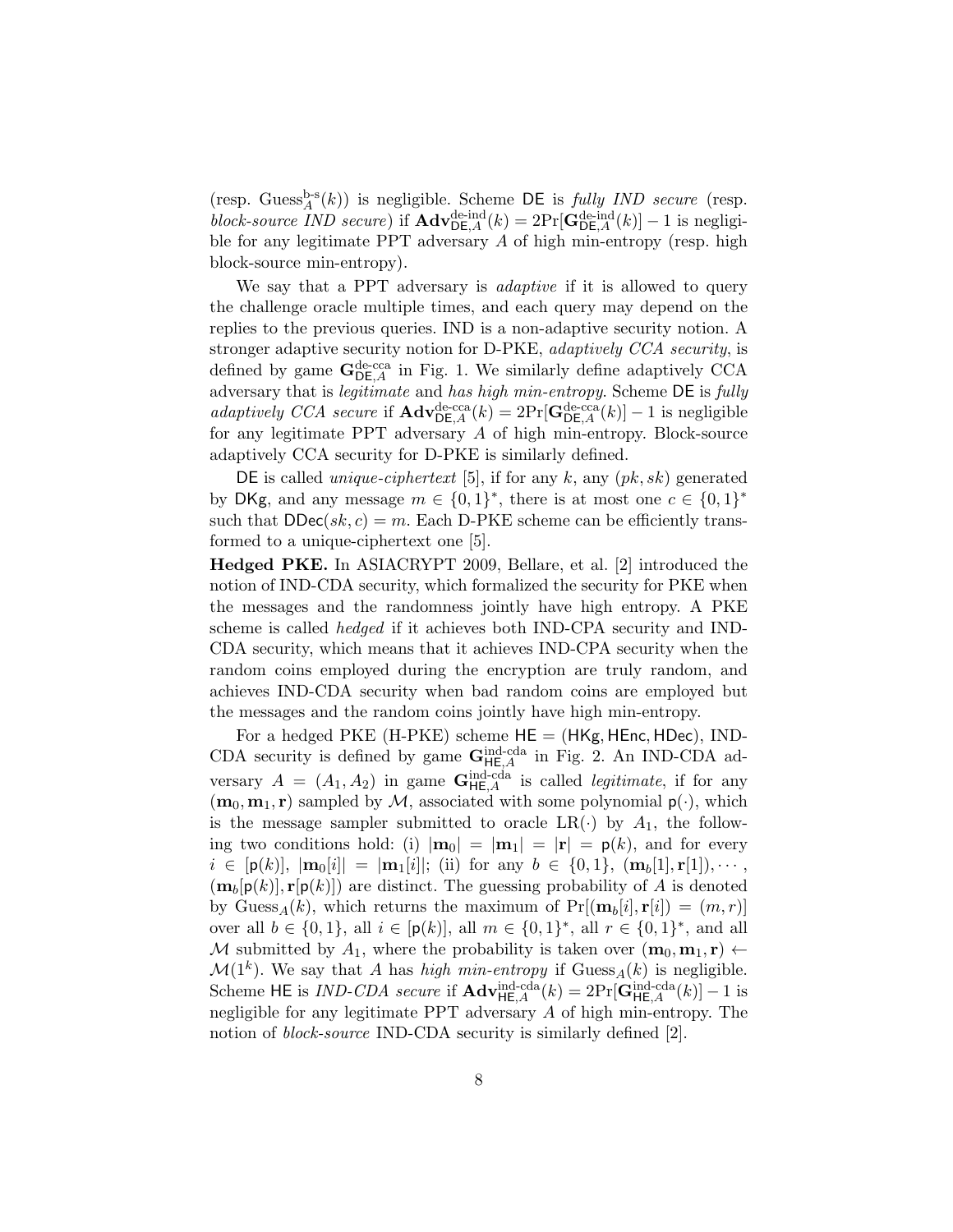| $\overline{\mathbf{Game} \; \mathbf{G}^{{\rm nbp1}}_{\mathsf{NE},\mathsf{NG},A}(k)}$ | $\sqrt{\textbf{Game G}^{\textbf{nbp2}}_{\textsf{NE},\textsf{NG},A}(k)}$ | Game $\mathbf{G}_{\mathsf{HF} A}^{\text{ind-cda}}(k)$                                              |
|--------------------------------------------------------------------------------------|-------------------------------------------------------------------------|----------------------------------------------------------------------------------------------------|
| $(pk, sk) \leftarrow \mathsf{NKg}(1^k)$                                              | $(pk, sk) \leftarrow \mathsf{NKg}(1^k)$                                 | $(pk, sk) \leftarrow \text{HKg}(1^k)$                                                              |
| $xk \leftarrow \mathsf{NSKg}(1^k)$                                                   | $xk \leftarrow \text{NSKg}(1^k)$                                        | $b \leftarrow \{0, 1\}$                                                                            |
| $b \leftarrow \{0, 1\}$ ; $St \leftarrow \epsilon$                                   | $b \leftarrow \{0, 1\}$ ; $St \leftarrow \epsilon$                      | $St \leftarrow A_1^{\text{LR}}(1^k)$                                                               |
| $C, Q_0, Q_1 \leftarrow \emptyset$                                                   | $C \leftarrow \emptyset$                                                | $b' \leftarrow A_2(pk, St)$                                                                        |
| $b' \leftarrow A^{\text{ENC},\text{DEC}}(pk)$                                        | $b' \leftarrow A^{\text{ENC},\text{DEC}}(pk, xk)$ Return $(b' = b)$     |                                                                                                    |
| Return $(b' = b)$                                                                    | Return $(b' = b)$                                                       |                                                                                                    |
|                                                                                      |                                                                         |                                                                                                    |
| $ENC(m_0, m_1, \eta)$                                                                | $ENC(m_0, m_1, \eta)$                                                   | $LR(\mathcal{M})$                                                                                  |
| If $( m_0  \neq  m_1 )$ , then return $\perp$                                        | If $( m_0  \neq  m_1 )$ , then                                          | $\left  \left( \mathbf{m}_0, \mathbf{m}_1, \mathbf{r} \right) \leftarrow \mathcal{M}(1^k) \right $ |
| If $((m_0, n) \in Q_0)$ or $((m_1, n) \in Q_1)$ , then return $\perp$                | return $\perp$                                                          | $\mathbf{c} \leftarrow \text{HEnc}(pk, \mathbf{m}_b; \mathbf{r})$                                  |
| $(n, St) \leftarrow NG(1^k, \eta, St); c \leftarrow NEnc(pk, xk, m_b, n)$            | $(n, St) \leftarrow NG(1^k, \eta, St)$                                  | Return c                                                                                           |
| $Q_0 \leftarrow Q_0 \cup \{(m_0, n)\}; Q_1 \leftarrow Q_1 \cup \{(m_1, n)\}\$        | $c \leftarrow \mathsf{NEnc}(pk, xk, m_h, n)$                            |                                                                                                    |
| $C \leftarrow C \cup \{c\}$                                                          | $C \leftarrow C \cup \{c\}$                                             |                                                                                                    |
| Return c                                                                             | Return c                                                                |                                                                                                    |
|                                                                                      |                                                                         |                                                                                                    |
| DEC(c)                                                                               | DEC(c)                                                                  |                                                                                                    |
| If $c \in C$ , then return $\perp$                                                   | If $c \in C$ , then return $\perp$                                      |                                                                                                    |
| $m \leftarrow \text{NDec}(sk, c)$                                                    | $m \leftarrow \text{NDec}(sk, c)$                                       |                                                                                                    |
| Return m                                                                             | Return m                                                                |                                                                                                    |

Fig. 2. Games for defining NBP1, NBP2 security of a N-PKE scheme NE, and IND-CDA security for a H-PKE scheme HE.

Nonce-based PKE. A nonce-based public-key encryption (N-PKE) scheme with nonce space NE.NS is a tuple of PPT algorithms  $NE = (NKg, NSKg,$ NEnc, NDec). The key generation algorithm NKg, taking  $1^k$  as input, generates a public/secret key pair  $(pk, sk)$ . The seed generation algorithm NSKg taking  $1^k$  returns a sender seed xk. Let NESD denote the seed space. We say that  $\mathsf{NSKg}$  is *trivial*, if it returns a uniformly chosen  $xk$ from NE.SD =  $\{0,1\}^k$ . The *deterministic* encryption algorithm NEnc, taking pk, xk, message  $m \in \{0,1\}^*$ , and nonce  $n \in \mathsf{NE}$ . NS as input, outputs a ciphertext c. The deterministic decryption algorithm NDec is the same as that of the traditional PKE schemes, on input  $sk$  and  $c$ , returns a value in  $\{0,1\}^* \cup \{\perp\}$ . The nonce is not necessary for decryption. Standard correctness is required, which means that for any valid message  $m \in \{0,1\}^*$ ,  $(pk, sk) \leftarrow \mathsf{NKg}(1^k)$ ,  $xk \leftarrow \mathsf{NSKg}(1^k)$ ,  $n \in \mathsf{NE}$ .NS and  $c \leftarrow \mathsf{NEnc}(pk, xk, m, n)$ ,  $\mathsf{Dec}(sk, c) = m$  with overwhelming probability.

The notion of N-PKE was introduced by Bellare and Tackmann [8]. In their N-PKE constructions, the nonces are generated by a building block called nonce generator NG with nonce space NE.NS. A nonce generator NG is a PPT algorithm taking  $1^k$ , a current state  $St$ , and a nonce selector  $\eta$  as input, returns a nonce  $n \in \mathsf{NE}$ . NS and a new state  $St$ , i.e.,  $(n, St) \leftarrow$  $\mathsf{NG}(1^k, \eta, St)$ . Standard security of NG requires that the generated nonces should be unpredictable and never repeat. We refer the readers to [8, 16] for the formal definition.

Two kinds of security notions for N-PKE were introduced in [8], which we recall in Fig. 2. An N-PKE scheme NE, with respect to NG, is NBP1 (resp. NBP2) secure if  $\mathbf{Adv}_{\mathsf{NE,NG},A}^{\text{nbpl}}(k) = 2\Pr[\mathbf{G}_{\mathsf{NE,NG},A}^{\text{nbpl}}(k)] - 1$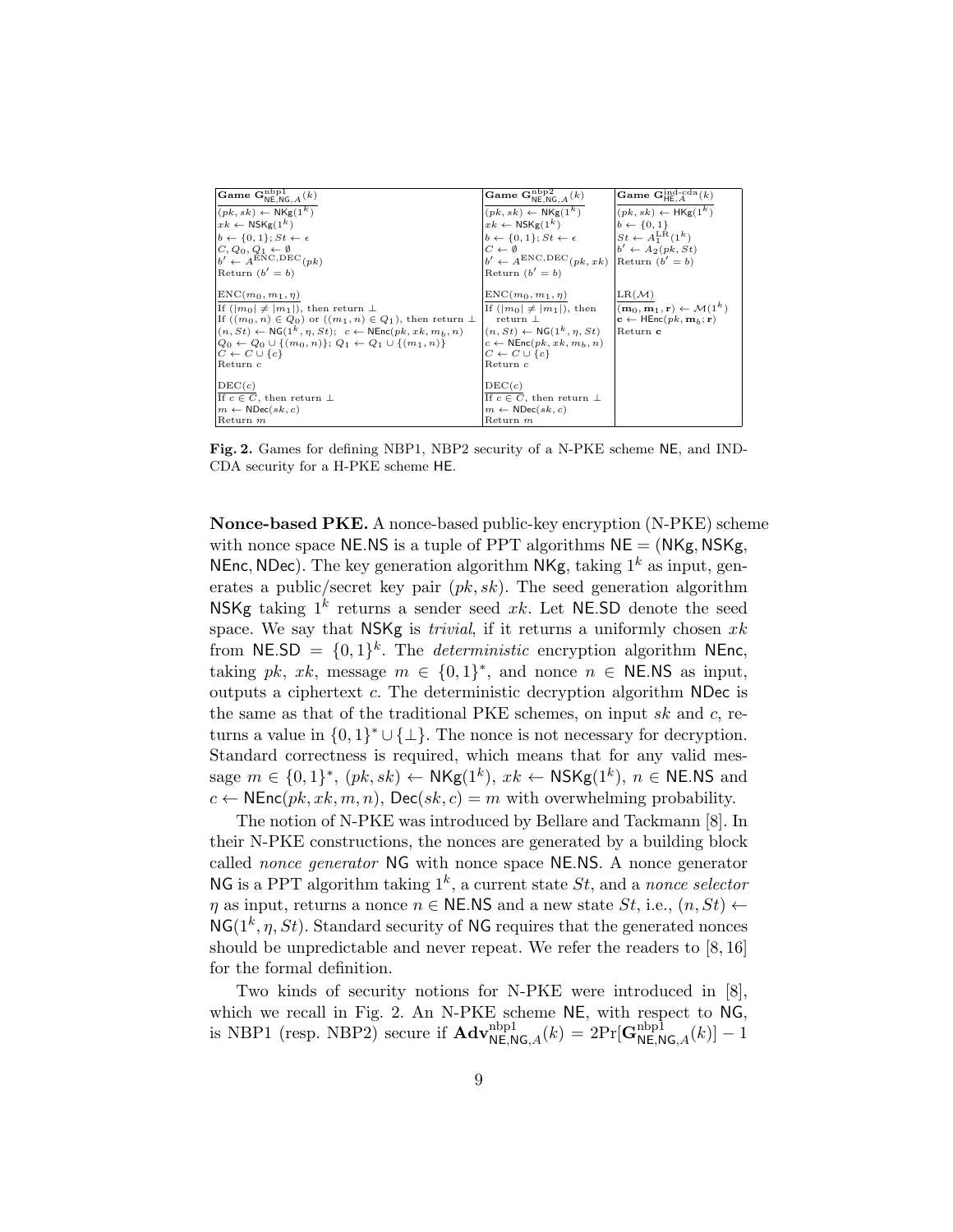(resp.  $\mathbf{Adv}_{\mathsf{NE,NG},A}^{\text{nbp2}}(k) = 2\Pr[\mathbf{G}_{\mathsf{NE,NG},A}^{\text{nbp2}}(k)] - 1$ ) is negligible for any PPT adversary A, where game  $\mathbf{G}_{\mathsf{NE},\mathsf{NG},A}^{\text{nbp1}}$  (resp.  $\mathbf{G}_{\mathsf{NE},\mathsf{NG},A}^{\text{nbp2}}$ ) is defined in Fig. 2. According to [8], NBP1 security is achieved for any nonce generator (even for predictable nonce generator), as long as the message-nonce pairs do not repeat; NBP2 security is achieved for any unpredictable nonce generators.

### 3 Hedged security for nonce-based public-key encryption

In this section, we introduce hedged security for nonce-based public-key encryption. We first formalize chosen-ciphertext security against chosendistribution attacks (IND-CDA2 security) for N-PKE. Then, we explore the relations among the security notions of N-PKE. Lastly, we formalize a special version (the Raghunathan-Segev-Vadhan [20] version) of IND-CDA2 security for N-PKE.

## 3.1 Chosen-ciphertext security against chosen-distribution attacks

Notice that the original message samplers were defined for the general PKE schemes, which do not sample the seeds and the nonces. Therefore, we firstly formalize the notion of message samplers for N-PKE as follows.

Definition 1 (Message sampler for N-PKE). A message sampler M for N-PKE is a PPT algorithm taking  $1^k$  as input, and returning  $(\mathbf{m}_0, \mathbf{m}_1, \mathbf{x}\mathbf{k}, \mathbf{n}) \leftarrow \mathcal{M}(1^k).$ 

For any N-PKE scheme NE = (NKg, NSKg, NEnc, NDec) w.r.t. nonce generator NG, consider game  $\mathbf{G}_{\mathsf{NE},A}^{\text{ind-cda2}}$  as shown in Fig. 3.

We say that the adversary  $A = (A_1, A_2)$  in game  $\mathbf{G}_{\text{NE},A}^{\text{ind-cda2}}$  is *legitimate*, if for any  $(m_0, m_1, xk, n)$  sampled by M which is associated with some polynomial  $p(\cdot)$ , the following two conditions hold: (i)  $|m_0| = |m_1| =$  $|\mathbf{x}\mathbf{k}| = |\mathbf{n}| = \mathbf{p}(k)$ , and for every  $i \in [\mathbf{p}(k)]$ ,  $|\mathbf{m}_0[i]| = |\mathbf{m}_1[i]|$ ; (ii) for any  $b \in \{0,1\}, \, (\mathbf{x}\mathbf{k}[1], \mathbf{m}_b[1], \mathbf{n}[1]), \cdots, (\mathbf{x}\mathbf{k}[\mathsf{p}(k)], \mathbf{m}_b[\mathsf{p}(k)], \, \mathbf{n}[\mathsf{p}(k)])$  are distinct.

Similarly, the guessing probability of A is denoted by  $Guss<sub>A</sub>(k)$ , which returns the maximum of  $Pr[(\mathbf{x}|\mathbf{k}[i], \mathbf{m}_b[i], \mathbf{n}[i]) = (xk, m, n)]$  over all  $b \in \{0,1\}$ , all  $i \in [p(k)]$ , all  $xk \in \{0,1\}^*$ , all  $m \in \{0,1\}^*$ , al $l \, n \in \{0,1\}^*$ , and all M submitted by  $A_1$ , where the probability is taken over  $(m_0, m_1, x\mathbf{k}, \mathbf{n}) \leftarrow \mathcal{M}(1^k)$ . The block-source guessing probability of A is denoted by Guess ${}_{A}^{b-s}(k)$ , which returns the maximum of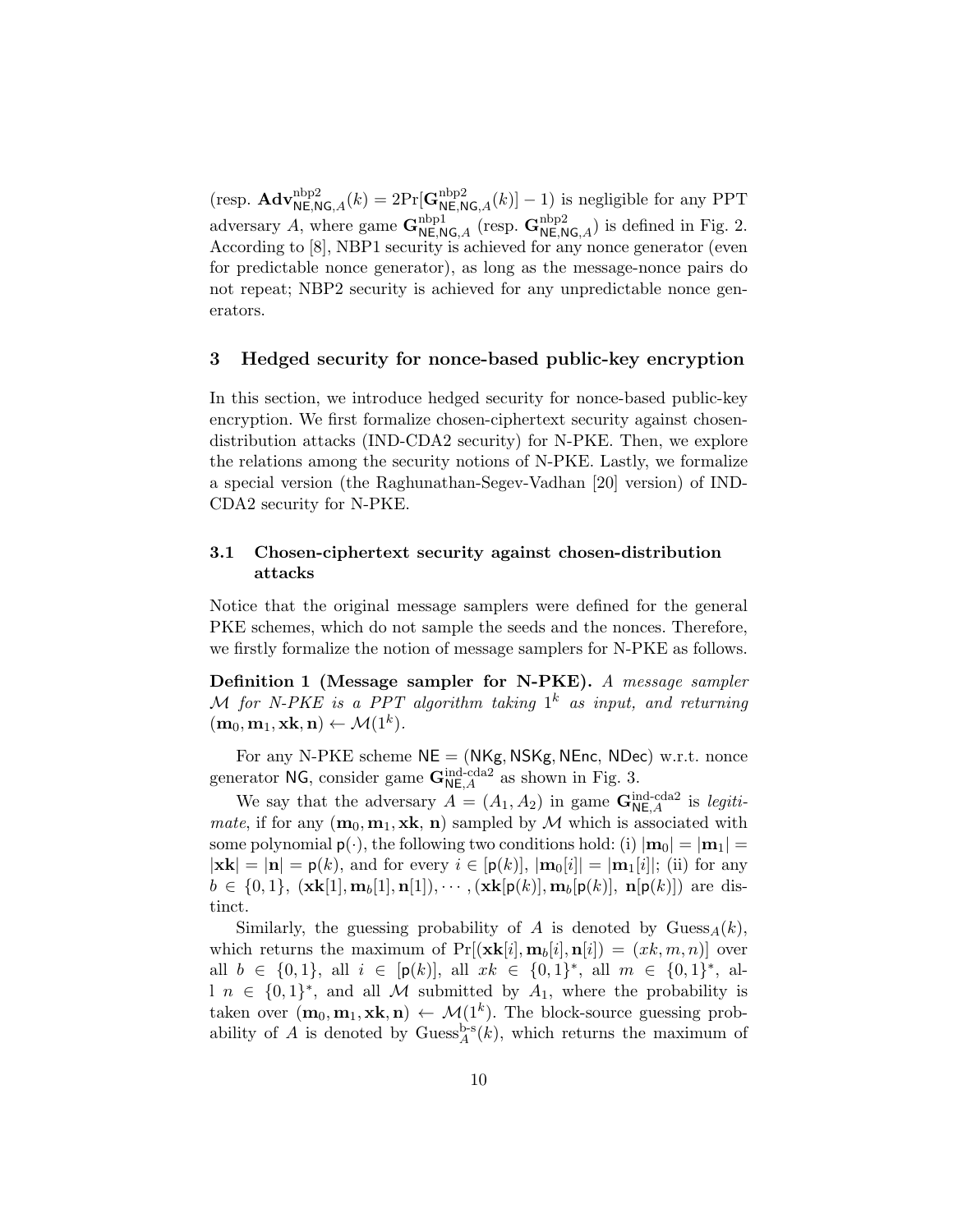| Game $\mathbf{G}_{\textsf{NF A}}^{\text{ind-cda2}}(k)$ | $LR(\mathcal{M})$                                                                            | DEC(c)                             |
|--------------------------------------------------------|----------------------------------------------------------------------------------------------|------------------------------------|
| $(pk, sk) \leftarrow \mathsf{NKg}(1^k)$                | $(\mathbf{m}_0, \mathbf{m}_1, \mathbf{x}\mathbf{k}, \mathbf{n}) \leftarrow \mathcal{M}(1^k)$ | If $c \in C$ , then return $\perp$ |
| $ b \leftarrow \{0, 1\}$ ; $C \leftarrow \emptyset$    | $\mathbf{c} \leftarrow \text{NEnc}(pk, \mathbf{x}\mathbf{k}, \mathbf{m}_h, \mathbf{n})$      | $m \leftarrow \text{NDec}(sk, c)$  |
| $St \leftarrow A_1^{\text{LR}}(1^k)$                   | $C \leftarrow C \cup c$                                                                      | Return $m$                         |
| $b' \leftarrow A_2^{\text{DEC}}(pk, St)$               | Return c                                                                                     |                                    |
| Return $(b' = b)$                                      |                                                                                              |                                    |

Fig. 3. Game for defining IND-CDA2 security of a N-PKE scheme NE .

 $Pr[(\mathbf{x}|\{i}, \mathbf{m}_b[i], \mathbf{n}[i]) = (xk, m, n) | (\mathbf{x}|\{j}, \mathbf{m}_b[j], \mathbf{n}[j]) = (xk_i, m_i, n_j),$  $\forall j \in [i-1] \text{ over all } b \in \{0,1\}, \text{ all } i \in [p(k)], \text{ all } xk_1, \dots, xk_i \in \{0,1\}^*,$ all  $m_1, \dots, m_i \in \{0,1\}^*$ , all  $n_1, \dots, n_i \in \{0,1\}^*$ , and all M submitted by  $A_1$ , where the probability is taken over  $(m_0, m_1, x\mathbf{k}, \mathbf{n}) \leftarrow \mathcal{M}(1^k)$ . We say that the IND-CDA2 adversary A has high min-entropy (resp. high block-source min-entropy) if  $Guss_A(k)$  (resp.  $Guss_A^{b-s}(k)$ ) is negligible.

**Definition 2 (IND-CDA2).** An N-PKE scheme  $NE = (NKg, NSKg,$ NEnc, NDec), with respect to nonce generator NG, is IND-CDA2 secure (resp. block-source IND-CDA2 secure), if for any legitimate PPT adversary  $A = (A_1, A_2)$  having high min-entropy (resp. high block-source minentropy), its advantage  $\mathbf{Adv}_{\mathsf{NE},A}^{\text{ind-cda2}}(k) = 2\Pr[\mathbf{G}_{\mathsf{NE},A}^{\text{ind-cda2}}(k)] - 1$  is negligible, where game  $\mathbf{G}_{\mathsf{NE},A}^{\text{ind-cda2}}$  is defined in Fig. 3.

Remark 1 Note that if the adversary A is not allowed to access to the decryption oralce  $DEC(\cdot)$ , then we call the defining security notion "IND-CDA security in the nonce-based setting". Note that in [2] the notion of "IND-CDA security" was defined for the general PKE schemes, not for N-PKE. For simplicity, in this paper we abuse the notation, still using "IND-CDA security" when we refer to "IND-CDA security in the noncebased setting".

Remark 2 Recently, Boldyreva et al. [10] formalized the CCA version of IND-CDA security for PKE, and called it MMR-CCA security. The notion of MMR-CCA security is defined for PKE with associated data, and in the experiment defining MMR-CCA security, the adversary is allowed to access to the decryption oracle before seeing the public key. Our IND-CDA2 security is formalized for N-PKE (without associated data), and the adversary is not allowed to access to the decryption oracle until it receives the public key. If the lengths of the seed and the nonce are both restricted to be 0, our security will naturally become adaptive CCA security for D-PKE.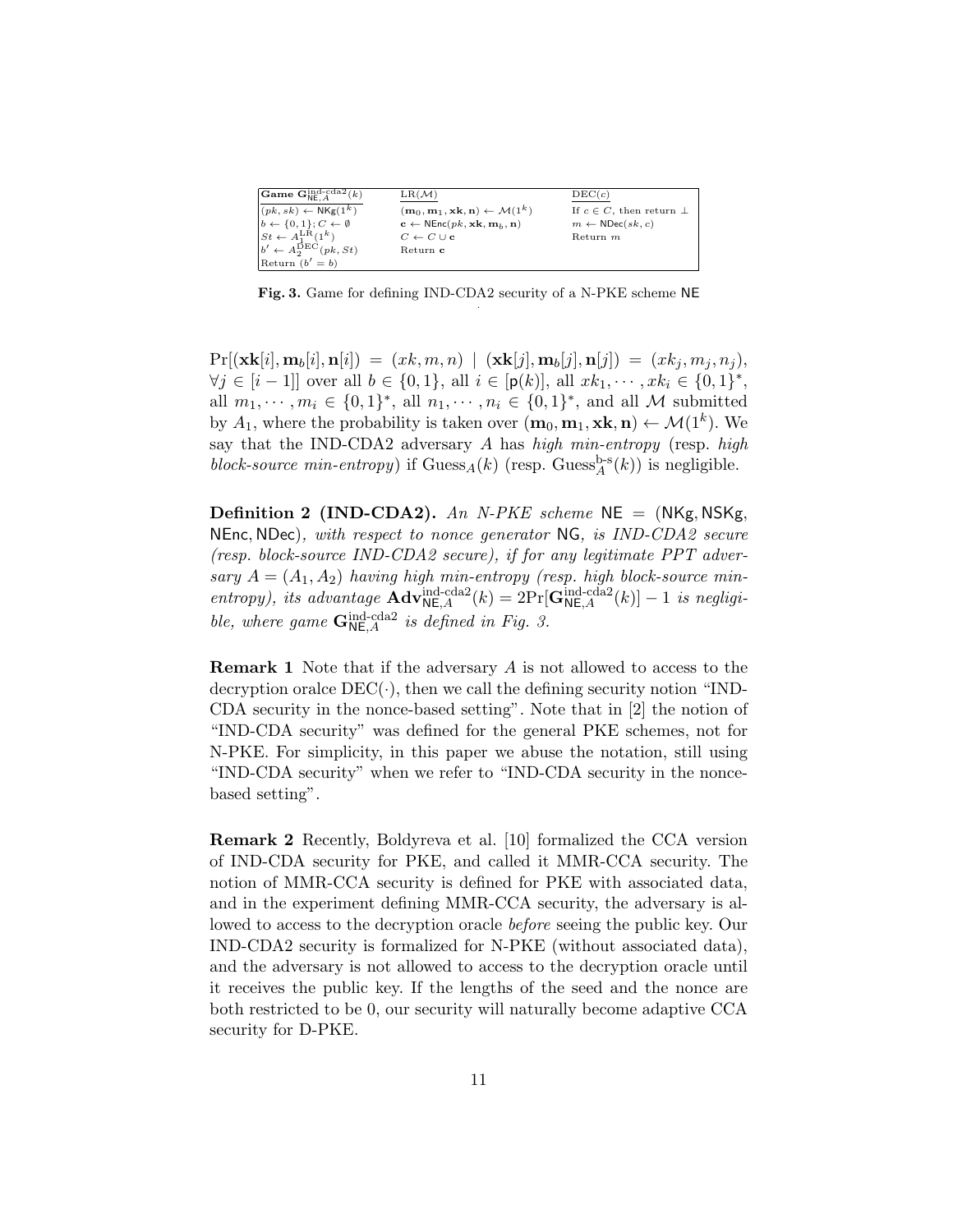| $NKg'(1^k)$                             | $NSKg'(1^k)$                     | NEnc'(pk, xk, m, n)                        | NDec'(sk, c')                                       |
|-----------------------------------------|----------------------------------|--------------------------------------------|-----------------------------------------------------|
| $(pk, sk) \leftarrow \mathsf{NKg}(1^k)$ | $xk \leftarrow \text{NSKg}(1^k)$ | If $xk = 0^k$ , then                       | Parse $c' = (c  b)$                                 |
| Return $(pk, sk)$                       | Return $xk$                      | $c \leftarrow m, c' \leftarrow (c  0)$     | If $b = 0$ , then $m \leftarrow c$                  |
|                                         |                                  | Else.                                      | Else, $m \leftarrow \text{NDec}(sk, c)$             |
|                                         |                                  | $c \leftarrow \mathsf{NEnc}(pk, xk, m, n)$ | $R$ eturn m                                         |
|                                         |                                  | $c' \leftarrow (c  1)$                     |                                                     |
|                                         |                                  | Return $c'$                                |                                                     |
| $NKg''(1^k)$                            | $NSKg''(1^k)$                    | NEnc''(pk, xk, m, n)                       | $\mathsf{NDec}^{\prime\prime}(sk,c^{\prime\prime})$ |
| $(pk, sk) \leftarrow \mathsf{NKg}(1^k)$ | $xk \leftarrow \text{NSKg}(1^k)$ | If $m = pk$ , then                         | Parse $c'' = (c  b)$                                |
| Return $(pk, sk)$                       | Return $xk$                      | $c \leftarrow m, c'' \leftarrow (c  0)$    | If $b = 0$ , then $m \leftarrow c$                  |
|                                         |                                  | Else.                                      | Else, $m \leftarrow \text{NDec}(sk, c)$             |
|                                         |                                  | $c \leftarrow \mathsf{NEnc}(pk, xk, m, n)$ | Return $m$                                          |
|                                         |                                  | $c'' \leftarrow (c  1)$                    |                                                     |
|                                         |                                  | Return $c''$                               |                                                     |

Fig. 4. Counterexamples  $NE'$  =  $,$  NSKg', NEnc', NDec') and NE'' = (NKg", NSKg", NEnc", NDec").

# 3.2 Separations between NBP1/NBP2 security and IND-CDA2 security

We now show that NBP1/NBP2 security and IND-CDA2 security do not imply each other. Our separation results are based on the following observations. In the game defining IND-CDA2 security, (i) the sender seed  $xk$ is specified by the adversary through the generated message sampler  $M$ , instead of being generated by NSKg in the game defining NBP1/NBP2 security; (ii) the challenge messages are independent of the public key, instead of being chosen by the adversary after seeing the public key in the game defining NBP1/NBP2 security.

 $NBP1/NBP2 \Rightarrow IND-CDA2$ . Actually, we provide a stronger conclusion here "NBP1/NBP2  $\Rightarrow$  IND-CDA". For an NBP1/NBP2 secure  $N-PKE$  scheme  $NE = (NKg, NSKg, NEnc, NDec)$  w.r.t. a nonce generator NG, where NSKg is trivial, we construct a new N-PKE scheme  $NE' = (NKg', NSKg', NEnc', NDec'), w.r.t.$  the same NG, as shown in Fig. 4.

Since NSKg is trivial, we have that  $x_k \leftarrow \{0,1\}^k$ . As a result, the probability that  $xk = 0^k$  is negligible. Therefore, NBP1/NBP2 security of NE' is guaranteed by NBP1/NBP2 security of NE.

Now we show an adversary  $A = (A_1, A_2)$  attacking  $NE'$  in the sense of IND-CDA. For simplicity, we assume that the message space is  $\{0,1\}^k$ .  $A_1$  makes an LR( $\cdot$ ) query by submitting a message sampler M (with  $p(k) = 1$ , which is defined as follows:

- 1. Set  $xk = 0^k$ .
- 2. For any  $b \in \{0, 1\}$ , choose  $m_b$  uniformly random from  $\{0, 1\}^k$ , conditioned on that the last bit of  $m_b$  is b.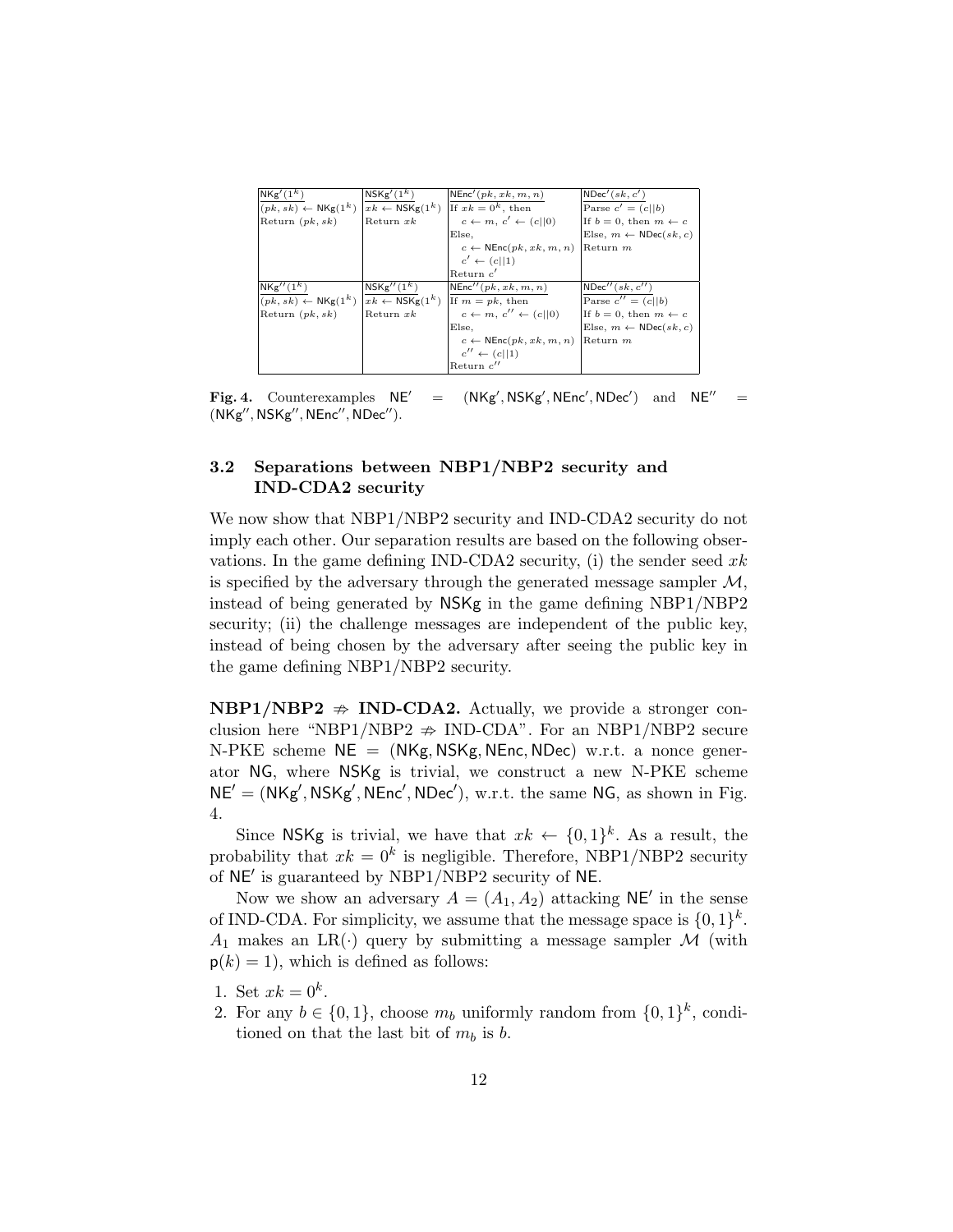#### 3. Choose n uniformly random from nonce space NE.NS.

Note that *n* is uniformly chosen from NE.NS, and  $m_0, m_1$  are both uniformly chosen from  $\{0,1\}^{k-1}$ . So adversary A is legitimate and has high min-entropy. After receiving the ciphertext  $c' = (c||0)$  from LR(·), A returns the last bit of c as its final output. The advantage of  $A$  is obviously 1.

**IND-CDA2**  $\Rightarrow$  **NBP1/NBP2.** Assuming that there is an N-PKE scheme  $NE = (NKg, NSKg, NEnc, NDec), w.r.t. a nonce generator NG, achiev$ ing IND-CDA2 security and having negligible maximum public-key collision probability maxpk<sub>NE</sub>. Note that the requirement that maxpk<sub>NE</sub> is negligible is very mild, since any IND-CPA secure PKE has negligible maxpk<sub>NE</sub> [1]. Based on NE, we present a new N-PKE scheme  $NE'' =$ (NKg", NSKg", NEnc", NDec"), w.r.t. the same NG, as shown in Fig. 4.

For any IND-CDA2 adversary  $A = (A_1, A_2)$ , A does not receive pk until it finishes the process of  $LR(\cdot)$  query. The negligible maxpk<sub>NE</sub> guarantees that

 $\max_{i \in [\lfloor \mathbf{m}_0 \rfloor]} \Pr[(\mathbf{m}_0[i] = pk) \vee (\mathbf{m}_1[i] = pk) : \mathcal{M}$  is generated by  $A_1^{\text{LR}},$  $(\mathbf{m}_0, \mathbf{m}_1, \mathbf{x}\mathbf{k}, \mathbf{n}) \leftarrow \mathcal{M}(1^k)]$ 

is negligible, where the probability is taken over  $A_1^{\text{LR}}$  and  $(\mathbf{m}_0, \mathbf{m}_1, \mathbf{x}\mathbf{k}, \mathbf{n})$  $\leftarrow \mathcal{M}(1^k)$ . Therefore, NE'' is IND-CDA2 secure.

Note that in the game defining NBP1/NBP2 security, the adversary generates the challenge messages  $(m_0, m_1)$  after seeing the public key. So we construct a NBP1/NBP2 adversary A as follows. Upon receiving  $pk$ , A sets  $m_0 = pk$ , and chooses an arbitrary distinct  $m_1$  from the message space such that  $|m_1| = |m_0|$ , and an arbitrary valid nonce selector  $\eta$ . Then A submits the generated  $(m_0, m_1, \eta)$  to the encryption oracle ENC( $\cdot$ ). After receiving the ciphertext  $c'' = (c||b)$ , A returns b as its final output. The advantage of A is obviously 1.

Formally, we have the following theorem.

Theorem 1. NBP1/NBP2 security and IND-CDA2 security do not imply each other.

**Remark 3** The aforementioned NBP1/NBP2 adversary attacking NE<sup>n</sup> does not make any decryption query. So we actually proved that IND-CDA2 security does not imply the CPA version of NBP1/NBP2 security. Therefore, our results also show the separations between NBP1/NBP2 security and IND-CDA security.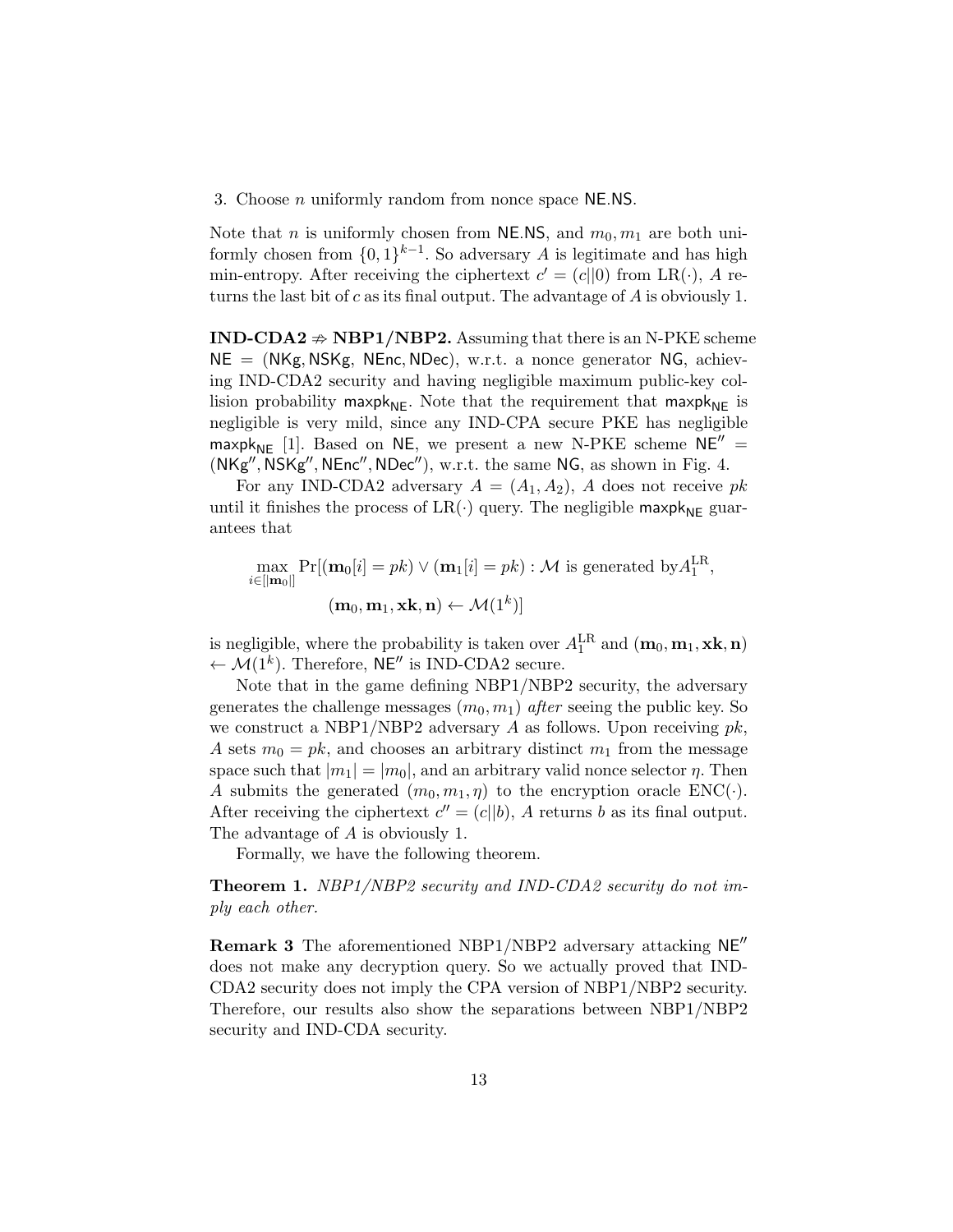| Game $\mathbf{G}_{\text{NF A}}^{\text{rind-cda2}}(k)$                                      | $RoR(\mathcal{M})$                                                                                  | DEC(c)                             |
|--------------------------------------------------------------------------------------------|-----------------------------------------------------------------------------------------------------|------------------------------------|
| $(pk, sk) \leftarrow \mathsf{NKg}(1^k)$                                                    | $(m, xk, n) \leftarrow \mathcal{M}(1^k)$                                                            | If $c \in C$ , then return $\perp$ |
| $b \leftarrow \{0, 1\}; C \leftarrow \emptyset$<br>$b' \leftarrow A^{\text{RoR, DEC}}(pk)$ | $\mathbf{m}_1 \leftarrow \mathbf{m}_1 \mathbf{m}_0 \leftarrow \mathcal{U}(\mathcal{M}, \mathbf{m})$ | $m \leftarrow \text{NDec}(sk, c)$  |
|                                                                                            | $\mathbf{c} \leftarrow \text{NEnc}(pk, \mathbf{x}\mathbf{k}, \mathbf{m}_b, \mathbf{n})$             | Return $m$                         |
| Return $(b' = b)$                                                                          | $C \leftarrow C \cup c$                                                                             |                                    |
|                                                                                            | Return c                                                                                            |                                    |

Fig. 5. Game for defining RIND-CDA2 security of a N-PKE scheme NE, where  $U$  is defined in Definition 4.

## 3.3 The RSV version of IND-CDA2 security

In EUROCRYPT 2013, Raghunathan, Segev and Vadhan [20] formalized another security notion for D-PKE, ACD-CPA/CCA security, which allows the adversaries to adaptively choose message distributions after seeing the public key, with the following two restrictions: (1) the adversaries have high min-entropy; (2) for each adversary, there is an upper bound on the number of the message distributions from which the adversary is allowed to adaptively choose. The upper bound is  $2^{p(k)}$  where  $p(\cdot)$  is any a-priori fixed polynomial. Raghunathan et al. [20] proposed a D-PKE scheme achieving ACD-CCA security in the standard model, based on a primitive called R-lossy trapdoor function.

Considering that this is an important optional security notion for D-PKE, and as far as we know, ACD-CCA is neither weaker nor stronger than adaptive CCA security, we formalize a similar version of IND-CDA2 security here, which we call the RSV version of IND-CDA2 security (RIND-CDA2).

Definition 3 (RSV message sampler for N-PKE). An RSV message sampler M for N-PKE is a PPT algorithm taking  $1^k$  as input, and returning  $(m, \mathbf{x}k, n) \leftarrow \mathcal{M}(1^k)$ .

Definition 4 (Uniform message sampler with respect to  $M$ ). For an RSV message sampler  $M$  for N-PKE, a PPT algorithm  $U$  is a uniform message sampler with respect to  $\mathcal M$  if for any message vector sampled by  $\mathcal{M}$  (i.e.,  $(\mathbf{m}, \mathbf{x}\mathbf{k}, \mathbf{n}) \leftarrow \mathcal{M}(1^k)$ ),  $\mathbf{m}_u \leftarrow \mathcal{U}(\mathcal{M}, \mathbf{m})$  is uniformly distributed over the same message space specified by M, such that  $|\mathbf{m}_u| = |\mathbf{m}|$  and  $|\mathbf{m}_u[i]| = |\mathbf{m}[i]|$  for any  $i \in [|\mathbf{m}|]$ .

For any N-PKE scheme  $NE = (NKg, NSKg, NEnc, NDec)$  w.r.t. nonce generator NG, consider game  $\mathbf{G}_{\mathsf{NE},A}^{\text{rind-cda2}}$  as shown in Fig. 5.

The adversary A in game  $\mathbf{G}_{\mathsf{NE},A}^{\text{rind-cda2}}$  is *legitimate*, if for any  $(\mathbf{m}, \mathbf{x}\mathbf{k}, \mathbf{n})$ sampled by M which is associated with some polynomial  $p(.)$ , the following two conditions hold: (i)  $|\mathbf{m}| = |\mathbf{x}\mathbf{k}| = |\mathbf{n}| = \mathbf{p}(k)$ ; (ii)  $(\mathbf{m}[1], \mathbf{x}\mathbf{k}[1],$  $\mathbf{n}[1], \cdots, \left(\mathbf{m}[\mathbf{p}(k)], \mathbf{xk}[\mathbf{p}(k)], \mathbf{n}[\mathbf{p}(k)]\right)$  are distinct.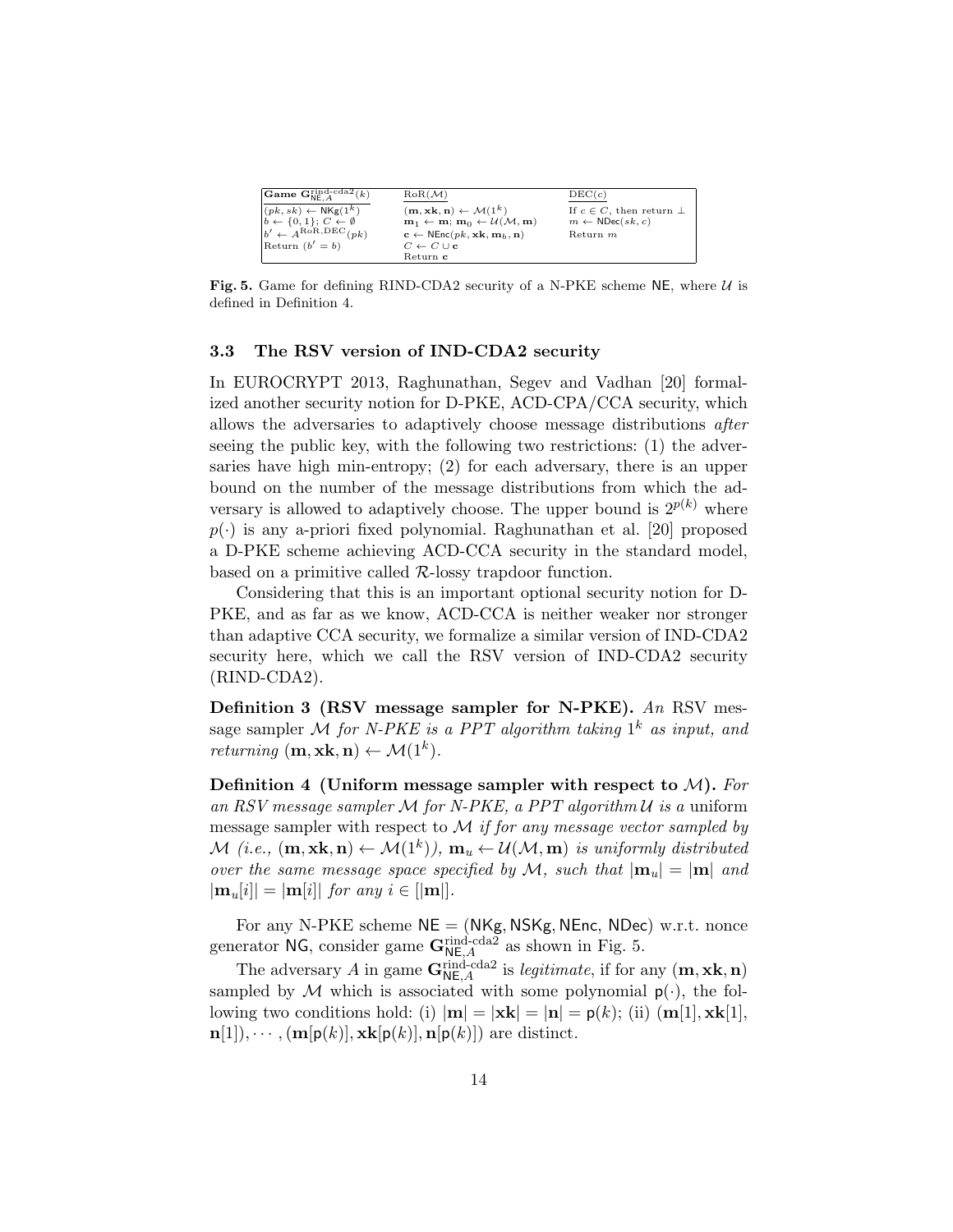| $RKg(1^k)$                            | $RSKg(1^k)$ | $\mathsf{REnc}(pk, xk, m, n)$ $\mathsf{RDec}(sk, c)$                                                           |  |
|---------------------------------------|-------------|----------------------------------------------------------------------------------------------------------------|--|
| $ (pk, sk) \leftarrow \text{Kg}(1^k)$ |             | $\vert xk \leftarrow \text{NE.SD} \vert r \leftarrow \text{RO}(xk, m, n) \vert m \leftarrow \text{Dec}(sk, c)$ |  |
| Return $(pk, sk)$                     |             | Return $xk \mid c \leftarrow \text{Enc}(pk, m; r)$ Return m                                                    |  |
|                                       |             | Return c                                                                                                       |  |

Fig. 6. N-PKE scheme  $RtP = (RKg, RSKg, REnc, RDec)$ .

Similar to that of Section 3.1, we have the guessing probabilities Guess<sub>A</sub>(k) and Guess<sup>b-s</sup>(k). We say that the RIND-CDA2 adversary A has high min-entropy (resp. high block-source min-entropy) if  $Guss<sub>A</sub>(k)$ (resp. Guess $_A^{\mathbf{b}\text{-s}}(k)$ ) is negligible.

For any given polynomial  $p(\cdot)$ , we have the following definition.

Definition 5 (2<sup>p(k)</sup>-bounded adversary). For any PPT legitimate adversary A having high min-entropy (resp. high block-source min-entropy) in game  $\mathbf{G}_{\mathsf{NE},A}^{\text{rind-cda2}}$ , let  $\mathcal{S}_{mg}$  be the set of message samplers which A may submit to the RoR oracle as a query with non-zero probability. A is a  $2^{p(k)}$ -bounded (resp.  $2^{p(k)}$ -bounded block-source) adversary if for every  $k \in \mathbb{N}, |\mathcal{S}_{mg}| \leq 2^{p(k)}$ .

Definition 6 (RIND-CDA2). An N-PKE scheme NE, w.r.t. nonce generator NG, is RIND-CDA2 secure (resp. block-source RIND-CDA2 secure), if for any  $2^{p(k)}$ -bounded (resp.  $2^{p(k)}$ -bounded block-source) adversary A, its advantage  $\mathbf{Adv}_{\mathsf{NE},A}^{\text{rind-cda2}}(k) = 2\Pr[\mathbf{G}_{\mathsf{NE},A}^{\text{rind-cda2}}(k)]-1$  is negligible, where game  $\mathbf{G}_{\mathsf{NE},A}^{\text{rind-cda2}}$  is defined in Fig. 5.

## 4 Construction of H-PKE in the random oracle model

In EUROCRYPT 2016, Bellare and Tackmann [8] proposed an NBP1/ NBP2 secure N-PKE scheme in the random oracle model. Their construction is based on a building block which they introduced and called hedged extractor.

In this section, we show that the Bellare-Tackmann ROM construction actually achieves HN-IND security. But we note that this construction cannot be generalized to the schemes based on hedged extractors like [8, Figure 6].

Firstly, we recall the N-PKE scheme RtP [8], w.r.t. a nonce generator NG, as follows. Let  $PKE = (Kg, Enc, Dec)$  be a traditional probabilistic PKE scheme with message space MSP and randomness space  $\mathcal{R}_{Enc}$ , and RO :  $\{0,1\}^*$   $\rightarrow$   $\mathcal{R}_{\text{Enc}}$  be a random oracle. The N-PKE scheme RtP is presented in Fig. 6.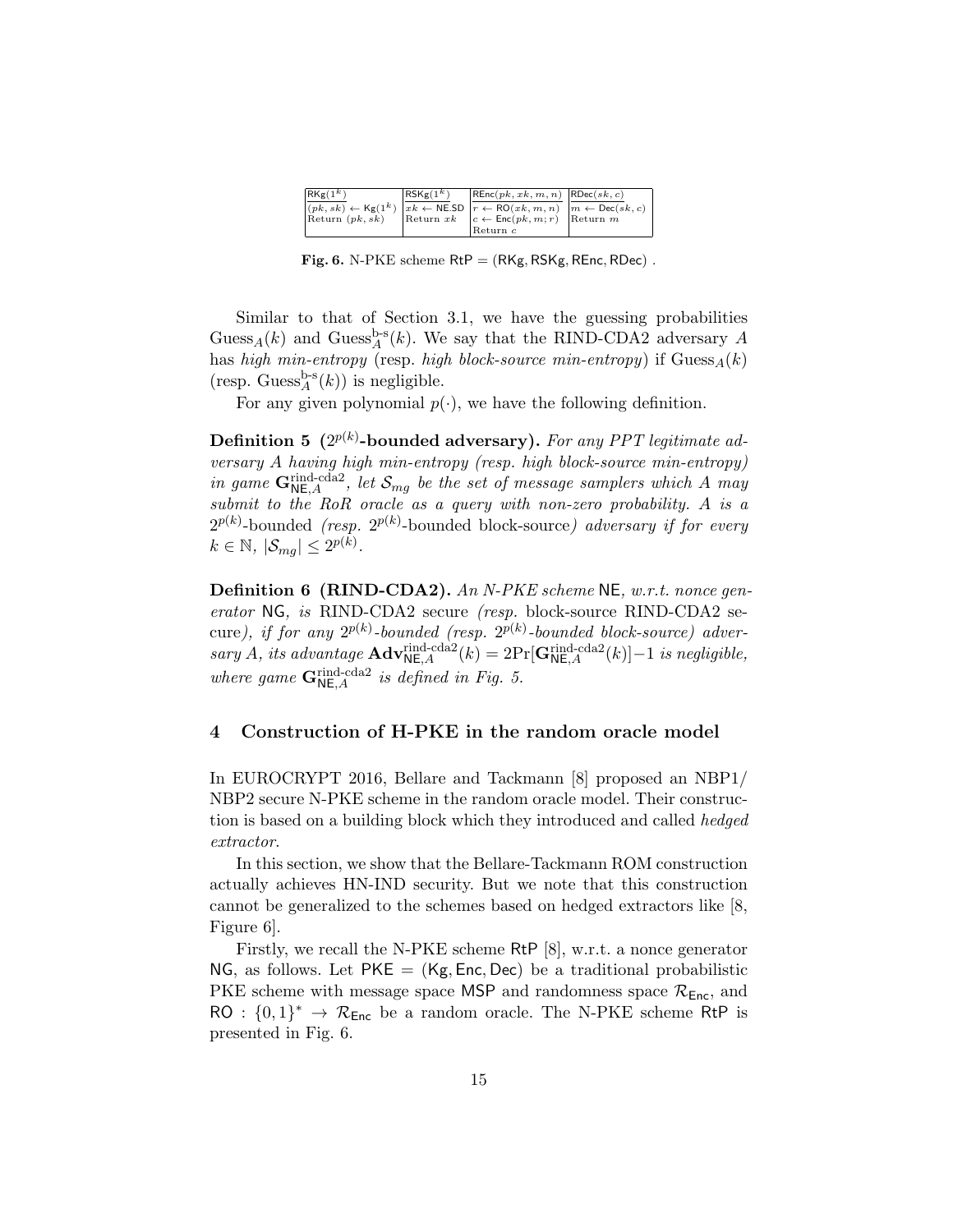Now we turn to the security. It has been proved in [8] that RtP is NBP1/NBP2 secure. So what remains is to prove its IND-CDA2 security. Formally, we have the following theorem.

Theorem 2. If PKE is a traditional IND-CCA secure PKE scheme, then N-PKE scheme RtP, w.r.t. a nonce generator NG, is IND-CDA2 secure in the random oracle model.

Proof. For any legitimate PPT IND-CDA2 adversary A having high minentropy, let  $q_r(k)$  (resp.  $q_l(k)$ ) denote the number of random-oracle queries (resp. LR queries) of A.

Consider a sequence of games  $G_0 - G_6$  in Fig. 7 and Fig. 8. In each game, there is a random oracle RO which maintains a local array  $H$  as shown in Fig. 7. Denote by  $RO<sub>A</sub>$  the random-oracle interface of A. Note that in games  $G_4$  and  $G_5$ , the oracle answers of  $RO_A$  and the answers given to the LR oracle in reply to its RO queries are independent, so we introduce another local array  $H_A$  for RO<sub>A</sub>. In game  $\mathbf{G}_6$ , the LR oracle does not access to RO, so we omit the procedure "On query RO" in Fig. 8. For convenience, the RO queries made by A through  $RO<sub>A</sub>$  is called  $RO<sub>A</sub>$ queries in this proof. Without loss of generality, we assume that in each game, A does not repeat any  $RO<sub>A</sub>$  queries.

Now we explain the sequence of games.

Game  $\mathbf{G}_0$  implements game  $\mathbf{G}_{\text{RtP},A}^{\text{ind-cda2}}$ . So we have

$$
\mathbf{Adv}_{\mathsf{RtP},A}^{\text{ind-cda2}}(k) = 2\Pr[\mathbf{G}_0(k)] - 1.
$$
 (1)

In game  $\mathbf{G}_1$ , we introduces two sets  $T_1$  and  $T_2$ .  $T_1$  denotes the set of RO queries made by  $A$  (i.e.,  $RO_A$  queries), and  $T_2$  denotes the set of RO queries made by the LR oracle. The changes made in  $G_1$  does not affect the final output. Therefore,

$$
\Pr[\mathbf{G}_1(k)] = \Pr[\mathbf{G}_0(k)].\tag{2}
$$

Games  $G_2$  and  $G_1$  are identical-until-bad<sub>1</sub>. Denote by  $Pr[bad_1]$  the probability that  $G_2$  sets bad<sub>1</sub>. According to the fundamental lemma of game-playing [7], we have that  $|\Pr[\mathbf{G}_2(k)] - \Pr[\mathbf{G}_1(k)]| \leq \Pr[\mathsf{bad}_1].$ 

Let  $\mathcal{M}'$ , associated with some polynomial  $p(\cdot)$ , denote the message sampler leading to bad<sub>1</sub>. Game  $G_2$  sets bad<sub>1</sub> only if A has made some  $RO_A$ query  $(xk', m', n')$  beforehand, such that for the  $\mathcal{M}'$  and  $(\mathbf{m}_0, \mathbf{m}_1, \mathbf{xk}, \mathbf{n}) \leftarrow$  $\mathcal{M}'$ , there are some  $b \in \{0, 1\}$  and some  $i \in [\mathbf{n}]$  satisfying  $(\mathbf{x} \mathbf{k}[i], \mathbf{m}_b[i], \mathbf{n}[i]) =$  $(xk', m', n')$ . Since A has high min-entropy, for any RO<sub>A</sub> query  $(xk', m', n')$ , we have that for any  $\mathcal{M}'$ , any  $b \in \{0, 1\}$ , and any  $i \in [|\mathsf{p}(k)|]$ ,

$$
\Pr[(\mathbf{x}\mathbf{k}[i],\mathbf{m}_b[i],\mathbf{n}[i]) = (xk',m',n'): (\mathbf{m}_0,\mathbf{m}_1,\mathbf{x}\mathbf{k},\mathbf{n}) \leftarrow \mathcal{M}'] \leq \mathrm{Gness}_A(k).
$$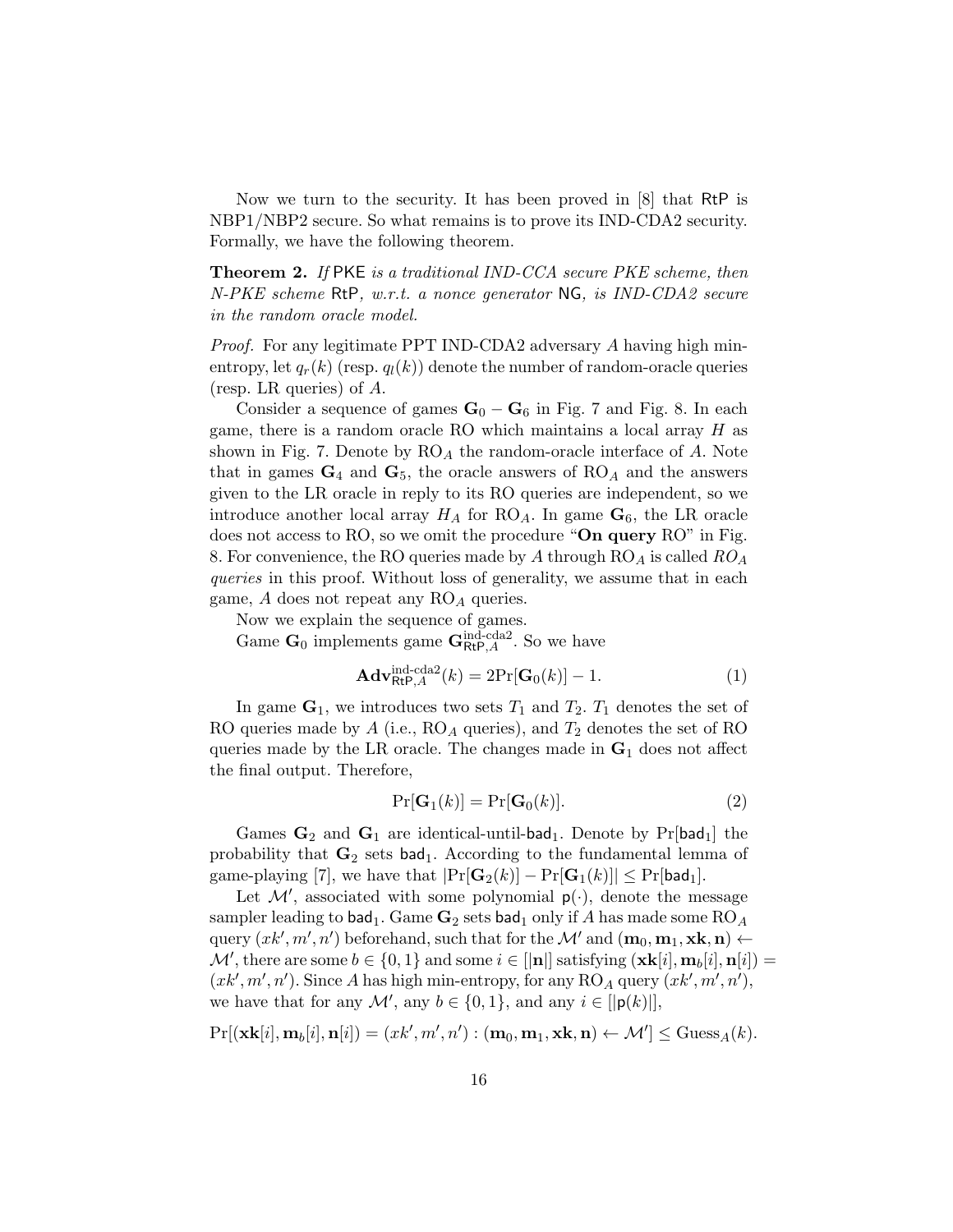

Fig. 7. Games  $\mathbf{G}_0 - \mathbf{G}_5$  in the proof of Theorem 2. Boxed code is only executed in the games specified by the game names in the same box style.

In other words, for any  $RO_A$  query  $(xk', m', n')$ ,

$$
\max_{\mathcal{M}',b,i} \Pr[(\mathbf{x}\mathbf{k}[i],\mathbf{m}_b[i],\mathbf{n}[i]) = (x k', m', n') : (\mathbf{m}_0, \mathbf{m}_1, \mathbf{x}\mathbf{k}, \mathbf{n}) \leftarrow \mathcal{M}']
$$
  

$$
\leq \text{Guess}_{A}(k).
$$

Notice that A makes totally  $q_r(k)$  random-oracle queries and  $q_l(k)$  LR queries. So we have  $Pr[\mathsf{bad}_1] \leq 2q_r(k)q_l(k)\mathsf{p}(k)\text{Gauss}_A(k)$ . Therefore,

$$
|\Pr[\mathbf{G}_2(k)] - \Pr[\mathbf{G}_1(k)]| \le \Pr[\mathsf{bad}_1] \le 2q_r(k)q_l(k)\mathsf{p}(k)\text{Gauss}_A(k). \tag{3}
$$

Games  $\mathbf{G}_3$  and  $\mathbf{G}_2$  are identical-until-bad<sub>2</sub>.  $\mathbf{G}_3$  sets bad<sub>2</sub> only if the current RO<sub>A</sub> query  $(xk', m', n')$  has been queried by the LR oracle previously. In game  $\mathbf{G}_3$ , if bad $_2$  is set, then the  $H[xk',m',n']$  is overwritten with a random element from  $\mathcal{R}_{\mathsf{Enc}}$ . Denote by  $\Pr[\mathsf{bad}_2]$  the probability that  $\mathbf{G}_3$ sets bad<sub>2</sub>. Then, we have that  $|\Pr[\mathbf{G}_3(k)] - \Pr[\mathbf{G}_2(k)]| \leq \Pr[\mathsf{bad}_2]$ . In order to bound  $Pr[bad_2]$ , we present the following lemma and postpone its proof.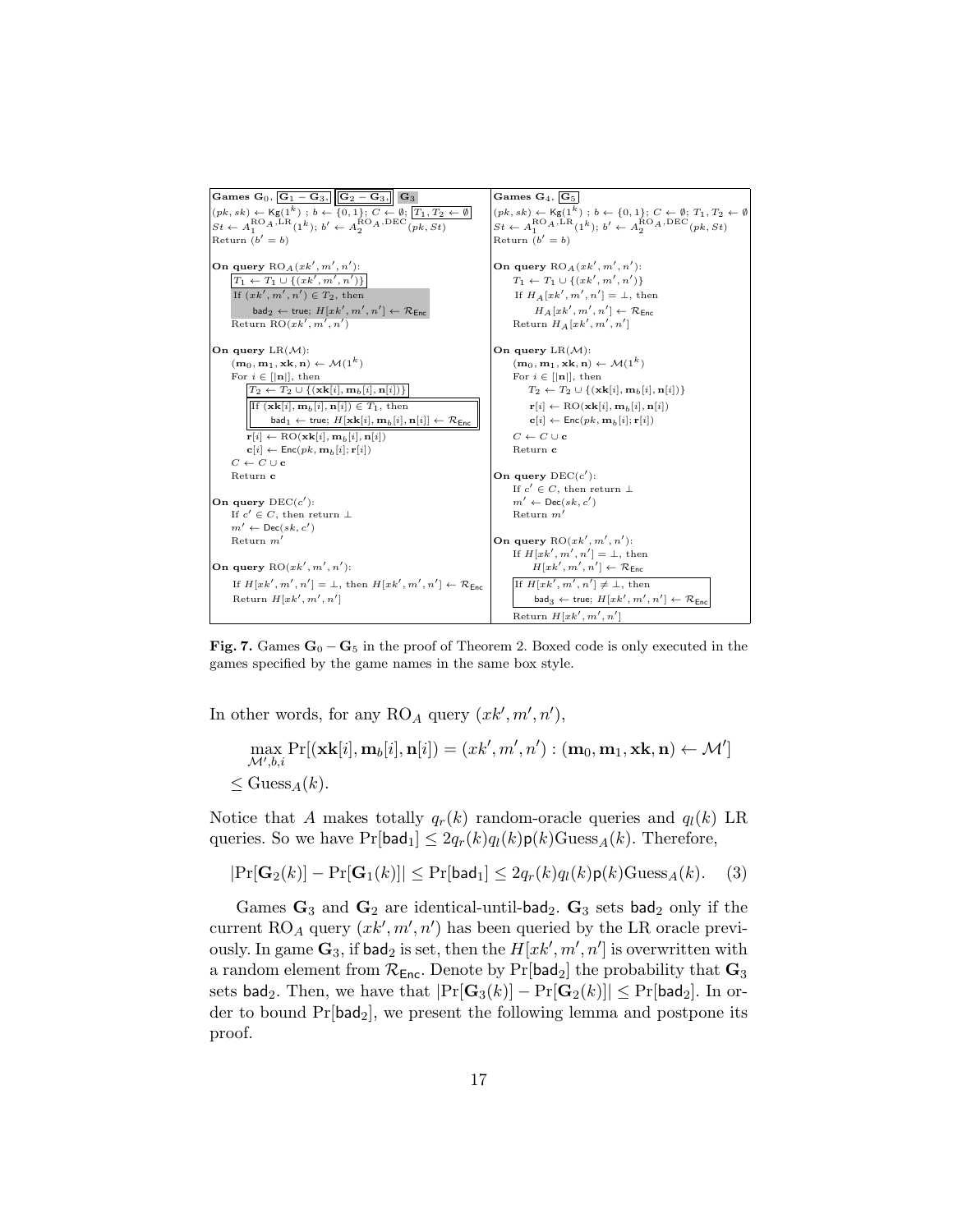| $Game$ $G6$                                                                                                                                                               | $\mathbf{Adv}\;B^{\text{ENC}}B,^{\text{DEC}}B(pk)$                                           |
|---------------------------------------------------------------------------------------------------------------------------------------------------------------------------|----------------------------------------------------------------------------------------------|
| $(pk, sk) \leftarrow \text{Kg}(1^k)$ ; $b \leftarrow \{0, 1\}$ ; $C \leftarrow \emptyset$                                                                                 | $St \leftarrow \overline{A_1^{\rm RO}A^{\, \rm LR}(1^k)}$                                    |
| $St \leftarrow A_1^{\text{RO}} A, \text{LR}(1^k); b' \leftarrow A_2^{\text{RO}} A, \text{DEC}(pk, St) \left  b' \leftarrow A_2^{\text{RO}} A, \text{DEC}(pk, St) \right $ |                                                                                              |
| Return $(b' = b)$                                                                                                                                                         | Return b'                                                                                    |
|                                                                                                                                                                           |                                                                                              |
| On query $RO_A(xk',m',n')$ :                                                                                                                                              | On query $RO_A(xk',m',n')$ :                                                                 |
| If $H_A[xk',m',n'] = \perp$ , then                                                                                                                                        | If $H_A[xk',m',n'] = \perp$ , then                                                           |
| $H_A[xk',m',n'] \leftarrow \mathcal{R}_{\text{Enc}}$                                                                                                                      | $H_A[xk',m',n'] \leftarrow \mathcal{R}_{\text{Enc}}$                                         |
| Return $H_A[xk',m',n']$                                                                                                                                                   | Return $H_A[xk',m',n']$                                                                      |
|                                                                                                                                                                           |                                                                                              |
| On query $LR(M)$ :                                                                                                                                                        | On query $LR(M)$ :                                                                           |
| $(\mathbf{m}_0, \mathbf{m}_1, \mathbf{x}\mathbf{k}, \mathbf{n}) \leftarrow \mathcal{M}(1^k)$                                                                              | $(\mathbf{m}_0, \mathbf{m}_1, \mathbf{x}\mathbf{k}, \mathbf{n}) \leftarrow \mathcal{M}(1^k)$ |
| For $i \in [n]$ , then                                                                                                                                                    | $\mathbf{c} \leftarrow \text{ENC}_B(\mathbf{m}_0, \mathbf{m}_1)$                             |
| $\mathbf{r}[i] \leftarrow \mathcal{R}_{\text{Enc}}$                                                                                                                       | Return c                                                                                     |
| $\mathbf{c}[i] \leftarrow \text{Enc}(pk, \mathbf{m}_h[i]; \mathbf{r}[i])$                                                                                                 |                                                                                              |
| $C \leftarrow C \cup c$                                                                                                                                                   | On query $DEC(c')$ :                                                                         |
| Return c                                                                                                                                                                  | $m' \leftarrow \text{DEC}_R(c')$                                                             |
|                                                                                                                                                                           | Return $m'$                                                                                  |
| On query $DEC(c')$ :                                                                                                                                                      |                                                                                              |
| If $c' \in C$ , then return $\perp$                                                                                                                                       |                                                                                              |
| $m' \leftarrow \text{Dec}(sk, c')$                                                                                                                                        |                                                                                              |
| Return $m'$                                                                                                                                                               |                                                                                              |

Fig. 8. Game  $G_6$  (left) and adversary B (right) in the proof of Theorem 2. Note that in this paper we extend the set membership notations to vectors, writing  $X \cup x$  to mean  $X \cup {\mathbf{x}[i]|i \in [|\mathbf{x}|]}.$ 

**Lemma 1.** There is an IND-CCA adversary  $B_{upr}$  attacking PKE with advantage  $\mathbf{Adv}_{\mathsf{PKE},B_{upr}}^{ind\text{-}\mathrm{cca}}(k)$ , such that

$$
\Pr[\mathsf{bad}_2] \le 2\mathbf{Adv}_{\mathsf{PKE}, B_{upr}}^{\text{ind-cca}}(k) + (q_r(k) + \frac{q_l(k)\mathsf{p}(k) - 1}{2})q_l(k)\mathsf{p}(k)\mathbf{G} \text{uess}_A(k).
$$

It follows that

$$
|\Pr[\mathbf{G}_3(k)] - \Pr[\mathbf{G}_2(k)]|
$$
  
\n
$$
\leq 2\mathbf{Adv}_{\mathsf{PKE}, B_{upr}}^{\text{ind-cca}}(k) + (q_r(k) + \frac{q_l(k)\mathbf{p}(k) - 1}{2})q_l(k)\mathbf{p}(k)\text{Guess}_A(k). \quad (4)
$$

Note that in game  $\mathbf{G}_3$ , the oracle answers of  $RO_A$  and the answers given to the LR oracle in reply to its RO queries are independent. Therefore, game  $\mathbf{G}_4$  is a simplified version of  $\mathbf{G}_3$ , which implies that

$$
\Pr[\mathbf{G}_4(k)] = \Pr[\mathbf{G}_3(k)].\tag{5}
$$

Games  $\mathbf{G}_5$  and  $\mathbf{G}_4$  are identical-until-bad<sub>3</sub>. Similarly, denote by  $Pr[$ bad<sub>3</sub>] the probability that  $\mathbf{G}_5$  sets bad<sub>3</sub>. We have that  $|\Pr[\mathbf{G}_5(k)] - \Pr[\mathbf{G}_4(k)]| \leq$ Pr[bad<sub>3</sub>].  $G_5$  sets bad<sub>3</sub> only if there is some tuple  $(xk', m', n')$  which has been queried by the LR oracle at least twice. Since A has high minentropy, for any  $(xk', m', n') \in T_2$ , any M queried by A, any  $b \in \{0, 1\}$ , and any  $i \in [p(k)]$ ,  $Pr[(\mathbf{x} \mathbf{k}[i], \mathbf{m}_b[i], \mathbf{n}[i]) = (x k', m', n') : (\mathbf{m}_0, \mathbf{m}_1, \mathbf{x} \mathbf{k}, \mathbf{n})$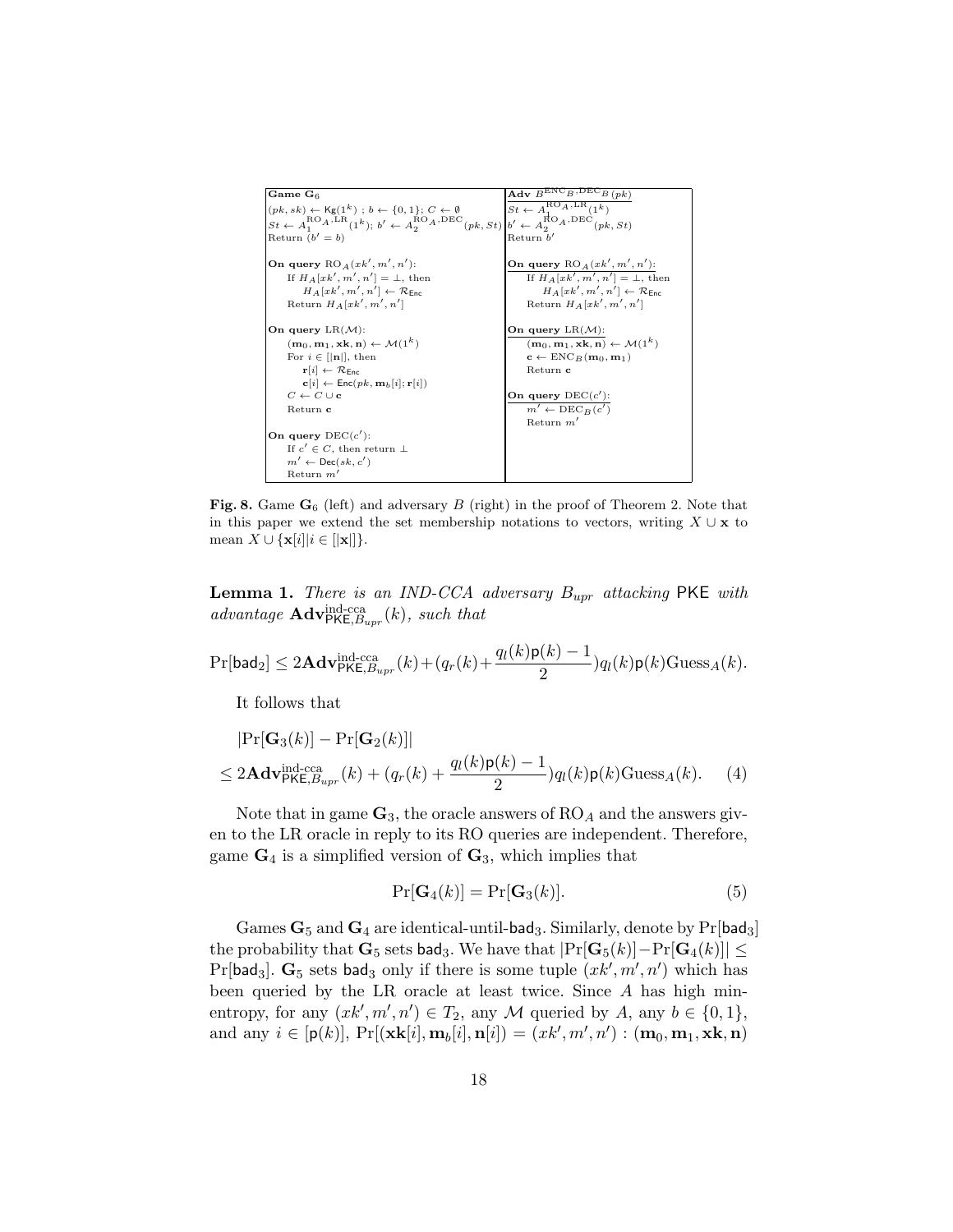$\leftarrow M \leq Guss_A(k)$  is negligible. Notice that A makes totally  $q_l(k)$  LR queries, and for each LR query  $\mathcal{M}$ , the LR oracle makes  $p(k)$  RO queries, so we derive that  $Pr[\mathsf{bad}_3] \leq \frac{q_l(k)\mathsf{p}(k)(q_l(k)\mathsf{p}(k)-1)}{2} \text{Gauss}_A(k)$ . Therefore,

$$
|\Pr[\mathbf{G}_5(k)] - \Pr[\mathbf{G}_4(k)]| \le \frac{q_l(k)\mathsf{p}(k)(q_l(k)\mathsf{p}(k) - 1)}{2}\text{Gauss}_A(k). \tag{6}
$$

Note that in game  $\mathbf{G}_5$ , both  $T_1$  and  $T_2$  are useless, and the vector r generated by the LR oracle is truly random from A's point of view. Therefore, game  $\mathbf{G}_6$  is a simplified version of  $\mathbf{G}_5$ , which implies that

$$
\Pr[\mathbf{G}_6(k)] = \Pr[\mathbf{G}_5(k)].\tag{7}
$$

Next, we construt an IND-CCA adversary B attacking PKE as shown in Fig. 8. In order to distinguish  $B$ 's own decryption oracle (in the sense of IND-CCA) and A's decryption oracle (in the sense of IND-CDA2), we denote by  $DEC_B$  (resp.  $ENC_B$ ) B's decryption (resp. encryption) oracle. B uses  $ENC_B$  to answer A's LR queries, and uses  $DEC_B$  to answer A's decryption queries. B perfectly simulates game  $G_6$  for A, and that B wins game  $\mathbf{G}_{\mathsf{PKE},B}^{\text{ind-cca}}$  if and only if A wins game  $\mathbf{G}_6$ . Hence,

$$
\Pr[\mathbf{G}_{\mathsf{PKE},B}^{\text{ind-cca}}(k)] = \Pr[\mathbf{G}_6(k)].\tag{8}
$$

Combining equations  $(1)-(8)$ , we derive that

$$
\mathbf{Adv}_{\mathsf{RtP},A}^{\text{ind-cda2}}(k) \leq \mathbf{Adv}_{\mathsf{PKE},B}^{\text{ind-cca}}(k) + 4\mathbf{Adv}_{\mathsf{PKE},B_{upr}}^{\text{ind-cca}}(k) + (6q_r(k) + 2q_l(k)p(k) - 2)q_l(k)p(k)\mathrm{Gauss}_A(k).
$$

Now, we catch up with the proof of Lemma 1.

*Proof (of Lemma 1).* We say that " $G_4$  sets bad<sub>2</sub>" (resp. " $G_5$  sets bad<sub>2</sub>") if A submits an RO<sub>A</sub> query  $(xk', m', n')$ , such that  $(xk', m', n') \in T_2$ , in  $\mathbf{G}_4$  (resp.  $\mathbf{G}_5$ ).

Since  $\mathbf{G}_4$  is a simplified version of  $\mathbf{G}_3$ , and  $\mathbf{G}_5$  and  $\mathbf{G}_4$  are identicaluntil-bad $_3,$ 

$$
\Pr[\mathsf{bad}_2] = \Pr[\mathbf{G}_4 \text{ sets } \mathsf{bad}_2] \le \Pr[\mathbf{G}_5 \text{ sets } \mathsf{bad}_2] + \Pr[\mathsf{bad}_3]
$$
\n
$$
\le \Pr[\mathbf{G}_5 \text{ sets } \mathsf{bad}_2] + \frac{q_l(k)\mathsf{p}(k)(q_l(k)\mathsf{p}(k) - 1)}{2}\text{Gauss}_A(k). \tag{9}
$$

To bound  $Pr[\mathbf{G}_5$  sets bad<sub>2</sub>, we consider an IND-CCA adversary  $B_{upr}$ as shown in Fig. 9. Similarly, denote by  $\text{ENC}_{B_{upr}}$  (resp.  $\text{DEC}_{B_{upr}}$ )  $B_{upr}$ 's encryption (resp. decryption) oracle in the sense of IND-CCA. Let  $b$  be the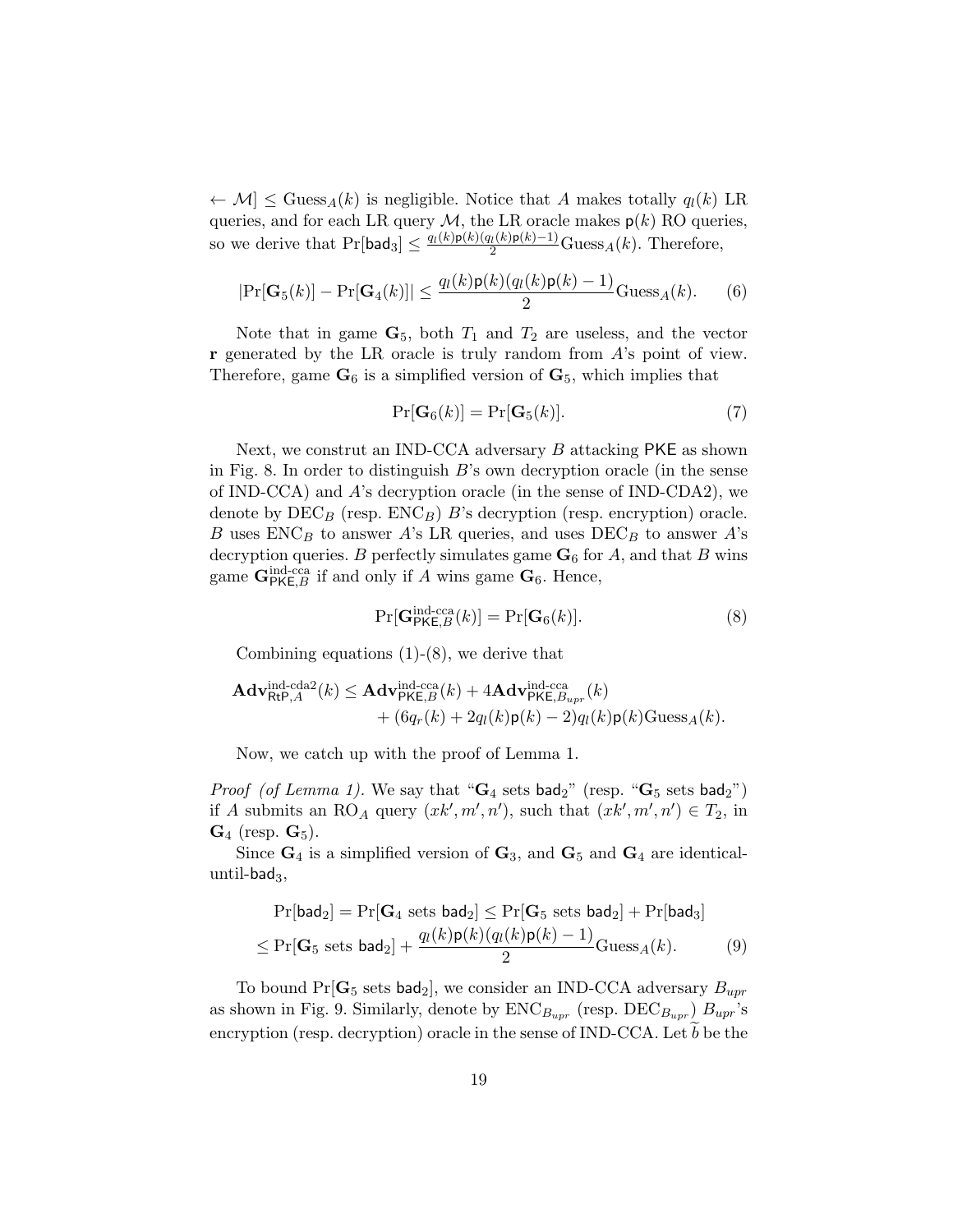| $\frac{\text{ENC}_{B_{upr}}, \text{DEC}_{B_{upr}}}{(pk)}$<br>Adversary $B_{upr}$                           | Game $\mathbf{G}^{\textrm{sim}}_{B_{upr},A}$                                                               |
|------------------------------------------------------------------------------------------------------------|------------------------------------------------------------------------------------------------------------|
| $a, b^* \leftarrow \{0, 1\}; T_1, T_2 \leftarrow \emptyset$                                                | $a, b^* \leftarrow \{0, 1\}; C, T_1, T_2 \leftarrow \emptyset; \tilde{b} \leftarrow \{0, 1\}$              |
| $St \leftarrow A_1^{\rm RO} A,^{\rm LR} (\overline{1^k}); b' \leftarrow A_2^{\rm RO} A,^{\rm DEC}(pk, St)$ | $St \leftarrow A_1^{\text{RO}}A, \text{LR}_{(1^k)}; b' \leftarrow A_2^{\text{RO}}A, \text{DEC}_{(pk, St)}$ |
| Return $b^*$                                                                                               | Return $b^*$                                                                                               |
|                                                                                                            |                                                                                                            |
| On query RO $_A(xk',m',n')$ :                                                                              | On query RO $_A(xk',m',n')$ :                                                                              |
| $T_1 \leftarrow T_1 \cup \{(xk', m', n')\}$                                                                | $T_1 \leftarrow T_1 \cup \{(xk', m', n')\}$                                                                |
| If $(xk', m', n') \in T_2$ , then                                                                          | If $(xk', m', n') \in T_2$ , then                                                                          |
| $b^* \leftarrow a$                                                                                         | $b \triangleleft a \leftarrow \text{true}; b^* \leftarrow a$                                               |
| If $H_A[xk',m',n'] = \perp$ , then                                                                         | If $H_A[xk',m',n'] = \perp$ , then                                                                         |
| $H_A[xk',m',n'] \leftarrow \mathcal{R}_{\text{Enc}}$                                                       | $H_A[xk',m',n'] \leftarrow \mathcal{R}_{\text{Enc}}$                                                       |
| Return $H_A[xk',m',n']$                                                                                    | Return $H_A[xk',m',n']$                                                                                    |
|                                                                                                            |                                                                                                            |
| On query $LR(M)$ :                                                                                         | On query $LR(M)$ :                                                                                         |
| $(\mathbf{m}_0, \mathbf{m}_1, \mathbf{x}\mathbf{k}, \mathbf{n}) \leftarrow \mathcal{M}(1^k)$               | $(\mathbf{m}_0, \mathbf{m}_1, \mathbf{x}\mathbf{k}, \mathbf{n}) \leftarrow \mathcal{M}(1^k)$               |
| $\mathbf{m}_a^{\text{ch}} \leftarrow \mathbf{m}_a$                                                         | $\mathbf{m}_a^{\text{ch}} \leftarrow \mathbf{m}_a$                                                         |
| $\mathbf{m}_{1-a}^{\mathsf{ch}} \leftarrow \mathsf{MSP}^{ \mathbf{n} }$                                    | $\mathbf{m}_{1-a}^{\text{ch}} \leftarrow \text{MSP}^{ \mathbf{n} }$                                        |
| For $i \in [ \mathbf{n} ]$ ,                                                                               | For $i \in [ \mathbf{n} ]$ ,                                                                               |
| $T_2 \leftarrow T_2 \cup \{(\mathbf{x} \mathbf{k}[i], \mathbf{m}_a[i], \mathbf{n}[i])\}$                   | $T_2 \leftarrow T_2 \cup \{(\mathbf{x} \mathbf{k}[i], \mathbf{m}_a[i], \mathbf{n}[i])\}\$                  |
| $\mathbf{c} \leftarrow \text{ENC}_{B_{unr}}(\mathbf{m}_{0}^{\text{ch}}, \mathbf{m}_{1}^{\text{ch}})$       | $\mathbf{r}[i] \leftarrow \mathcal{R}_{\mathsf{Enc}}$                                                      |
| Return c                                                                                                   | $\mathbf{c}[i] \leftarrow \mathsf{Enc}(pk, \mathbf{m}^{\mathsf{Ch}}_{\widetilde{\tau}}[i]; \mathbf{r}[i])$ |
|                                                                                                            | $C \leftarrow C \cup c$                                                                                    |
| On query $DEC(c')$ :                                                                                       | Return c                                                                                                   |
| $\overline{m' \leftarrow \text{DEC}_{B_{upp}}(c')}$                                                        |                                                                                                            |
| Return $m'$                                                                                                | On query $DEC(c')$ :                                                                                       |
|                                                                                                            | If $c' \in C$ , then return $\perp$                                                                        |
|                                                                                                            | $m' \leftarrow \mathsf{Dec}(sk, c')$                                                                       |
|                                                                                                            | Return $m'$                                                                                                |

Fig. 9. Adversary  $B_{upr}$  (left) and game  $\mathbf{G}^{\text{sim}}_{B_{upr},A}$  (right) in the proof of Lemma 1.

challenge bit in game  $\mathbf{G}_{\text{PKE},B_{upr}}^{\text{ind-cca}}$ . Denote by  $\mathbf{G}_{B_{upr},A}^{\text{sim}}$  the game simulated by  $B_{upr}$  for A (as shown in Fig. 9).  $B_{upr}$ 's advantage is as follows.

$$
\mathbf{Adv}_{\mathsf{PKE},B_{upr}}^{\text{ind-cca}}(k) = 2\Pr[\mathbf{G}_{\mathsf{PKE},B_{upr}}^{\text{ind-cca}}(k)] - 1 = 2\Pr[b^* = \tilde{b}] - 1 \tag{10}
$$

$$
=2\left(\Pr[b^* = \widetilde{b} \mid \widetilde{b} = a]\Pr[\widetilde{b} = a] + \Pr[b^* = \widetilde{b} \mid \widetilde{b} \neq a]\Pr[\widetilde{b} \neq a]\right) - 1\tag{11}
$$

$$
= \Pr[b^* = \tilde{b} | \tilde{b} = a] + \Pr[b^* = \tilde{b} | \tilde{b} \neq a] - 1 \tag{12}
$$

Equations  $(10)-(11)$  are trivial. Since a is uniformly random chosen from  $\{0, 1\}$ ,  $\Pr[\tilde{b} = a] = \Pr[\tilde{b} \neq a] = \frac{1}{2}$ . This justifies Equation (12).

For  $Pr[b^* = \tilde{b} | \tilde{b} = a]$ , we have the following equations.

$$
\Pr[b^* = \tilde{b} | \tilde{b} = a]
$$
\n
$$
= \Pr[b^* = \tilde{b} | (\tilde{b} = a) \land (\mathbf{G}_{B_{upr}, A}^{\text{sim}} \text{ sets } \text{bad}_2)] \Pr[\mathbf{G}_{B_{upr}, A}^{\text{sim}} \text{ sets } \text{bad}_2 | \tilde{b} = a]
$$
\n
$$
+ \Pr[b^* = \tilde{b} | (\tilde{b} = a) \land \neg(\mathbf{G}_{B_{upr}, A}^{\text{sim}} \text{ sets } \text{bad}_2)]
$$
\n
$$
\cdot \Pr[\neg(\mathbf{G}_{B_{upr}, A}^{\text{sim}} \text{ sets } \text{bad}_2) | \tilde{b} = a]
$$
\n(13)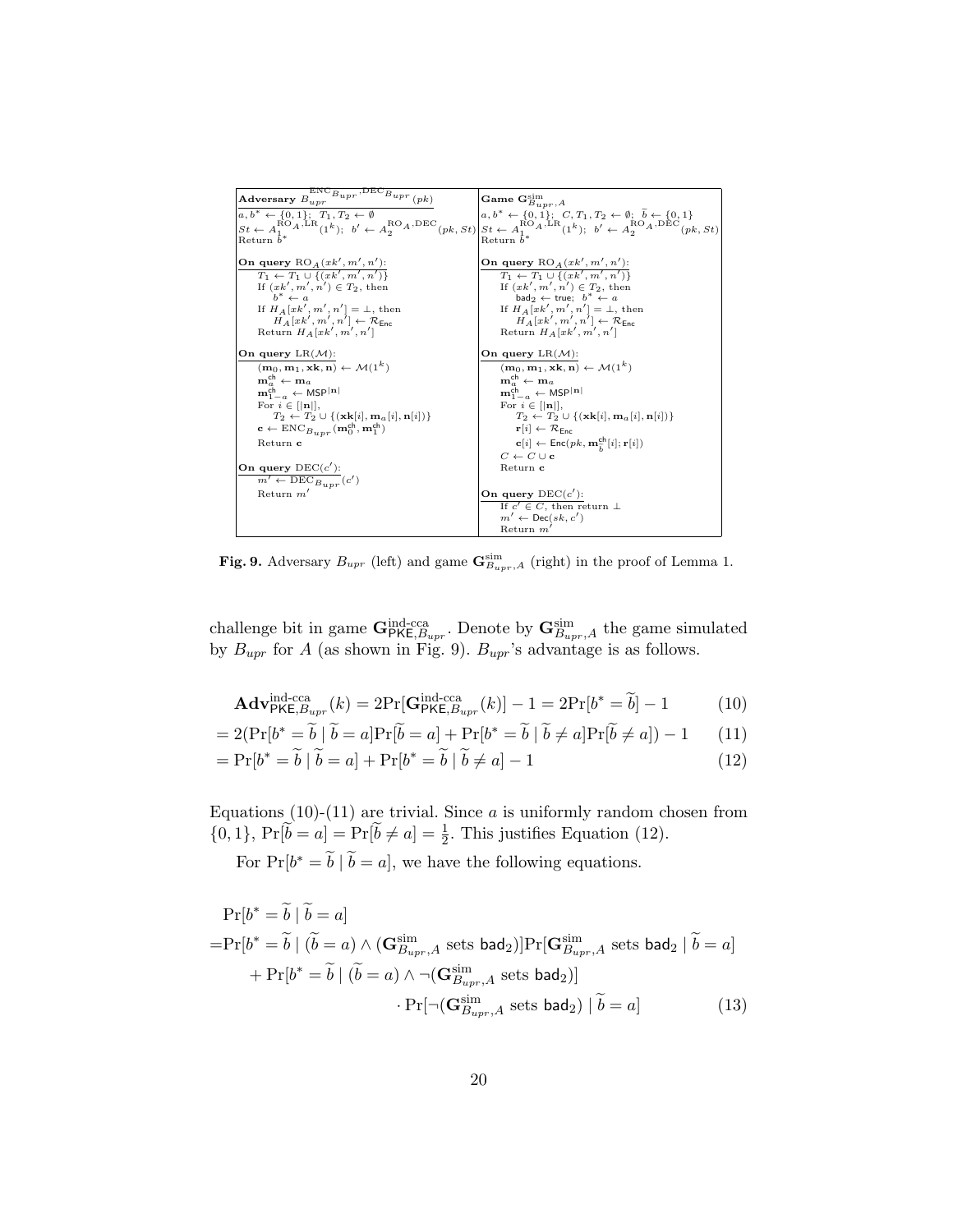$$
=Pr[\mathbf{G}_5 \text{ sets } \mathbf{bad}_2] + \frac{1}{2}Pr[\neg(\mathbf{G}_5 \text{ sets } \mathbf{bad}_2)] \qquad (14)
$$

$$
=\frac{1}{2}\Pr[\mathbf{G}_5 \text{ sets } \mathbf{bad}_2] + \frac{1}{2}.
$$
 (15)

Equation (13) is trivial. We notice that when  $\overline{b} = a$ , the simulated game  $\mathbf{G}^{\text{sim}}_{B_{upr},A}$  is the same as  $\mathbf{G}_5$  from A's point of view, so we have  $\Pr[\mathbf{G}^{\textrm{sim}}_{B_{upr},A}$  sets bad<sub>2</sub> |  $\widetilde{b}$  = a] =  $\Pr[\mathbf{G}_5$  sets bad<sub>2</sub>]. We also note that if  $\mathbf{G}^{\text{sim}}_{B_{upr},A}$  sets bad<sub>2</sub>, then  $B_{upr}$  outputs  $b^* = a$ , otherwise  $B_{upr}$  outputs  $b^* \leftarrow \{0, 1\}$ . Therefore,  $\Pr[b^* = \widetilde{b} \mid (\widetilde{b} = a) \wedge (\mathbf{G}^{\text{sim}}_{B_{upr},A} \text{ sets } \mathsf{bad}_2)] = 1 \text{ and }$  $\Pr[b^* = \tilde{b} \mid (\tilde{b} = a) \land \neg(\mathbf{G}^{\text{sim}}_{B_{upr},A} \text{ sets } \text{bad}_2)] = \frac{1}{2}$ . This justifies Equation (14). Equation (15) is because  $Pr[\neg(\mathbf{G}_5 \text{ sets } \text{bad}_2)] = 1 - Pr[\mathbf{G}_5 \text{ sets } \text{bad}_2]$ .

With similar analysis, for  $\Pr[b^* = \tilde{b} \mid \tilde{b} \neq a]$ , we have the following equations.

$$
\Pr[b^* = \tilde{b} | \tilde{b} \neq a]
$$
\n
$$
= \Pr[b^* = \tilde{b} | (\tilde{b} \neq a) \land (\mathbf{G}_{B_{upr},A}^{\text{sim}} \text{ sets } \text{bad}_2)] \Pr[\mathbf{G}_{B_{upr},A}^{\text{sim}} \text{ sets } \text{bad}_2 | \tilde{b} \neq a]
$$
\n
$$
+ \Pr[b^* = \tilde{b} | (\tilde{b} \neq a) \land \neg(\mathbf{G}_{B_{upr},A}^{\text{sim}} \text{ sets } \text{bad}_2)]
$$
\n
$$
\cdot \Pr[\neg(\mathbf{G}_{B_{upr},A}^{\text{sim}} \text{ sets } \text{bad}_2) | \tilde{b} \neq a]
$$
\n(16)

$$
= 0 + \frac{1}{2} \Pr[\neg(\mathbf{G}^{\text{sim}}_{B_{upr},A} \text{ sets } \mathsf{bad}_2) \mid \widetilde{b} \neq a]
$$
 (17)

$$
= \frac{1}{2} (1 - \Pr[\mathbf{G}_{B_{upr},A}^{\text{sim}} \text{ sets } \text{bad}_2 \mid \tilde{b} \neq a]) \tag{18}
$$

$$
\geq \frac{1}{2}(1 - q_l(k)q_r(k)\mathsf{p}(k)\text{Guess}_A(k)).\tag{19}
$$

Equation (16) is trivial.  $B_{upr}$  outputs  $b^* = a$  when  $\mathbf{G}^{\text{sim}}_{B_{upr},A}$  sets bad<sub>2</sub>, so we have that  $Pr[b^* = \tilde{b} \mid (\tilde{b} \neq a) \land (\mathbf{G}^{\text{sim}}_{B_{upr},A} \text{ sets } \text{bad}_2)] = 0.$  Considering that  $B_{upr}$  outputs  $b^* \leftarrow \{0,1\}$  when  $\mathbf{G}^{\text{sim}}_{B_{upr},A}$  does not set bad<sub>2</sub>, so we have  $\Pr[b^* = \widetilde{b} \mid (\widetilde{b} \neq a) \land \neg(\mathbf{G}^{\text{sim}}_{B_{upr},A} \text{ sets } \text{bad}_2)] = \frac{1}{2}$ . We have justified Equation (17). Equation (18) is because  $Pr[\neg(\mathbf{G}^{\text{sim}}_{B_{upr},A} \text{ sets } \text{bad}_2) | \widetilde{b} \neq$  $[a] = 1 - \Pr[\mathbf{G}^{\text{sim}}_{B_{upp},A} \text{ sets } \mathsf{bad}_2 | \widetilde{b} \neq a]$ . Notice that  $\widetilde{b} \neq a$  implies  $\widetilde{b} = a$  $1 - a$ , i.e., the challenge ciphertext vectors A received are the encryption of some uniformly random chosen message vectors. Thus the challenge ciphertext vectors do not contain any information about any  $m_a$ . Besides, in the simulated game  $\mathbf{G}^{\text{sim}}_{B_{upr},A}$ , the answers (of RO<sub>A</sub>, the LR oracle, and the decryption oracle) given to  $A$  do not contain any information about the xk and n sampled by the LR oracle. Therefore, for any tuple  $(\mathbf{m}_0, \mathbf{m}_1, \mathbf{x}\mathbf{k}, \mathbf{n}) \leftarrow M$  sampled by the LR oracle in game  $\mathbf{G}^{\text{sim}}_{B_{upr},A}$ , A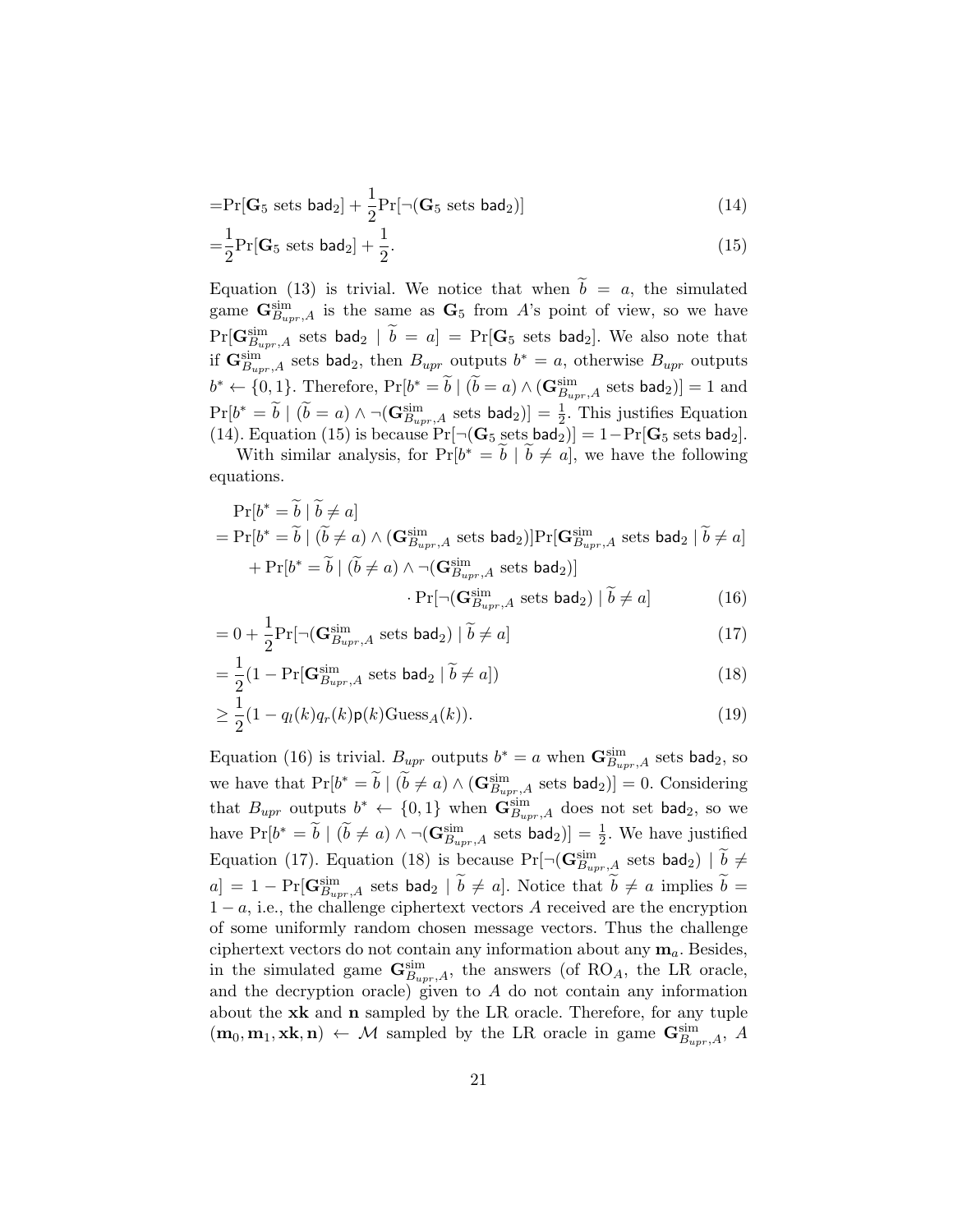has no additional information about any element of  $\{(\mathbf{x}|\mathbf{k}[i], \mathbf{m}_b[i], \mathbf{n}[i])\}$  $i \in [p(k)], b \in \{0,1\}$ . Recall that  $\mathbf{G}^{\text{sim}}_{B_{upr},A}$  sets bad<sub>2</sub> only if A succeeds in guessing some element in  $\{(\mathbf{x}|\mathbf{k}[i], \mathbf{m}_a[i], \mathbf{n}[i]) \mid i \in [\mathbf{p}(k)]\}$  for some  $(m_0, m_1, x\mathbf{k}, \mathbf{n}) \leftarrow M$  sampled by the LR oracle and the a sampled by  $B_{upr}$ . Notice that the total number of random-oracle (resp. LR-oracle) queries of A is  $q_r(k)$  (resp.  $q_l(k)$ ). So we derive that  $\Pr[\mathbf{G}^{\textrm{sim}}_{B_{upr},A}$  sets bad<sub>2</sub> |  $b \neq a \leq q_l(k)q_r(k)p(k)$ Guess $_A(k)$ . We have justified Equation (19).

Combining Equations (12), (15) and (19), we derive that

$$
\mathbf{Adv}_{\mathsf{PKE}, B_{upr}}^{\text{ind-cca}}(k) \ge \frac{1}{2} (\Pr[\mathbf{G}_5 \text{ sets } \mathsf{bad}_2] - q_l(k) q_r(k) \mathsf{p}(k) \text{Guess}_A(k)). \tag{20}
$$

Hence,

$$
\Pr[\mathbf{G}_5 \text{ sets } \mathsf{bad}_2] \le 2\mathbf{Adv}_{\mathsf{PKE}, B_{upr}}^{\text{ind-cca}}(k) + q_l(k)q_r(k)\mathsf{p}(k)\text{Guess}_A(k). \tag{21}
$$

Combining Equations (9) and (21), we obtain that

$$
\Pr[\mathsf{bad}_2] \le 2\mathbf{Adv}_{\mathsf{PKE}, B_{upr}}^{\text{ind-cca}}(k) + (q_r(k) + \frac{q_l(k)\mathsf{p}(k) - 1}{2})q_l(k)\mathsf{p}(k)\text{Guess}_A(k).
$$

Remark 4 The N-PKE scheme RtP is a special case of the ROM scheme NPE in [8, Figure 6], but it seems that the original, generic ROM scheme NPE proposed in [8, Figure 6] does not achieve IND-CDA2 security. The reason is as follows. In [8], the security of NPE is guaranteed by the IND-CCA security of the traditional PKE scheme, and the prf security and the ror security (defined in [8]) of their proposed building block, hedged extractor. The prf security focuses on the case that the seeds are random and confidential, and the ror security focuses on the case that the nonces are unpredictable. In other words, the security of hedged extractor just considers the case that either the seeds or the nonces have high entropy. And the IND-CDA2 security of N-PKE should be guaranteed as long as the seeds, messages and nonces jointly have high min-entropy.

With respect to RIND-CDA2 security, with similar technique we have the following corollary.

Corollary 1. If PKE is a traditional IND-CCA secure PKE scheme, then N-PKE scheme RtP, w.r.t. a nonce generator NG, is RIND-CDA2 secure in the random oracle model.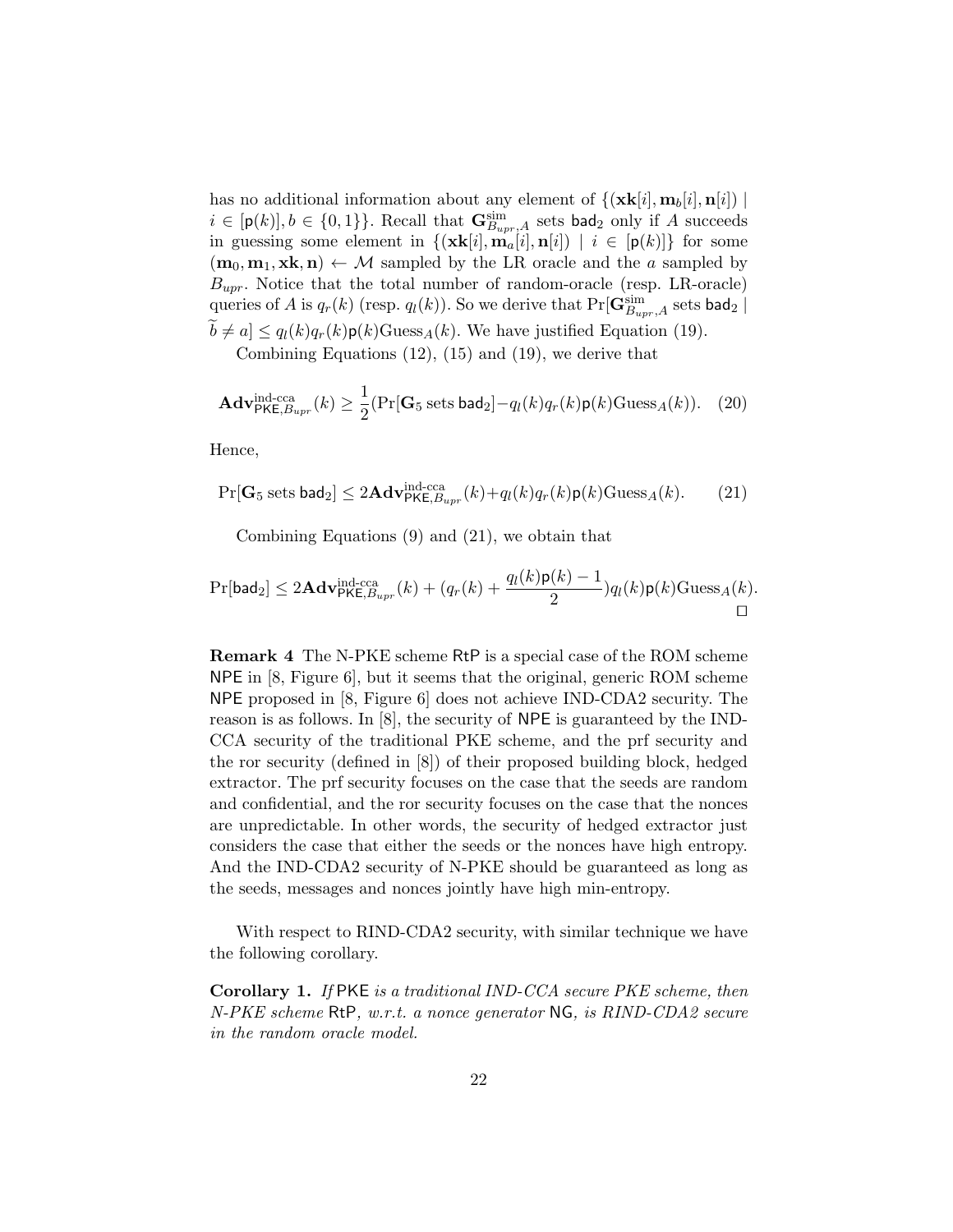| $NDKg(1^k)$                                           | $NDSKg(1^k)$                     | NDEnc(pk, xk, m, n)                                                           | NDDec(sk, c)                                   |
|-------------------------------------------------------|----------------------------------|-------------------------------------------------------------------------------|------------------------------------------------|
| $\mathsf{I}(pk_n, sk_n) \leftarrow \mathsf{NKg}(1^k)$ | $xk \leftarrow \text{NSKg}(1^k)$ | Parse $pk = (pk_n, pk_d)$                                                     | $\left \text{Parse } sk = (sk_n, sk_d)\right $ |
| $ (pk_d, sk_d) \leftarrow \mathsf{DKg}(1^k)$          | Return $xk$                      | $ y \leftarrow \text{NEnc}(pk_n, xk, m, n) y \leftarrow \text{DDec}(sk_d, c)$ |                                                |
| $pk \leftarrow (pk_n, pk_d)$                          |                                  | $c \leftarrow \mathsf{DEnc}(pk_d, y)$                                         | $\{m \leftarrow \mathsf{NDec}(sk_n, y)\}$      |
| $ sk \leftarrow (sk_n, sk_d)$                         |                                  | Return c                                                                      | $R$ eturn m                                    |
| Return $(pk, sk)$                                     |                                  |                                                                               |                                                |

Fig. 10. N-PKE scheme NtD = (NDKg, NDSKg, NDEnc, NDDec) .

## 5 Construction of H-PKE in the standard model

**Generic construction.** Let  $NE = (NKg, NSKg, NEnc, NDec)$  be an N-PKE scheme, w.r.t. a nonce generator  $NG$ . Let  $DE = (DKg, DEnc, DDec)$ be a D-PKE scheme. Recall the transform Nonce-then-Deterministic NtD  $=$  (NDKg, NDSKg, NDEnc, NDDec) proposed in [16] as shown in Fig. 10.

In [16], Hoang et al. consider SOA security of NtD, showing that if NE is N-SO-CPA (resp. N-SO-CCA) secure, and DE is D-SO-CPA (resp. D-SO-CCA and unique-ciphertext) secure, then NtD is HN-SO-CPA (resp. HN-SO-CCA) secure. The HN-SOA security notions formalized in [16] are non-adaptive. Therefore, the HN-SO-CCA security formalized in [16] does not imply our HN-IND security.

In this section, we point out that NtD also applies to the HN-IND setting. Specifically, we assume NE is NBP1 and NBP2 secure, and DE is adaptively CCA secure and unique-ciphertext. Additionally, we require that NE is entropy-preserving, which is a property of N-PKE formalized by Hoang et al. [16].

Denote by  $\mathsf{Entropy}(\theta(k))$  the conditional min-entropy of  $\mathsf{NEnc}(pk_n, xk)$ ,  $m, n$ ) given X, where X is a random variable such that the conditional min-entropy of  $(xk, m, n)$  is at least  $\theta(k)$ , and  $(pk_n, sk_n) \leftarrow \mathsf{NKg}(1^k)$ is independent of  $(xk, m, n, X)$ . NE is called *entropy-preserving*, if for any  $\theta(k)$  satisfying that  $2^{-\theta(k)}$  is negligible, then  $2^{-\text{Entropy}(\theta(k))}$  is also negligible.

Formally, we have the following theorem.

Theorem 3. For an NBP1, NBP2 secure and entropy-preserving N-PKE scheme NE and a D-PKE scheme DE, let NtD be an N-PKE scheme defined in Fig. 10.

- (i) If DE is adaptively CCA secure and unique-ciphertext, then NtD is HN-IND secure.
- (ii) If  $DE$  is ACD-CCA secure and unique-ciphertext, then  $N<sub>th</sub>$  NtD is RSVversion HN-IND secure.

Proof. Firstly, we prove that NtD is NBP1 secure. The proof of NBP2 security is similar, which we will omit here.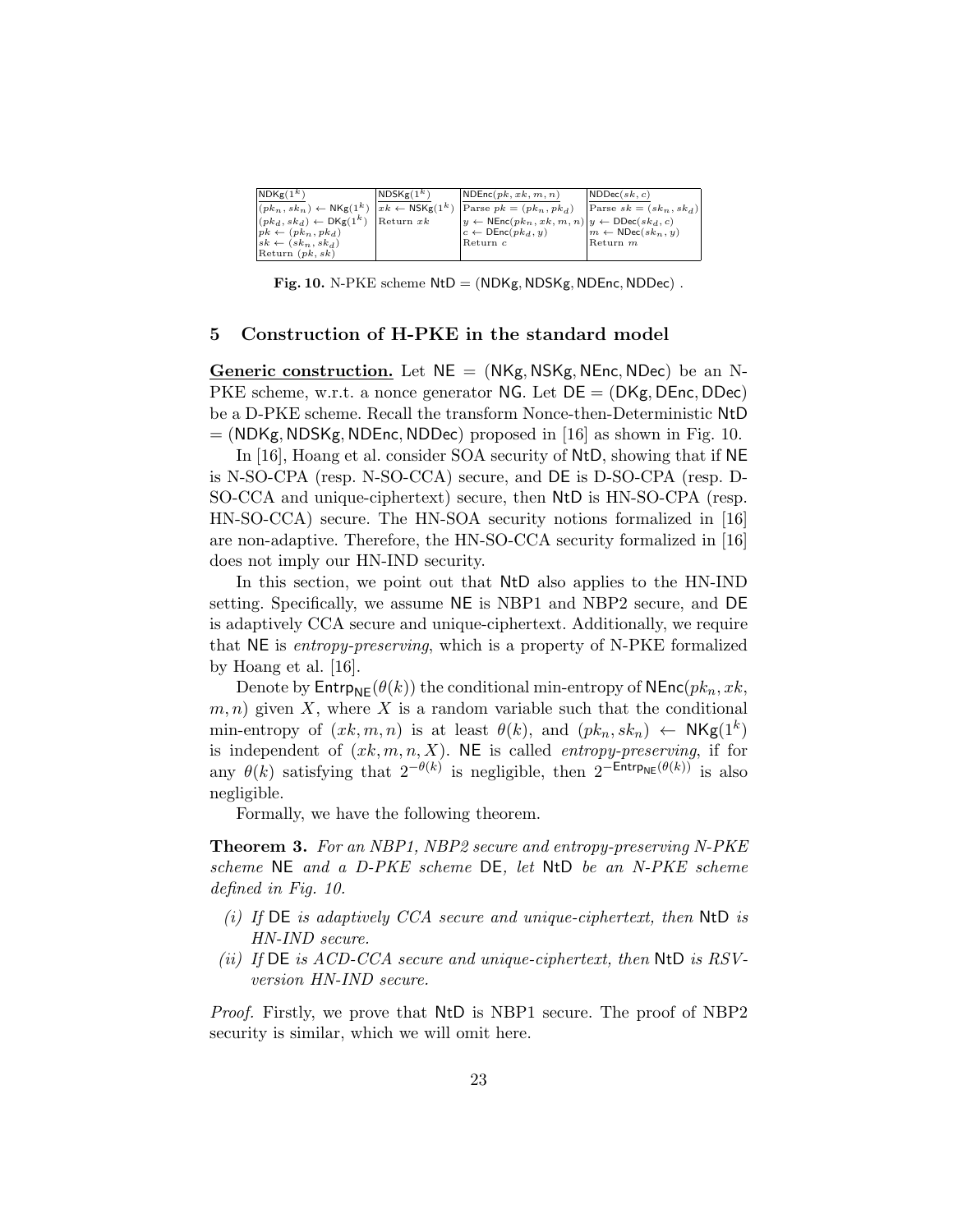| Adv $B_{nbp1}^{\text{ENC}_B,\text{DEC}_B}(pk_n)$<br>$(pk_d, sk_d) \leftarrow \mathsf{DKg}(1^k)$<br>$pk \leftarrow (pk_n, pk_d)$<br>$b' \leftarrow A^{\text{ENC},\text{DEC}}(pk)$<br>Return $b'$ | On query $ENC(m_0, m_1, \eta)$ :<br>$y \leftarrow$ ENC <sub>B</sub> $(m_0, m_1, \eta)$<br>$c \leftarrow \textsf{DEnc}(pk_{d}, y)$<br>Return c                                                                                                                                                                                                                                                | On query $DEC(c')$ :<br>$y' \leftarrow \text{DDec}(sk_d, c')$<br>$m' \leftarrow \text{DEC}_R(y')$<br>Return $m'$ |
|-------------------------------------------------------------------------------------------------------------------------------------------------------------------------------------------------|----------------------------------------------------------------------------------------------------------------------------------------------------------------------------------------------------------------------------------------------------------------------------------------------------------------------------------------------------------------------------------------------|------------------------------------------------------------------------------------------------------------------|
| Adv $B_1^{\text{ENC}_{B}(1^k)}$<br>$(pk_n, sk_n) \leftarrow \mathsf{NKg}(1^k)$<br>$St \leftarrow A_1^{\text{LR}}(1^k)$<br>$St_B \leftarrow (pk_n, sk_n, St)$<br>Return $St_B$                   | Adv $B_2^{\text{DEC}_B}(pk_d,St_B)$<br>Parse $St_B = (pk_n, sk_n, St)$<br>$pk \leftarrow (pk_n, pk_d)$<br>$b' \leftarrow A_2^{\text{DEC}}(pk, St)$<br>Return $b'$                                                                                                                                                                                                                            | On query $LR(M)$ :<br>$\mathbf{c} \leftarrow \text{ENC}_B(\text{MST}_{n-d}(\mathcal{M}, pk_n))$<br>Return c      |
| On query $DEC(c')$ :<br>$y' \leftarrow \text{DEC}_R(c')$<br>If $y' = \perp$ , then return $\perp$<br>$m' \leftarrow \text{NDec}(sk_n, y')$<br>Return $m'$                                       | Alg. MST <sub>n-d</sub> $(\mathcal{M}, p k_n)(1^k)$ :<br>$(\mathbf{m}_0, \mathbf{m}_1, \mathbf{x}\mathbf{k}, \mathbf{n}) \leftarrow \mathcal{M}(1^k)$<br>$\mathbf{y}_0 \leftarrow \text{NEnc}(pk_n, \mathbf{x}\mathbf{k}, \mathbf{m}_0, \mathbf{n})$<br>$\mathbf{y}_1 \leftarrow \text{NEnc}(pk_n, \mathbf{x}\mathbf{k}, \mathbf{m}_1, \mathbf{n})$<br>Return $(\mathbf{y}_0, \mathbf{y}_1)$ |                                                                                                                  |

Fig. 11. Adversary  $B_{nbp1}$  (up) and adversary B (down) in the proof of Theorem 3.

For any NBP1 adversary A attacking NtD, we present an NBP1 adversary  $B_{nbp1}$  attacking NE as shown in Fig. 11. Denote by  $\text{ENC}_B$  (resp.  $DEC_B)$   $B_{nbp1}$ 's encryption (resp. decryption) oracle in the sense of NBP1. Note that DE is unique-ciphertext. As a result, for any decryption query c' of A, if  $y' \leftarrow \text{DDec}(sk_d, c')$  is one of the challenge ciphertext  $B_{nbp1}$ received, then  $c'$  is also one of the challenge ciphertext  $A$  received. Thus the DEC oracle simulated by  $B_{nbp1}$  is identical to the real DEC oracle in game  $\mathbf{G}^{\text{nbpl}}_{\text{NtD},A}$ . It's easy to see that the ENC oracle simulated by  $B_{nbp1}$  is identical to the real ENC oracle of A. Therefore,  $B_{nbp1}$  perfectly simulates game  $\mathbf{G}^{\text{nbpl}}_{\text{NtD},A}$  for A, and  $B_{nbp1}$  wins game  $\mathbf{G}^{\text{nbpl}}_{\text{NE},B}$  $\sup_{N \in B_{nbp1}}$  if and only if A wins  $\mathbf{G}^{\text{nbpl}}_{\text{NtD},A}$ . So we derive that  $\mathbf{Adv}^{\text{nbpl}}_{\text{NtD},A}(k) = \mathbf{Adv}^{\text{nbpl}}_{\text{NE},B_{nbp1}}(k)$ .

Next, we show that NtD is IND-CDA2 secure. We call a PPT algorithm  $MST_{n-d}$  a message sampler transformer from N-PKE to D-PKE, if it takes a message sampler for N-PKE (and some state information) as input, and acts as a message sampler for D-PKE (see Fig. 11). For any legitimate PPT IND-CDA2 adversary A having high min-entropy, we construct a  $MST_{n-d}$  and an adaptively CCA adversary  $B = (B_1, B_2)$  attacking DE as shown in Fig. 11. Similarly, denote by  $\text{ENC}_B$  (resp.  $\text{DEC}_B$ ) B's encryption (resp. decryption) oracle in the sense of adaptive CCA. B perfectly simulates game  $\mathbf{G}_{\text{NtD},A}^{\text{ind-cda2}}$  for A. Since NE is entropy-preserving, the construction of  $MST_{n-d}$  guarantees that B is legitimate and has high min-entropy. Note that B wins game  $\mathbf{G}_{\mathsf{DE},B}^{\text{cca}}$  if and only if A wins  $\mathbf{G}_{\mathsf{NtD},A}^{\text{ind-cda2}}$ . So we derive that  $\mathbf{Adv}_{\mathsf{NtD},A}^{\text{ind-cda2}}(k) = \mathbf{Adv}_{\mathsf{DE},B}^{\text{cca}}(k)$ .

With similar techniques, we can prove the RIND-CDA2 security of  $N$ t $D$ .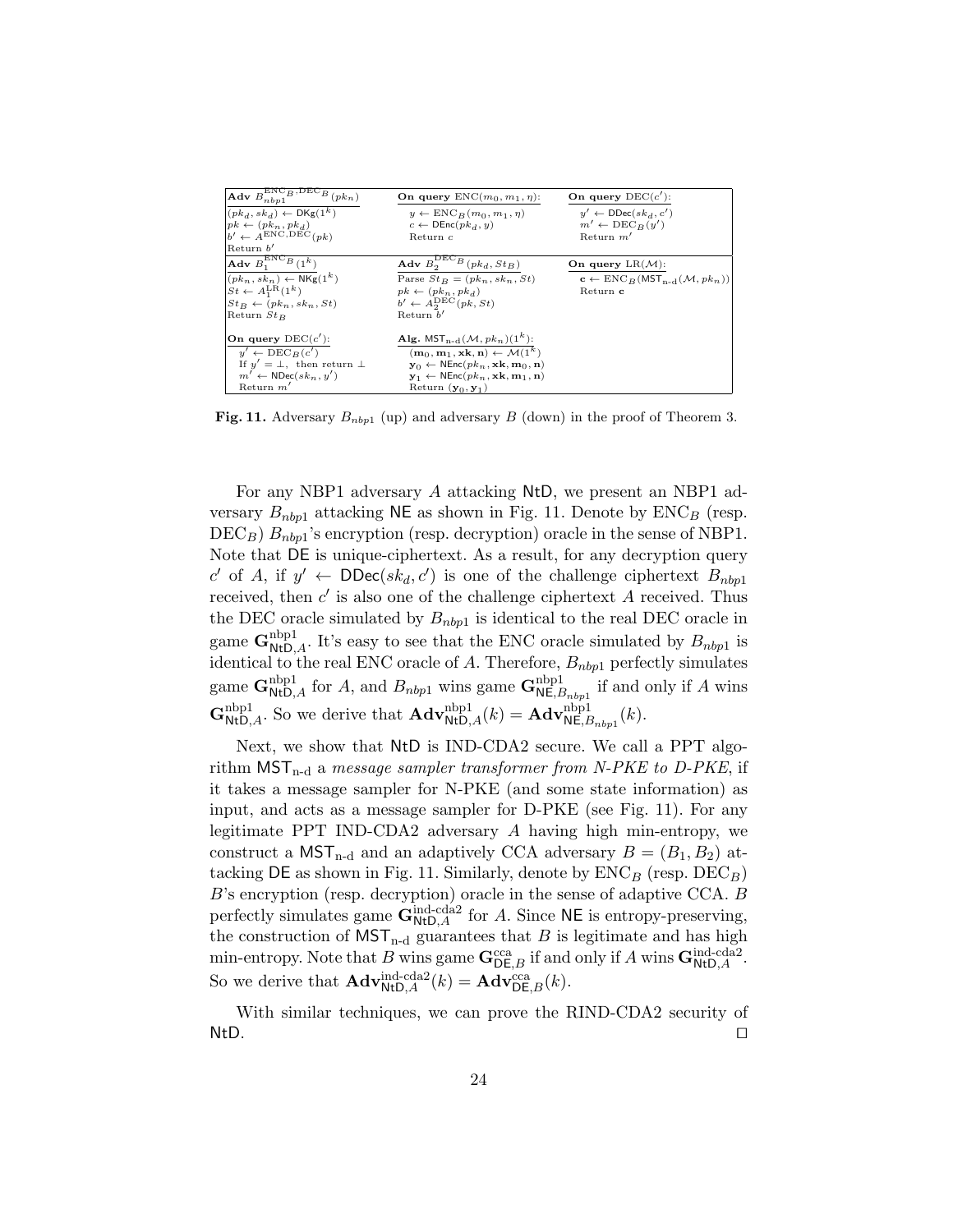Remark 5 Theorem 3 applies to both the ROM constructions and the standard-model constructions.

Concrete constructions. According to Theorem 3, let NE be the NBP1 and NBP2 secure standard-model construction proposed in [8], and DE be the ACD-CCA secure standard-model construction proposed in [20], then we obtain an RSV-version HN-IND secure N-PKE scheme NtD in the standard model.

Now we turn to HN-IND security of NtD. According to Theorem 3, what remains is to construct a (unique-ciphertext) standard-model D-PKE scheme achieving adaptively CCA security. Considering IND-CDA2 security in the setting of H-PKE, instead of N-PKE, if the length of the randomness is zero (i.e.,  $|\mathbf{r}[i]| = 0$  for all  $i \in [|\mathbf{p}(k)||]$ , then IND-CDA2 security actually becomes adaptive CCA security for D-PKE. Therefore, the problem that construct an IND-CDA2 secure N-PKE scheme in the standard model is at least as hard as the one that construct a fully adaptively CCA secure D-PKE scheme in the standard model. To the best of our knowledge, the latter is still an open problem. On the other hand, Theorem 3 shows that if an adaptively CCA secure (and unique-ciphertext) standard-model D-PKE scheme is constructed, then we will have an N-PKE scheme achieving HN-IND security in the standard model.

Some notes on adaptively CCA secure D-PKE. Recall that Bellare et al. [2] presented an adaptively IND secure D-PKE scheme, by showing any PKE scheme, achieving a special anonymity (i.e., the ANON security in [2]) and non-adaptive IND-CDA security simultaneously, achieves (adaptively) IND-CDA security. Although the conclusion cannot be employed to show an adaptively CCA secure D-PKE scheme directly, we note that it can be transformed to the setting of N-PKE under CCA attacks. For completeness, we present the transform in Appendix A.

More specifically, in Appendix A, we formalize the notion of ANON-CCA security for N-PKE, and show that if an N-PKE scheme achieves non-adaptive IND-CDA *(not IND-CDA2)* and ANON-CCA security, then it achieves IND-CDA2 security. We stress that very recently, Boldyreva et al. [10] showed a similar conclusion (for general PKE). But their formalized ANON-CCA security is stronger than ours (i.e., informally, the adversary can make decryption queries under two secret keys). More importantly, their conclusion, informally with our notations in this paper, is that "non-adaptive IND-CDA2 + stronger ANON-CCA  $\Rightarrow$  IND-CDA2". Our conclusion shows that the same result can be obtained under some weaker assumptions.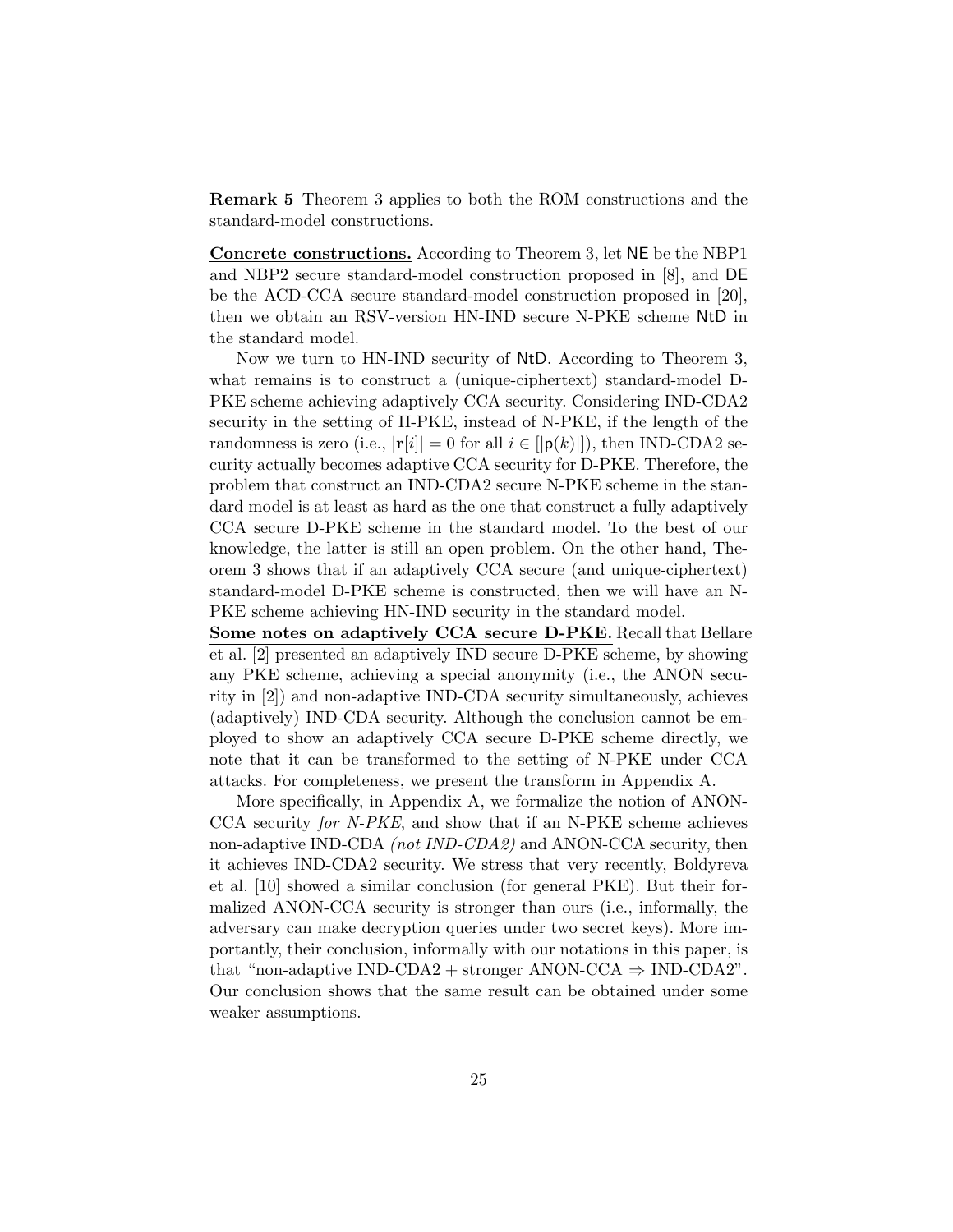Acknowledgment. We thank the anonymous reviewers for their helpful comments. The first author was supported by National Natural Science Foundation of China (No. 61702125), and Scientific Research Foundation for Post-doctoral Researchers of Guangzhou (No. gdbsh2016020). The second author was National Natural Science Foundation of China (No. 61572235), Guangdong Natural Science Funds for Distinguished Young Scholar (No. 2015A030306045), and Pearl River S&T Nova Program of Guangzhou. The third author was partly supported by the Program for Innovative Research Team in Education Department of Guangdong Province Under Grant No.2015KCXTD014. and No.2016KCXTD017. The sixth author was supported by National Natural Science Foundation of China (No. 61472091), National Natural Science Foundation for Outstanding Youth Foundation (No. 61722203), and the State Key Laboratory of Cryptology, Beijing, China.

### References

- 1. Mihir Bellare, Alexandra Boldyreva, and Adam O'Neill. Deterministic and efficiently searchable encryption. Advances in Cryptology-CRYPTO 2007, pp. 535- 552. Springer (2007).
- 2. Mihir Bellare, Zvika Brakerski, Moni Naor, Thomas Ristenpart, Gil Segev, Hovav Shacham, and Scott Yilek. Hedged public-key encryption: How to protect against bad randomness. Advances in Cryptology-ASIACRYPT 2009, pp. 232-249. Springer (2009).
- 3. Mihir Bellare, Rafael Dowsley, and Sriram Keelveedhi. How Secure is Deterministic Encryption? IACR International Workshop on Public Key Cryptography. Springer (2015).
- 4. Mihir Bellare, Marc Fischlin, Adam O'Neill, and Thomas Ristenpart. Deterministic encryption: Definitional equivalences and constructions without random oracles. In Annual International Cryptology Conference-CRYPTO 2008, pp. 360-378. Springer (2008).
- 5. Mihir Bellare, and Viet Tung Hoang. Resisting randomness subversion: Fast deterministic and hedged public-key encryption in the standard model. In Advances in Cryptology-EUROCRYPT 2015, volume 9057 of LNCS, pp. 627-656. Springer (2015).
- 6. Mihir Bellare, Viet Tung Hoang, and Sriram Keelveedhi. Instantiating random oracles via UCEs. Advances in Cryptology-CRYPTO 2013, pp. 398-415. Springer (2013).
- 7. Mihir Bellare, and Phillip Rogaway. Code-based game-playing proofs and the security of triple encryption. In EUROCRYPT 2006. LNCS, vol. 4004, pp. 409-426. Springer (2006).
- 8. Mihir Bellare, and Bjorn Tackmann. Nonce-based cryptography: retaining security when randomness fails. Annual International Conference on the Theory and Applications of Cryptographic Techniques. pp. 729-757. Springer (2016).
- 9. Alexandra Boldyreva, Serge Fehr, and Adam O'Neill. On notions of security for deterministic encryption, and efficient constructions without random oracles. Advances in Cryptology-CRYPTO 2008, pp. 335-359. Springer (2008).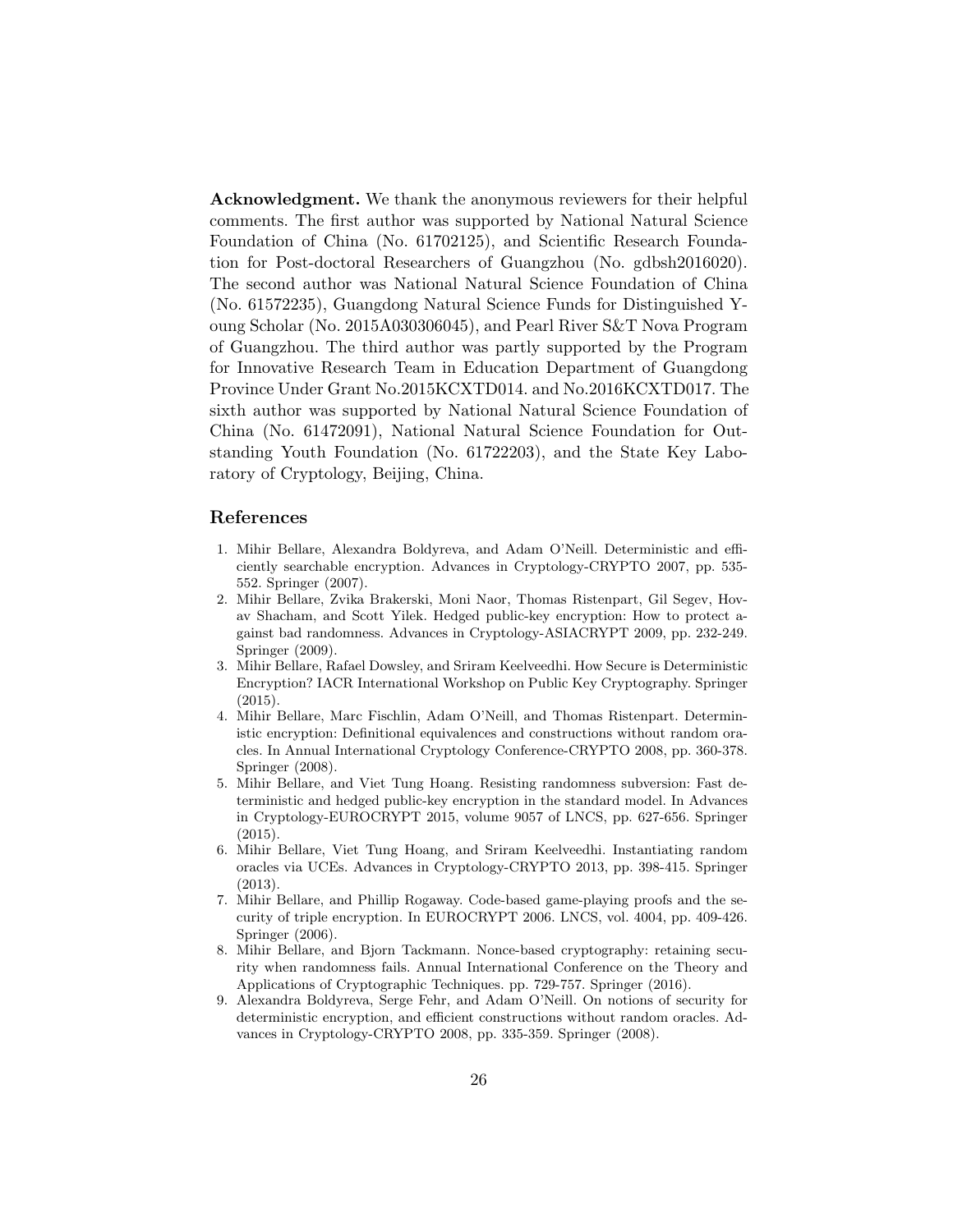- 10. Alexandra Boldyreva, Christopher Patton, and Thomas Shrimpton. Hedging public-key encryption in the real world. In Annual International Cryptology Conference-CRYPTO 2017, pp. 462-494. Springer (2017).
- 11. Zvika Brakerski, and Gil Segev. Better security for deterministic public-key encryption: The auxiliary-input setting. In CRYPTO 2011, volume 6841 of LNCS, pp. 543-560. Springer (2011).
- 12. David Cash, Paul Grubbs, Jason Perry, and Thomas Ristenpart. Leakage-abuse attacks against searchable encryption. In ACM CCS 2015, pp. 668-679. ACM Press (2015).
- 13. Stephen Checkoway, Matthew Fredrikson, Ruben Niederhagen, Adam Everspaugh, Matthew Green, Tanja Lange, Thomas Ristenpart, Daniel J. Bernstein, Jake Maskiewicz, and Hovav Shacham. On the Practical Exploitability of Dual EC in TLS Implementations. In USENIX Security, volume 1 (2014).
- 14. Benjamin Fuller, Adam O'Neill, and Leonid Reyzin. A unified approach to deterministic encryption: New constructions and a connection to computational entropy. In TCC 2012, volume 7194 of LNCS, pp. 582-599. Springer (2012).
- 15. Nadia Heninger, Zakir Durumeric, Eric Wustrow, and J. Alex Halderman. Mining your Ps and Qs: Detection of widespread weak keys in network devices. In USENIX Security Symposium, pp. 205-220 (2012).
- 16. Viet Tung Hoang, Jonathan Katz, Adam O'Neill, and Mohammad Zaheri. Selective-Opening Security in the Presence of Randomness Failures. In Advances in Cryptology-ASIACRYPT 2016. Proceedings, Part II 22, pp. 278-306. Springer (2016).
- 17. Ilya Mironov, Omkant Pandey, Omer Reingold, and Gil Segev. Incremental deterministic public-key encryption. In EUROCRYPT 2012, volume 7237 of LNCS, pp. 628-644. Springer (2012).
- 18. B. Kaliski. Public-Key Cryptography Standards (PKCS) # 1: RSA Cryptography Specifications Version 2.1 2003. RFC 3447. https://tools.ietf.org/html/rfc3447
- 19. Charles Rackoff, and Daniel R. Simon. Non-interactive zero-knowledge proof of knowledge and chosen ciphertext attack. Annual International Cryptology Conference. Springer (1991).
- 20. Ananth Raghunathan, Gil Segev, and Salil Vadhan. Deterministic public-key encryption for adaptively chosen plaintext distributions. In: EUROCRYPT 2013, volume 7881 of LNCS, pp. 93-110. Springer (2013).
- 21. Thomas Ristenpart, and Scott Yilek. When Good Randomness Goes Bad: Virtual Machine Reset Vulnerabilities and Hedging Deployed Cryptography. NDSS (2010).
- 22. Ronald L. Rivest, Adi Shamir, and Leonard Adleman. A method for obtaining digital signatures and public-key cryptosystems. Communications of the ACM, 21(2):120-126 (1978).
- 23. Daniel Wichs. Barriers in cryptography with weak, correlated and leaky sources. Proceedings of the 4th conference on Innovations in Theoretical Computer Science. ACM (2013).

# A. From non-adaptive IND-CDA to adaptive IND-CDA2

Firstly, we formalize the notion of anonymity for IND-CDA2 for N-PKE. Then we will present our theorem. Consider game  $\mathbf{G}_{NE,A}^{\text{anon-cca}}$  as shown in Fig. 12. For the adversary A in game  $\mathbf{G}_{\text{NE},A}^{\text{anon-}\text{cca}}$ , we can similarly define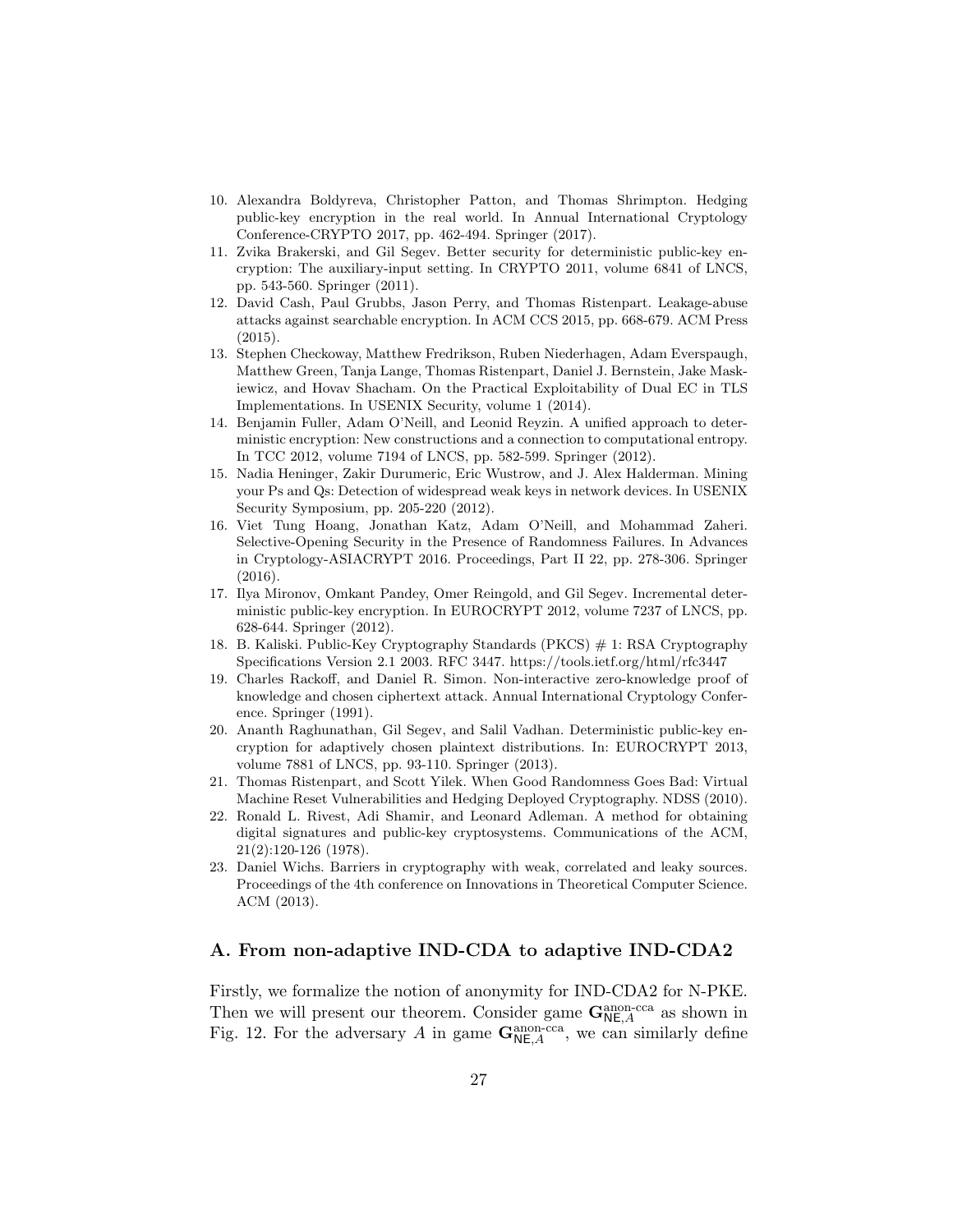| Game $\mathbf{G}_{\text{NE }A}^{\text{anon-cca}}(k)$             | $ENC_0(\mathcal{M})$                                                                    | $LR(\mathcal{M})$                                                                       | $DEC_0(c)$                          |
|------------------------------------------------------------------|-----------------------------------------------------------------------------------------|-----------------------------------------------------------------------------------------|-------------------------------------|
| $(pk_0, sk_0) \leftarrow \mathsf{NKg}(1^k)$                      | If $kr = true$ , then                                                                   | If $kr = true$ , then                                                                   | If $kr = false$ , then              |
| $(pk_1, sk_1) \leftarrow \mathsf{NKg}(1^k)$                      | return                                                                                  | return $\perp$                                                                          | return                              |
| $b \leftarrow \{0, 1\}; C \leftarrow \emptyset$                  | $(\mathbf{m}, \mathbf{x}\mathbf{k}, \mathbf{n}) \leftarrow \mathcal{M}(1^k)$            | $kr \leftarrow true$                                                                    | If $c \in C$ , then                 |
| $kr \leftarrow false$                                            | $\mathbf{c} \leftarrow \text{NEnc}(pk_0, \mathbf{x}\mathbf{k}, \mathbf{m}, \mathbf{n})$ | $(\mathbf{m}, \mathbf{x}\mathbf{k}, \mathbf{n}) \leftarrow \mathcal{M}(1^k)$            | return                              |
| $ b' \leftarrow A^{\text{ENC}_0, \text{LR}, \text{DEC}_0} (1^k)$ | $C \leftarrow C \cup c$                                                                 | $\mathbf{c} \leftarrow \text{NEnc}(pk_h, \mathbf{x}\mathbf{k}, \mathbf{m}, \mathbf{n})$ | $m \leftarrow \text{NDec}(sk_0, c)$ |
| Return $(b' = b)$                                                | Return c                                                                                | $C \leftarrow C \cup c$                                                                 | Return $m$                          |
|                                                                  |                                                                                         | Return $(pk_0, pk_1, c)$                                                                |                                     |

Fig. 12. Game for defining ANON-CCA security of an N-PKE scheme NE.

legitimate adversary, and the adversary having high min-entropy (resp. high block-source min-entropy). We do not repeat the details here.

Definition 7 (ANON-CCA). An N-PKE scheme NE is ANON-CCA secure (resp. block-source ANON-CCA secure), if for any legitimate PP-T adversary A having high min-entropy (resp. high block-source minentropy), its advantage  $\mathbf{Adv}^{\text{anon-cca}}_{\mathsf{NE},A}(k) = 2\Pr[\mathbf{G}^{\text{anon-cca}}_{\mathsf{NE},A}(k)] - 1$  is negligible, where game  $\mathbf{G}_{\mathsf{NE},A}^{\text{anon-cca}}$  is defined in Fig. 12.

Theorem 4. Let NE be an N-PKE scheme. If NE achieves non-adaptive IND-CDA security and ANON-CCA security simultaneously, then it also achieves adaptive IND-CDA2 security.

Proof. The proof is based on the approach proposed in [2]. For any PPT legitimate IND-CDA2 adversary A having high min-entropy and making  $q(k)$  LR queries, denote by  $\mathbf{G}_{\mathsf{NE},A}^{\text{ind-cda2-}b}$   $(b \in \{0,1\})$  the game as follows:  $\mathbf{G}_{\mathsf{NE},A}^{\text{ind-cda2-}b}$  is the same as  $\mathbf{G}_{\mathsf{NE},A}^{\text{ind-cda2}}$ , except that b is a fixed value in  $\{0,1\}$ , and the final output of this game is  $b'$ . A standard argument shows that the advantage of A can be written as  $\mathbf{Adv}_{\mathsf{NE},A}^{\text{ind-cda2}}(k) = |\Pr[\mathbf{G}_{\mathsf{NE},A}^{\text{ind-cda2-1}}(k) Pr[\mathbf{G}_{NE,A}^{\text{ind-cda2-0}}(k)]$ . Games  $\mathbf{G}_{NE,A}^{\text{ind-cda-}b}$ ,  $\mathbf{G}_{NE,A}^{\text{anon-cca-}b}$  ( $b \in \{0,1\}$ ) (resp. the corresponding advantages) can be defined (resp. written) similarly.

Consider the sequence of games in Fig. 13. Game  $\mathbf{G}_{-1}$  is the same as game  $\mathbf{G}_{\mathsf{NE},A}^{\text{ind-cda2-0}}$ , i.e.,  $\Pr[\mathbf{G}_{-1}] = \Pr[\mathbf{G}_{\mathsf{NE},A}^{\text{ind-cda2-0}}]$ . Game  $\mathbf{G}_0$  introduces  $(pk_1, sk_1)$ , which is useless in  $\mathbf{G}_0$ . So we have Pr[ $\mathbf{G}_0$ ] = Pr[ $\mathbf{G}_{-1}$ ]. For  $0 \leq i \leq q(k)$ , game  $\mathbf{G}_i$  is the same as  $\mathbf{G}_0$ , except that for the j<sup>th</sup> LR query of A, if  $j \leq i$ , the challenge ciphertext vector **c** is an encryption of  $m_1$  (under the public key  $pk_0$ ), instead of an encryption of  $m_0$ . Therefore,  $\mathbf{G}_{q(k)}$  is identical to  $\mathbf{G}_{NE,A}^{\text{ind-cda2-1}}$ . Hence, what remains is to show the indistinguishability between  $\mathbf{G}_i$  and  $\mathbf{G}_{i+1}$  for any  $0 \leq i \leq q(k) - 1$ .

As shown in Fig. 13, for  $0 \le i \le q(k) - 1$ , game  $\mathbf{H}_i$  is the same as  $\mathbf{G}_i$ , except that for the  $i^{\text{th}}$  LR query of A, the challenge ciphertext vector **c** is an encryption of  $\mathbf{m}_0$  under  $pk_1$ , instead of an encryption of  $\mathbf{m}_1$  under  $pk_0$ .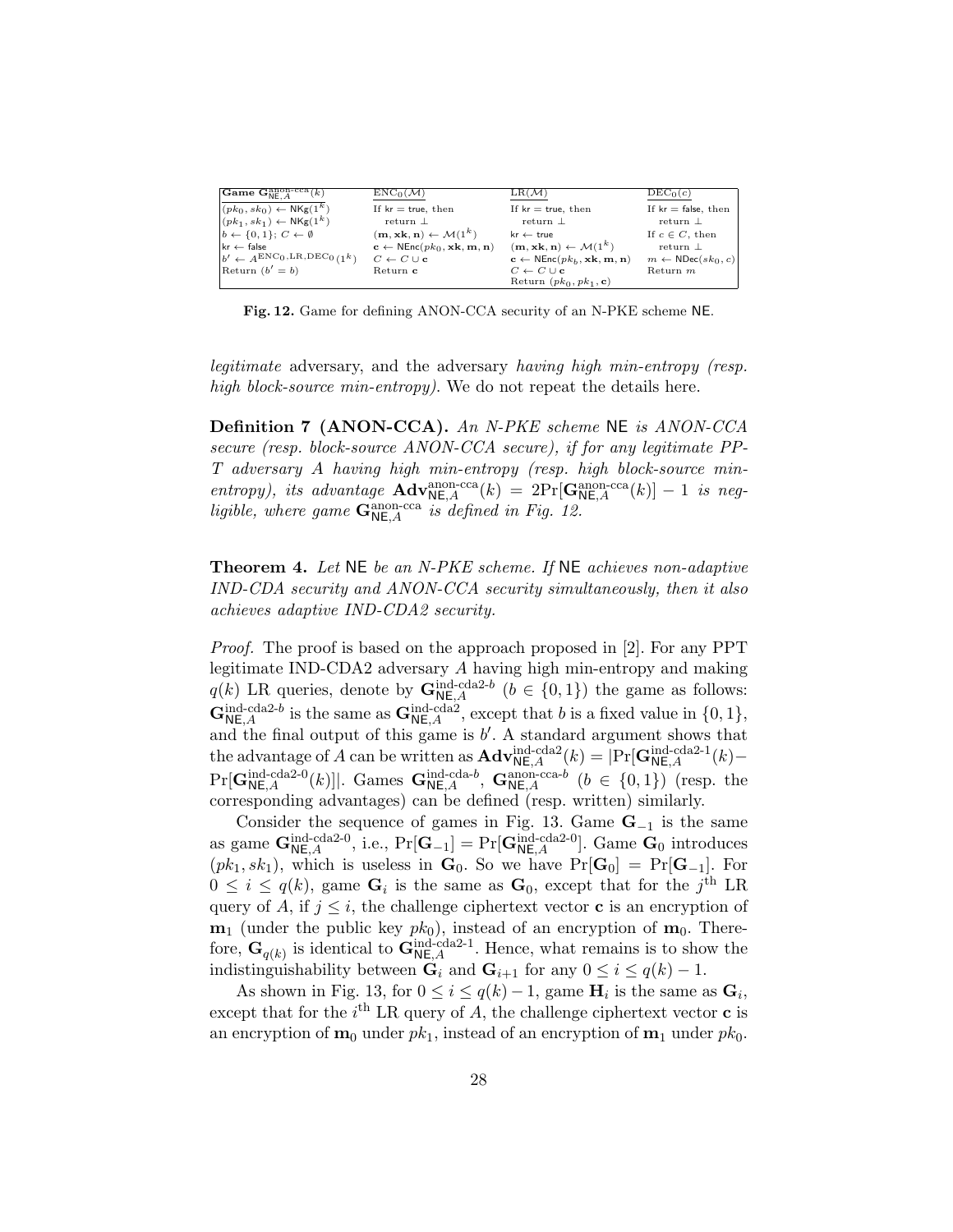| Games $G_{-1}$ , $ G_0 $                                                                                            | Games $G_i$ , $H_i$ , $H'_i$                                                                                        |
|---------------------------------------------------------------------------------------------------------------------|---------------------------------------------------------------------------------------------------------------------|
| $(pk_0, sk_0) \leftarrow \mathsf{NKg}(1^k);  (pk_1, sk_1) \leftarrow \mathsf{NKg}(1^k) $                            | $(pk_0, sk_0) \leftarrow \mathsf{NKg}(1^k); (pk_1, sk_1) \leftarrow \mathsf{NKg}(1^k)$                              |
| $C \leftarrow \emptyset: i \leftarrow 0$                                                                            | $C \leftarrow \emptyset: i \leftarrow 0$                                                                            |
| $St \leftarrow A_1^{\text{LR}}(1^k); b' \leftarrow A_2^{\text{DEC}}(pk_0, St)$                                      | $St \leftarrow A_1^{\text{LR}}(1^k); b' \leftarrow A_2^{\text{DEC}}(pk_0, St)$                                      |
| Return $b'$                                                                                                         | Return $b'$                                                                                                         |
| On query $LR(M)$ :                                                                                                  | On query $LR(M)$ :                                                                                                  |
| $i \leftarrow i + 1$ ; $(\mathbf{m}_0, \mathbf{m}_1, \mathbf{x}\mathbf{k}, \mathbf{n}) \leftarrow \mathcal{M}(1^k)$ | $j \leftarrow j + 1; \; (\mathbf{m}_0, \mathbf{m}_1, \mathbf{x}\mathbf{k}, \mathbf{n}) \leftarrow \mathcal{M}(1^k)$ |
| $\mathbf{c} \leftarrow \mathsf{NEnc}(pk_0, \mathbf{x}\mathbf{k}, \mathbf{m}_0, \mathbf{n})$                         | If $j \lt i$ , then $\mathbf{c} \leftarrow \mathsf{NEnc}(pk_0, \mathbf{x}\mathbf{k}, \mathbf{m}_1, \mathbf{n})$     |
| $C \leftarrow C \cup c$                                                                                             | If $j = i$ , then $\mathbf{c} \leftarrow \text{NEnc}(pk_0, \mathbf{x}\mathbf{k}, \mathbf{m}_1, \mathbf{n})$         |
| Return c                                                                                                            | If $j = i$ , then $\mathbf{c} \leftarrow \mathsf{NEnc}(pk_1, \mathbf{x}\mathbf{k}, \mathbf{m}_0, \mathbf{n})$       |
|                                                                                                                     | If $j = i$ , then $c \leftarrow \text{NEnc}(pk_1, xk, m_1, n)$                                                      |
| On query $DEC(c')$ :                                                                                                | If $j > i$ , then $c \leftarrow \mathsf{NEnc}(pk_0, \mathbf{x}k, m_0, n)$                                           |
| If $c' \in C$ , then return $\perp$                                                                                 | $C \leftarrow C \cup c$                                                                                             |
| $m' \leftarrow \text{NDec}(c')$                                                                                     | Return c                                                                                                            |
| Return $m'$                                                                                                         |                                                                                                                     |
|                                                                                                                     | On query $DEC(c')$ :                                                                                                |
|                                                                                                                     | If $c' \in C$ , then return $\perp$                                                                                 |
|                                                                                                                     | $m' \leftarrow \text{NDec}(c')$                                                                                     |
|                                                                                                                     | Return $m'$                                                                                                         |

Fig. 13. Games  $\mathbf{G}_{-1} - \mathbf{G}_q$  and  $\mathbf{H}_0 - \mathbf{H}_{q-1}$  in the proof of Theorem 4. Boxed code is only executed in the games specified by the game names in the same box style.

Game  $\mathbf{H}'_i$  is the same as  $\mathbf{H}_i$ , except that for the i<sup>th</sup> LR query of A, the challenge ciphertext vector **c** is an encryption of  $m_1$  under  $pk_1$ , instead of an encryption of  $m_0$  under  $pk_1$ . Formally, we have three claims below.

**Claim 1** For any  $1 \leq i \leq q(k)$ , there is an ANON-CCA adversary  $B_{an1}$ such that  $\mathbf{Adv}_{\mathsf{NE},B_{an1}}^{\text{anon-cca}}(k) = |\Pr[\mathbf{G}_{i-1}] - \Pr[\mathbf{H}_i]|.$ 

**Claim 2** For any  $1 \leq i \leq q(k)$ , there is a non-adaptively IND-CDA adversary B such that  $\mathbf{Adv}_{\mathsf{NE},B}^{\text{ind-cda}}(k) = |\Pr[\mathbf{H}_i] - \Pr[\mathbf{H}_i']|.$ 

**Claim 3** For any  $1 \leq i \leq q(k)$ , there is an ANON-CCA adversary  $B_{an2}$ such that  $\mathbf{Adv}_{\mathsf{NE},B_{an2}}^{\text{anon-cca}}(k) = |\Pr[\mathbf{H}'_i] - \Pr[\mathbf{G}_i]|.$ 

Combining these three claims, we derive that

$$
\mathbf{Adv}_{\mathsf{NE},A}^{\text{ind-cda2}}(k) = |\Pr[\mathbf{G}_{q(k)}] - \Pr[\mathbf{G}_0]|
$$
  
=  $q(k)(\mathbf{Adv}_{\mathsf{NE},B}^{\text{ind-cda}}(k) + \mathbf{Adv}_{\mathsf{NE},B_{an1}}^{\text{anon-cca}}(k) + \mathbf{Adv}_{\mathsf{NE},B_{an2}}^{\text{anon-cca}}(k)).$ 

Therefore, what remains is to prove the above three claims. The proof of Claim 3 is similar to that of Claim 1. So we omit it here.

*Proof (of Claim 1)*. Note that in game  $\mathbf{G}_{i-1}$  (1  $\leq i \leq q(k)$ ), for the  $j^{\text{th}}$  LR query of A, if  $j \leq i-1$ , the challenge ciphertext vector **c** is an encryption of  $m_1$  under  $pk_0$ , and if  $j \geq i$ , c is an encryption of  $m_0$ under  $pk_0$ . Therefore,  $\mathbf{H}_i$  is identical to  $\mathbf{G}_{i-1}$ , except that the answer A received to its  $i<sup>th</sup>$  LR query is an encryption of  $\mathbf{m}_0$  under  $pk_1$ , instead of